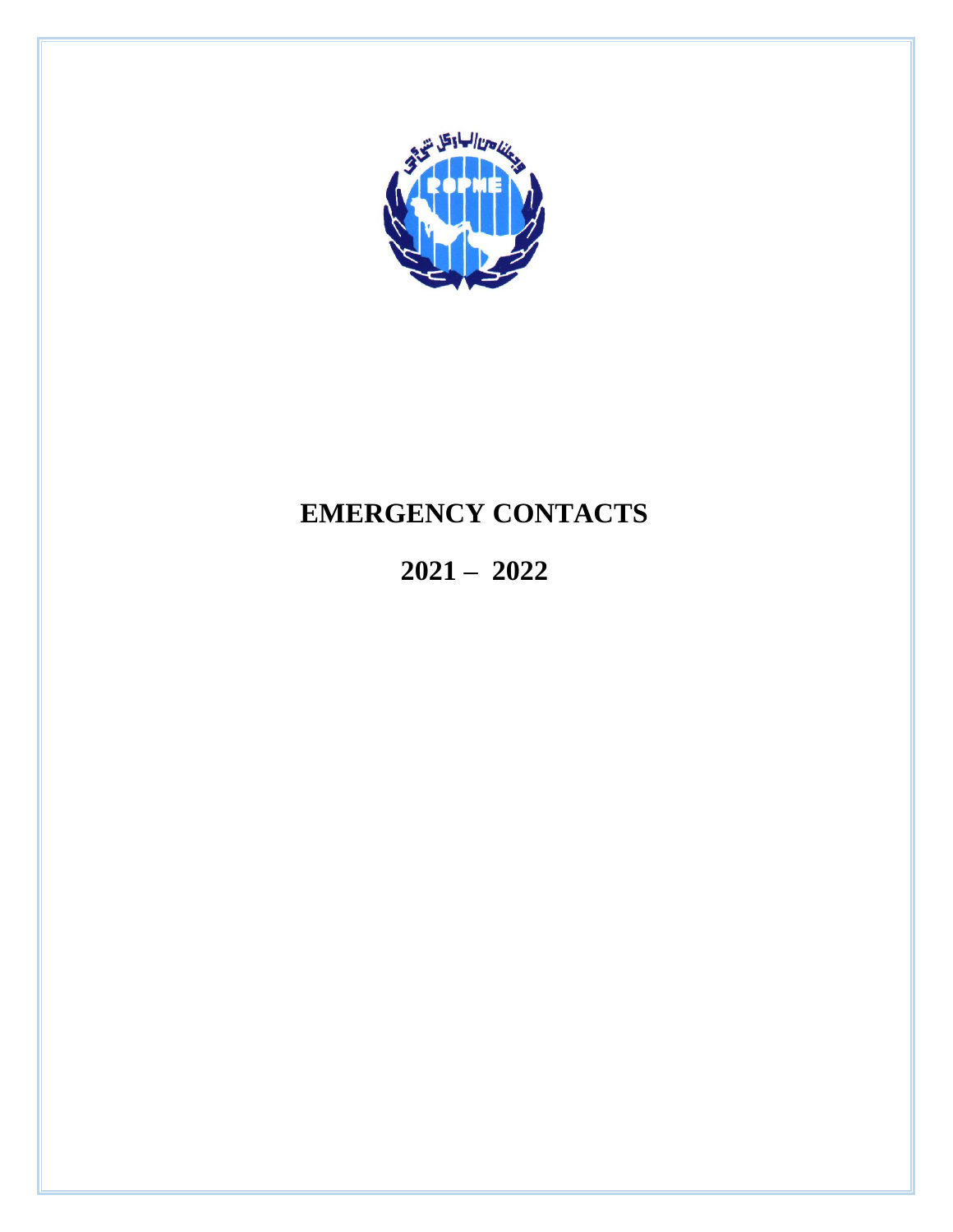# **CONTENTS**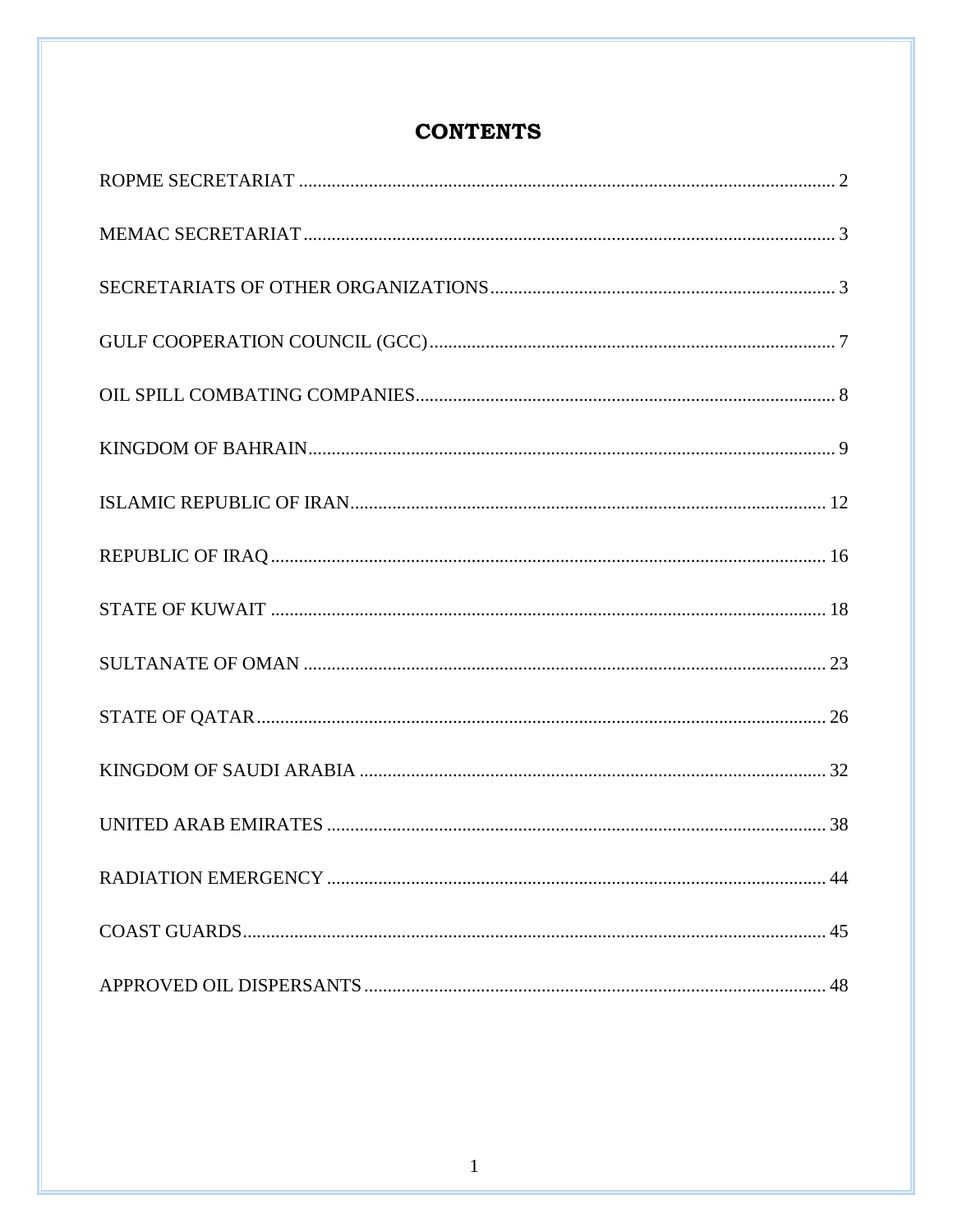### <span id="page-2-0"></span>**ROPME SECRETARIAT**

### **Regional Organization for the Protection of the Marine Environment (ROPME)**

Granada, Jamal Abdul Nasser Street Area 3, Sec. 900020 Postal Address P.O. Box 26388 13124 Safat **State of Kuwait**

Tel : (965) 22093939, 24861442, 24864226 Cable : ROPME-KUWAIT Fax : (965) 24864212 / 24861668 E-Mail : ropme@ropme.org

### **ROPME Executive**

Dr. Jasem Besharah Executive Secretary

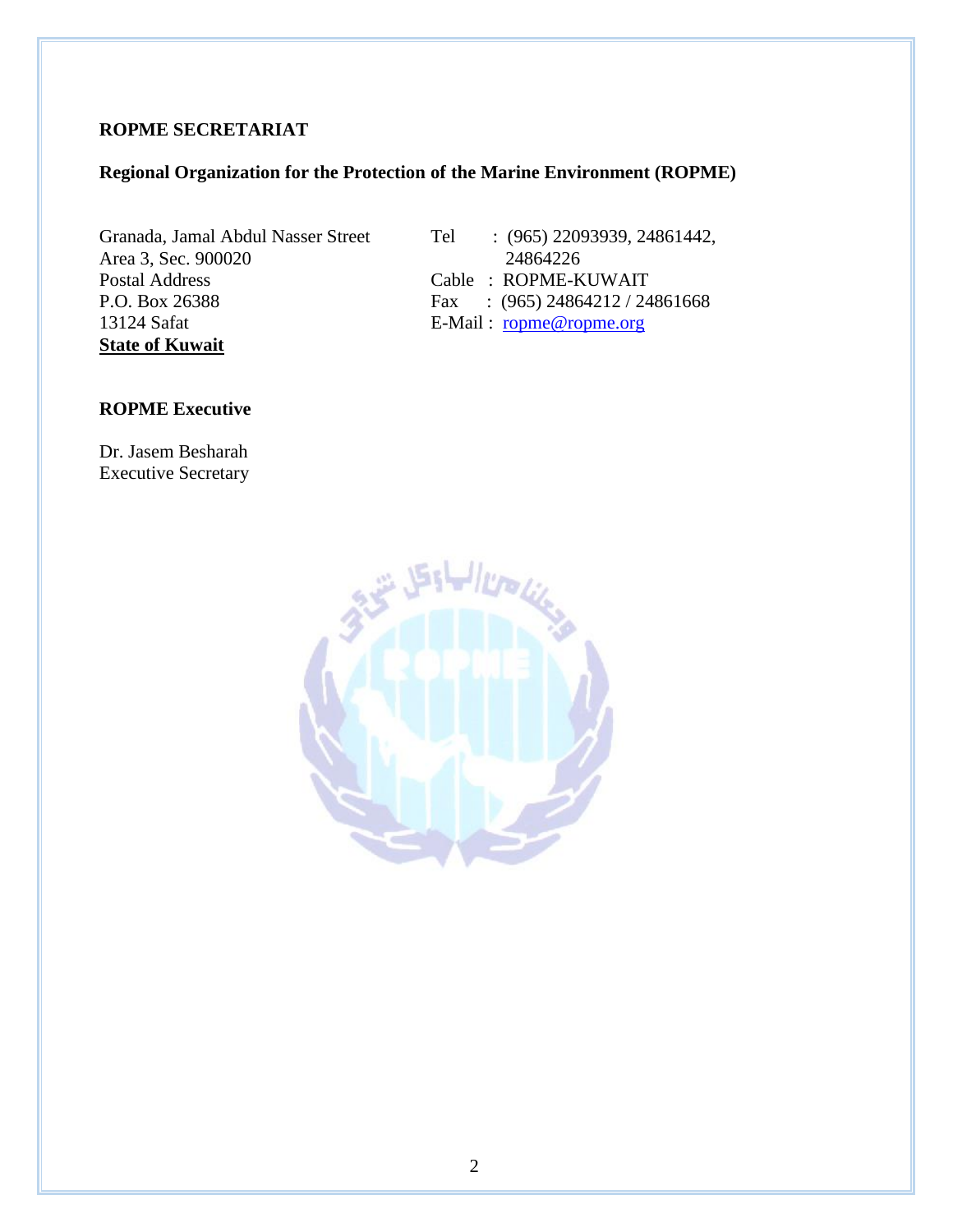### <span id="page-3-0"></span>**MEMAC SECRETARIAT Marine Emergency Mutual Aid Centre (MEMAC)**

| Office 310, Building 244          | $(973)$ 17274554<br>Tel          |
|-----------------------------------|----------------------------------|
| Road 2904, Block 329              | $(973)$ 17002561                 |
|                                   | $(973)$ 17274551<br>Fax          |
| Postal Address:                   | Thuraya Tel: +8821666010495      |
| P.O. Box 10112, Manama,           | E-Mail:: memac@batelco.com.bh    |
| <b>Kingdom of Bahrain</b>         |                                  |
|                                   |                                  |
| Captain Dr. Abdul Munem Al-Janahi |                                  |
| Director                          | Tel<br>$\therefore$ 39622744 (M) |
|                                   | 17622744 (R)                     |
| Alternate                         |                                  |
| Capt. Aref Al Aawadhi             |                                  |

<span id="page-3-1"></span>Sr. Oil Spill Response Officer Tel : 39308999 (M)

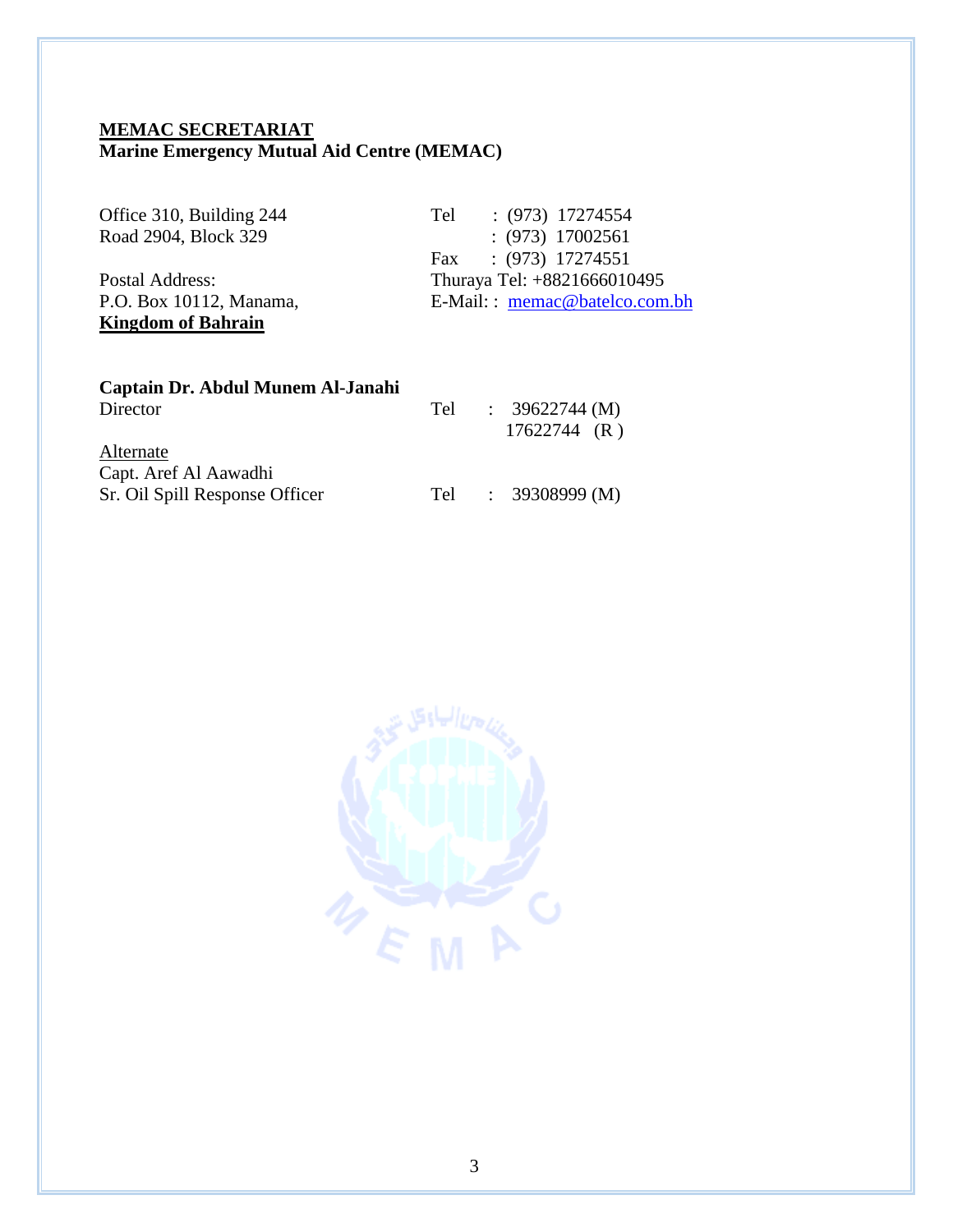# **SECRETARIATS OF OTHER ORGANIZATIONS**

#### **REGIONAL CLEAN SEA ORGANIZATION (RECSO)**

Chairman P.O.Box: 58142, Dubai, **United Arab Emirates** Tel : (+971) 4 331 4443 Fax : (+971) 4 331 1933 E-Mail : [info@recso1972.com](mailto:info@recso1972.com)

### **INTERNATIONAL MARITIME ORGANIZATION (IMO)**

| 4 Albert Embankment, London |  | Tel : $(44)$ 207 735 7611 |
|-----------------------------|--|---------------------------|
| SE1 7SR                     |  | Fax : $(44)$ 207 587 3210 |
| <b>United Kingdom</b>       |  |                           |

### **INTERNATIONAL OIL POLLUTION COMPENSATION FUND (IOPC FUND)**

Portland House, Stag Place London SW1E 5PN **United Kingdom**

Tel : (44) 207 592 7100 Fax : (44) 207 592 7111 E-Mail : [info@iopcfund.org](mailto:info@iopcfund.org)

### **INTERNATIONAL TANKER OWNERS POLLUTION FEDERATION LIMITED (ITOPF)**

| 1 Oliver's Yard       | Tel : $(44)$ 20 75 666 999     |
|-----------------------|--------------------------------|
| 55 City Road          | 9am to 5pm (UK business hours) |
| London EC1Y 1HQ       | Fax : $(44)$ 20 75 666 950     |
| <b>United Kingdom</b> | 24 hours: (44) 20 7566 6998    |
|                       | Outside UK business hours      |
|                       | E-Mail: $central@itopf.com$    |

### **AEA TECHNOLOGY – ENVIRONMENT**

(For Experts assistance required in case of combating chemical pollution / 24 hours services incidents)

National Chemical Emergency Centre E5 Culham, Abingdon Oxon,OX14 3ED **United Kingdom**

Tel: +44 8701 906443 Fax: +44 8701 906613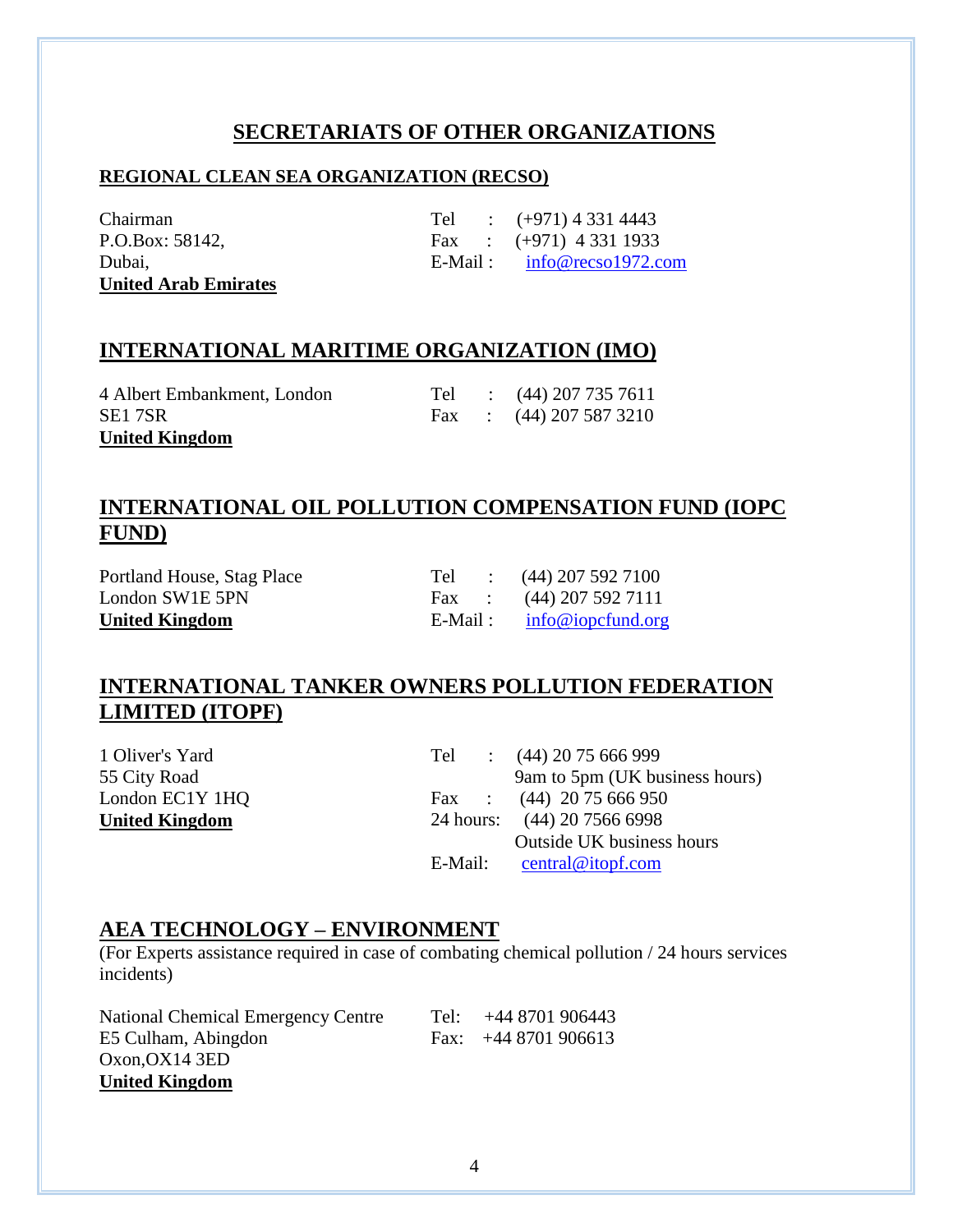### **THE INTERNATIONAL ASSOCIATION OF INDEPENDENT TANKER OWNERS (INTERTANKO)**

St. Clare House 30-33 Minories London EC 3N 1DD **United Kingdom**

Tel: +44 207 977 7010 Fax: +44 207 977 7011

## **THE INTERNATIONAL PETROLEUM INDUSTRY ENVIRONMENTAL CONSERVATION ASSOCIATION (IPIECA)**

5th Floor 209-215 Blackfriars Road London SE1 8NL **United Kingdom**

Tel: (44) 20 7633 2388 Fax: (44) 20 7633 2389

### **THE REGIONAL ORGANIZATION FOR THE CONSERVATION OF THE ENVIRONMENT OF THE RED SEA AND GULF OF ADEN (PERSGA)**

#### **Prof. Ziad Abu-Ghararah**

Secretary General PERSGA **Headquarters** P.O. Box 53662, Jeddah 21583 7th Floor, PME Building Hael Street, Rwais district **Jeddah, Kingdom of Saudi Arabia**

Tel: (966) 12 6573224 Fax: (966) 12 652 1901 Email: ziad@persga.org

#### **CONTACTS**

**Dr. Mamdouh Mohammed Muleji Director** PERSGA / MEMAC P.O. Box: 669 Hurghada **Arab Republic of Egypt**

**Mr. Kahlan Abu Ghanem** Deputy Director PERSGA / MEMAC P.O. Box: 669 Hurghada **Arab Republic of Egypt**

Tel: (20) 1006078644 Email: Mamdouh.meligy@persga.org

Tel: (20) 563544159 / 106226688 Fax: (20) 653544174 Email: [kahlan.abughanem@persga.org](mailto:kahlan.abughanem@persga.org)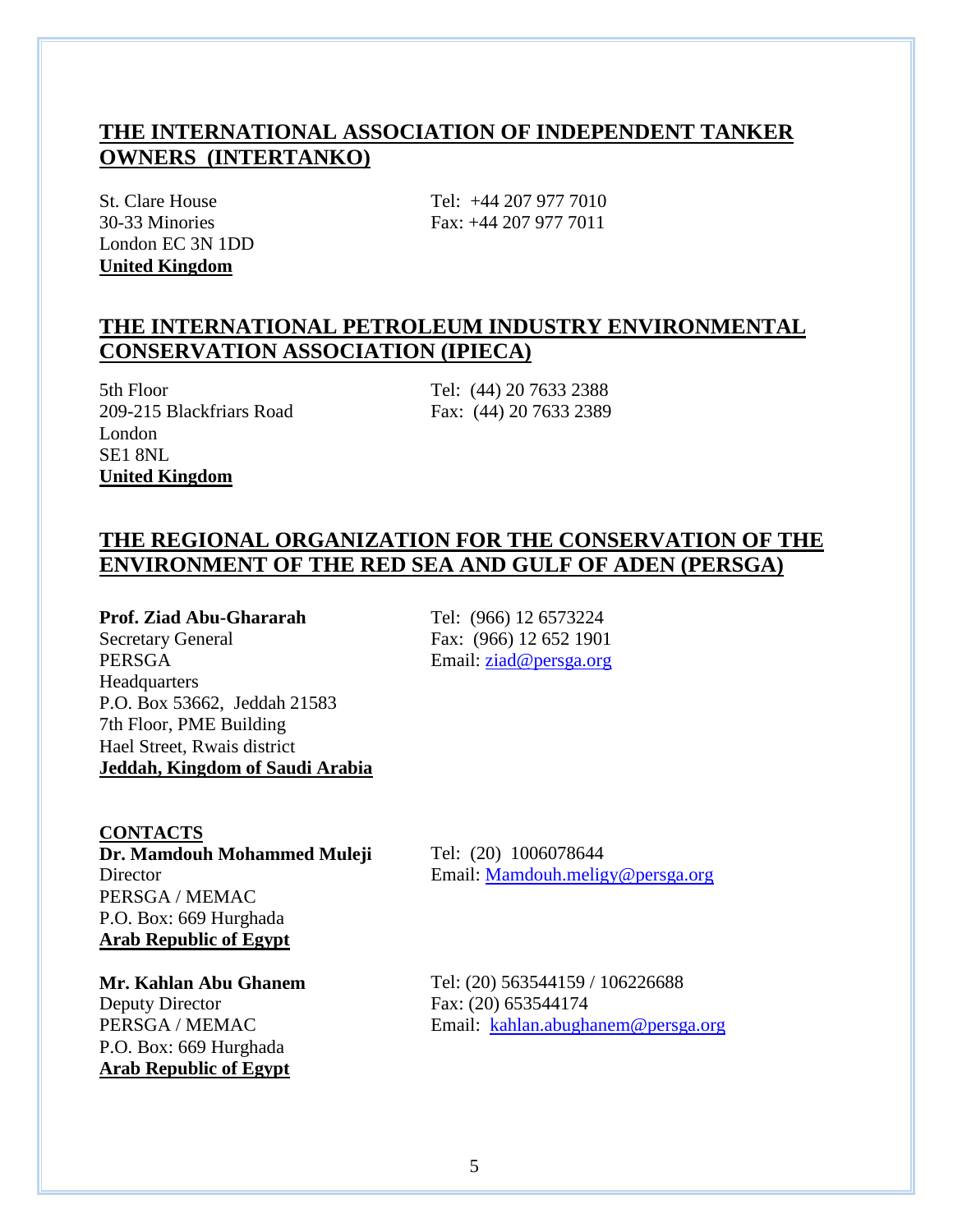# **REGIONAL MARINE POLLUTION EMERGENCY RESPONSE CENTRE FOR THE MEDITERRANEAN SEA (REMPEC)**

Maritime House Lascaris Wharf Valletta VLT 1921 **Republic of Malta**

Tel: + 356 21 33 72 96 /7 / 8 Fax: + 356 21 33 99 51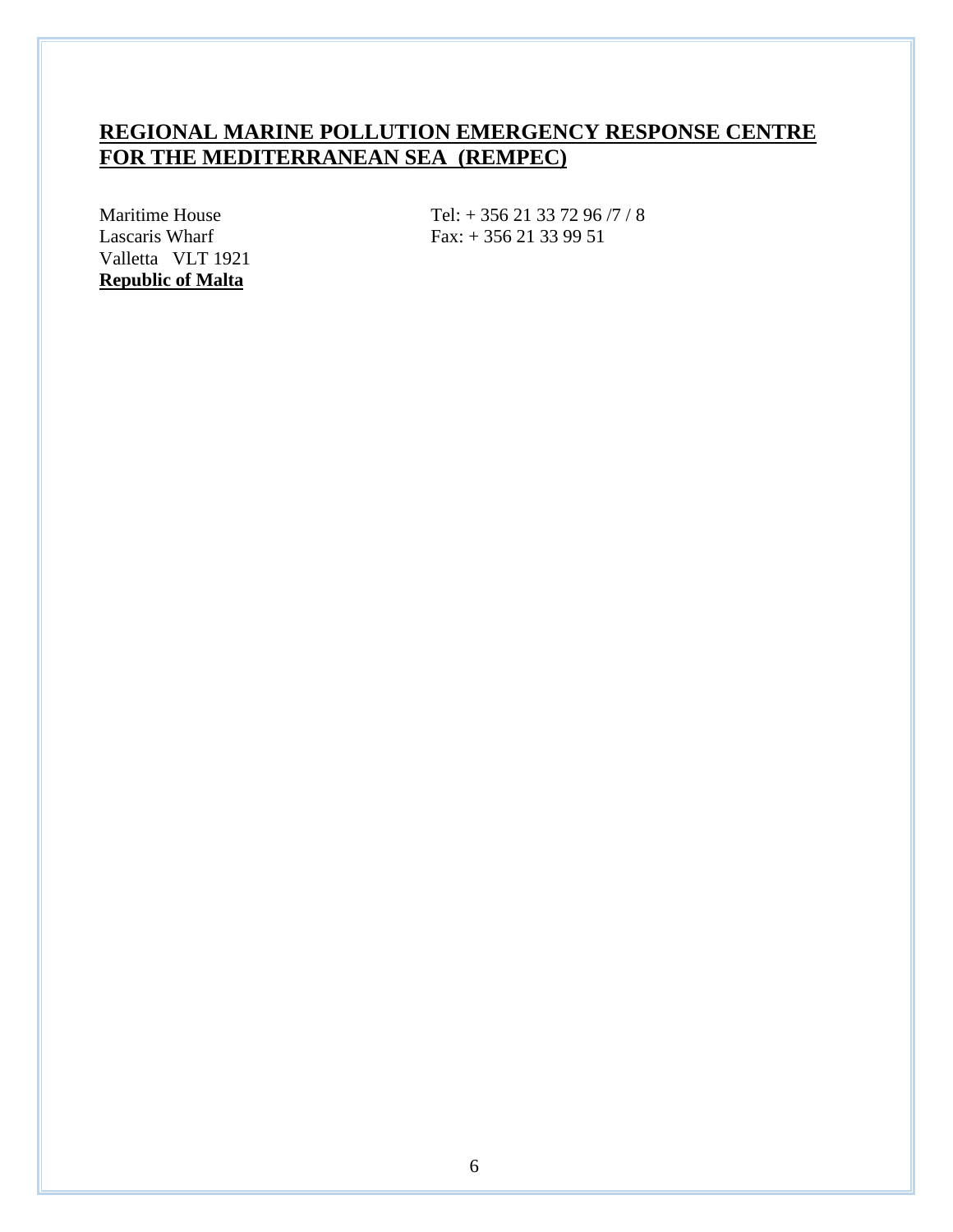# <span id="page-7-0"></span>**THE COOPERATION COUNCIL FOR THE ARAB STATES OF THE GULF**  also known as **GULF COOPERATION COUNCIL (GCC)**

Office of Assistant General Secretary for Tel: +966 11 4829484 Human and Environment Issues P.O Box 7153 Riyadh 11462, **Kingdom of Saudi Arabia** Fax: +966 11 4829617

Central General Secretariat Tel: +966 11 4827777

Ext : 1198, 1125, 1960

Environment Department Fax: +966 11 4829617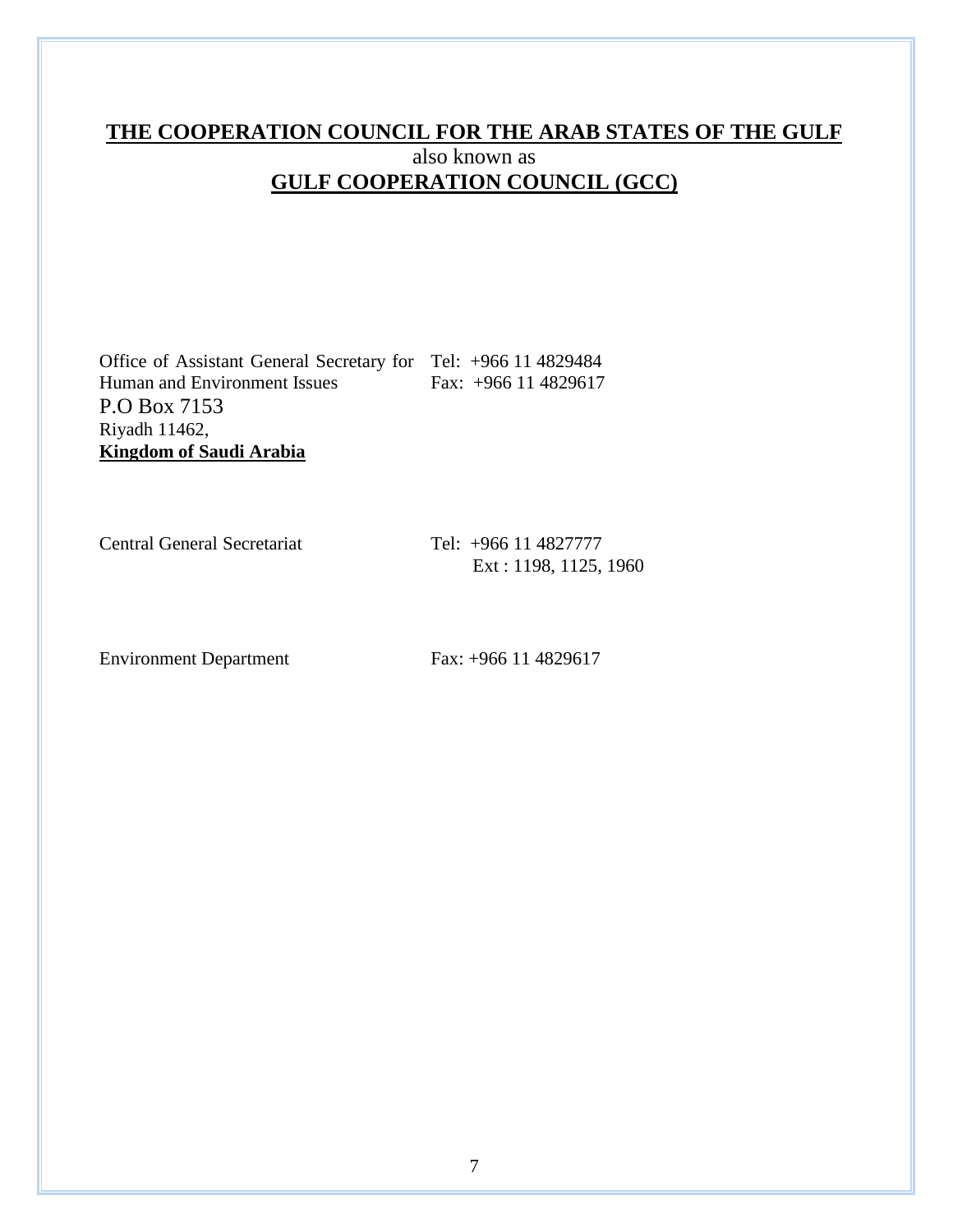### **OIL SPILL COMBATING COMPANIES**

### <span id="page-8-0"></span>**FAIRDEAL MARINE SERVICES**

P.O. Box 298, Fujairah **United Arab Emirates** Tel: +971 9 2777300 +971 50 6291138 Fax: +971 9 2778383

# **OIL SPILL RESPONSE AND EAST ASIA RESPONSE LIMITED (OSRL)**

P.O. Box 54211, Manama **Kingdom of Bahrain**

Tel: +973 17730961 +973 39307206 (M) Fax: +973 17730058

Skype in/Direct dial: +44 208 133 4618

### **BAHRAIN MAINTENANCE DIVING SERVICES (BMDS)**

**(MANPOWER ONLY)**

P.O. Box 26195 **Kingdom of Bahrain** Tel: +973 17700731 +973 39660173 (M) Fax: +973 17701473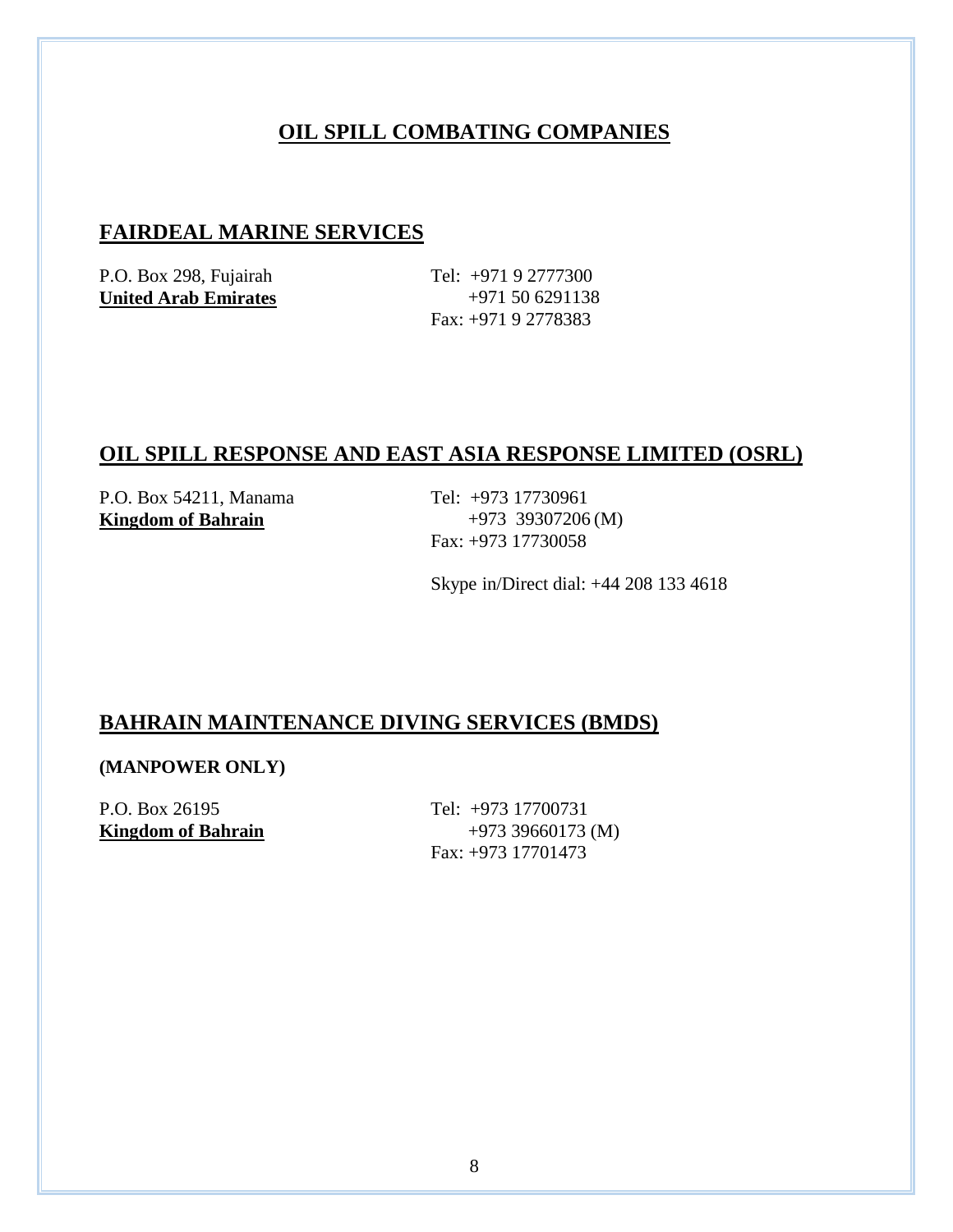# **KINGDOM OF BAHRAIN TEL CODE: 00973**

#### <span id="page-9-0"></span>**H.H.Shaikh Abdullah Bin Hamad Al-Khalifa**

President of Supreme Council for Environment

**H.E Dr. Mohammed Mubarak Bin Daina**  Chief Executive and Special Envoy for Climate Affairs of the Supreme Council for Environment P.O. Box 18233, Bahrain Mall **Kingdom of Bahrain**

Tel: 17 386000 / 386661 66636333(M) Fax: 17 386006 / 17386551 E-Mail: [mbindaina@sce.gov.bh](mailto:mbindaina@sce.gov.bh)

### **OIL SPILL RESPONSE OFFICERS**

**Eng. Hassan Abdulla Marzooq** Senior Environmental Specialist **Supreme Council for Environment**

**Capt. Ali Abdulla Al Zayani** Coastguards Headquarter Ministry of Interior

**Eng. Luma Al- Mahroos** Act. Director Environmental Assessment and Control Directorate **Supreme Council for Environment**

### **Environmental Hot Line 80001112**

Tel: 17 386599 (O) 36667006 (M) Fax: 17 920213 E-Mail: [hmarzooq@sce.gov.bh](mailto:marzooq@sce.gov.bh)

Tel: 17 342827 (O) 36622332 (M) Fax: 17 342827 E-Mail: ae.alzayani@interior.gov.bh

Tel: 17 386564 (O) 39696393 (M) Fax: 17 920213 E-Mail: [lalmahroos@sce.gov.bh](mailto:lalmahroos@sce.gov.bh)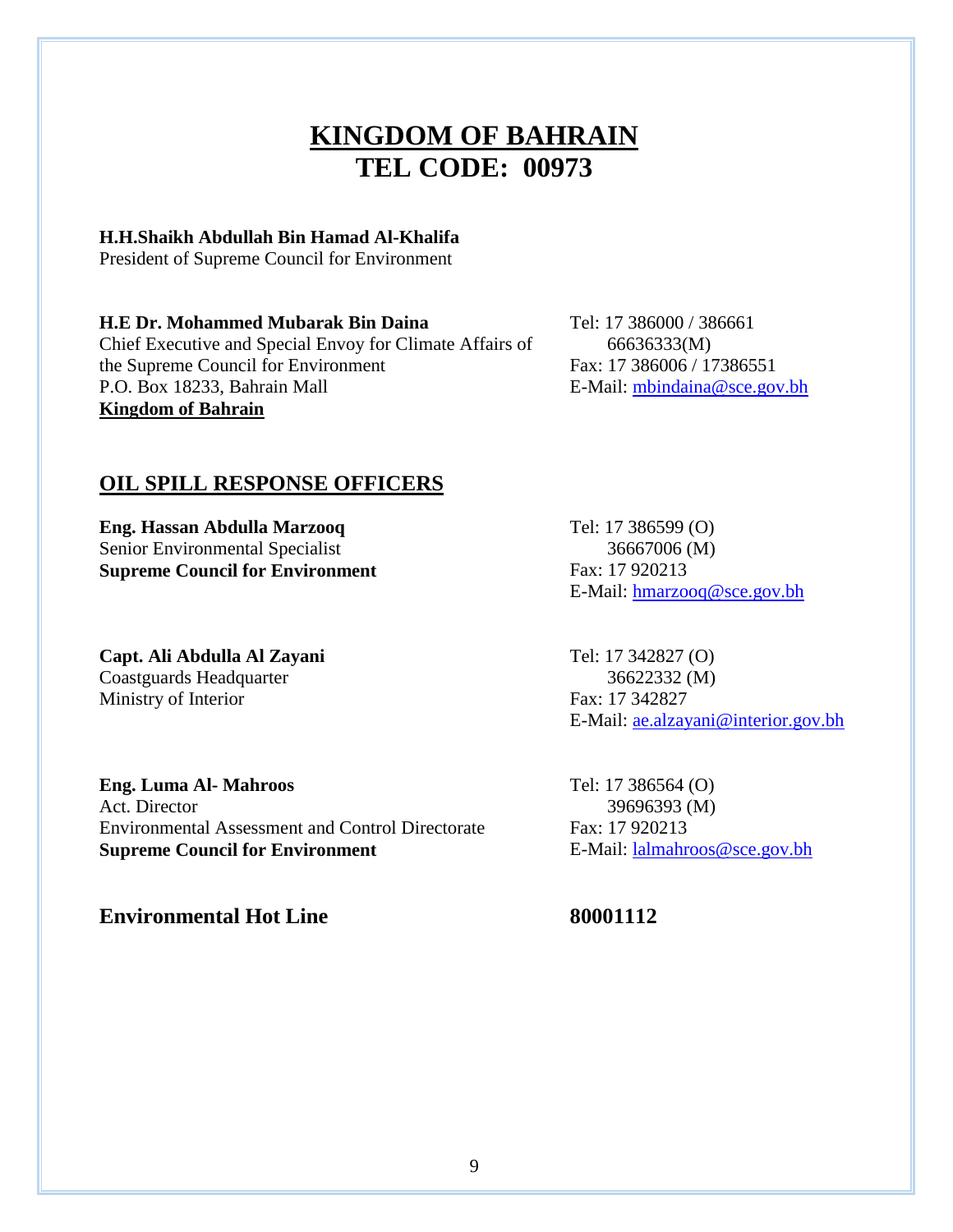### **RADIATION EMERGENCIES RESPONSE OFFICERS**

**H.E Dr. Mohamed Mubarak Bin Daina**  Chief Executive and Special Envoy for Climate Affairs **Supreme Council for Environment**

Tel: 17 386661 Fax: 17 920205 E-Mail: [mbindaina@sce.gov.bh](mailto:mbindaina@sce.gov.bh)

**Mr. Samer Jamal Ahmed** Nuclear Radiation Affairs Consultant Supreme Council for Environment

**Mr. Hassan Ali Al Najjar** Senior Environmental Specialist Tel: 17 386683 35030708(M) Fax: 17 920205 E-Mail: [sahmed@sce.gov.bh](mailto:sahmed@sce.gov.bh)

Tel: 17 386596 3 9800639 33077710 Fax: 17 920213 E-Mail: [alnajarh@sce.gov.bh](mailto:alnajarh@sce.gov.bh)

#### **Contact Points for Nuclear Incidents and Emergencies in RSA**

**Kingdom of Bahrain Supreme Council for Environment** Building 3552 Road 2849 Block 428 Seef District **Kingdom of Bahrain** [Info@sce.gov.bh](mailto:Info@sce.gov.bh) Fax: 17386556 Tel: 17386550 - 551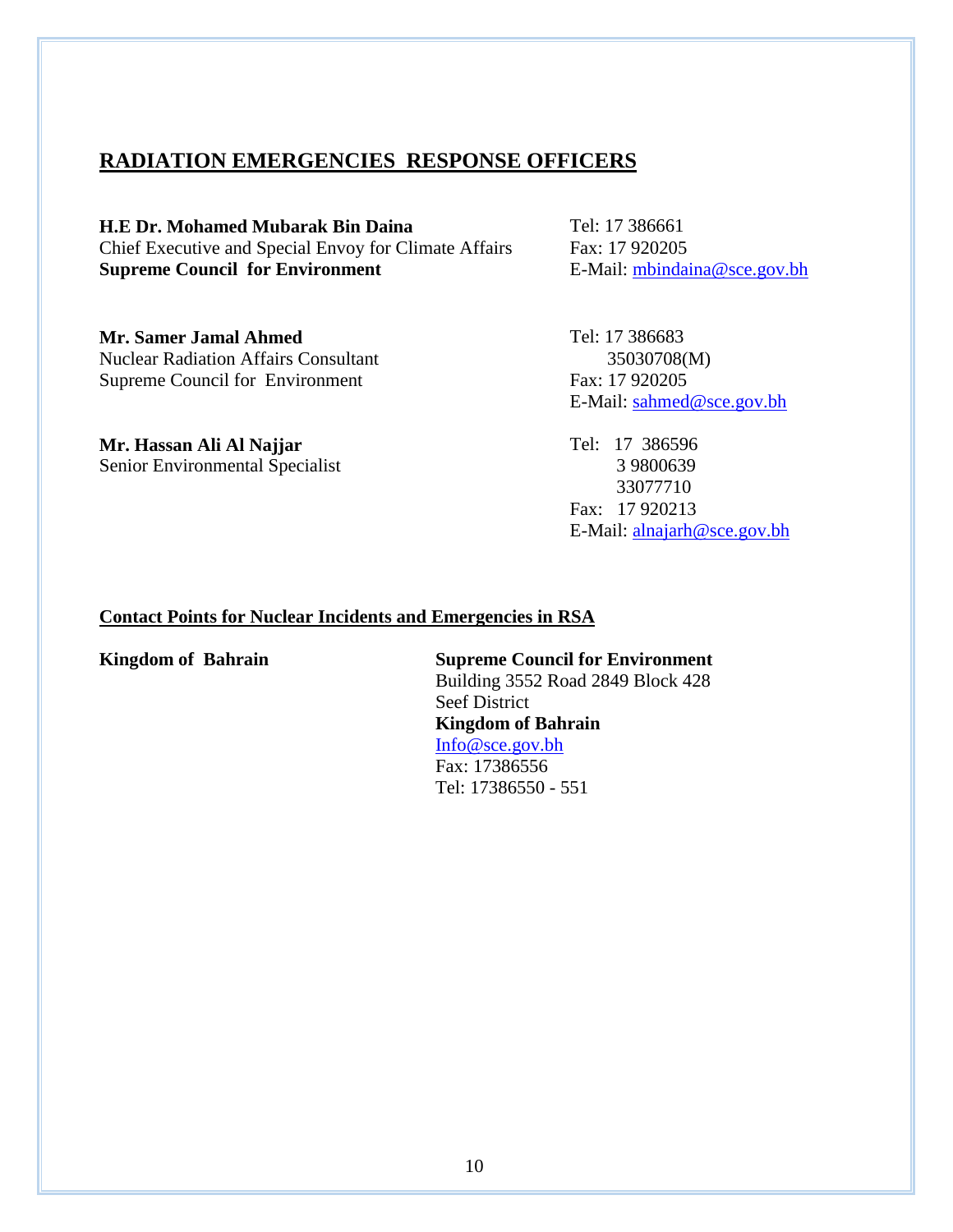# **MAJOR OIL COMPANIES**

| <b>BAPCO</b>                                         | <b>Bahrain Petroleum</b><br><b>Company BSC (Closed)</b>           | Tel: 17 752900 (Operator)<br>17 754444 (Media)                                                 |
|------------------------------------------------------|-------------------------------------------------------------------|------------------------------------------------------------------------------------------------|
|                                                      | <b>Marine Operations</b><br>Mr. Reyadh Al Sawad<br>Superintendent | Tel: 17 757744<br>33000743(M)<br>Fax: 17757747<br>Email: Alsawad@bapco.net                     |
| <b>RECSO BOARD</b><br><b>MEMBER</b>                  | Mr. Ijaz Ashraf<br>Advisor, Environmental<br><b>Affairs</b>       | Tel: 17755830 (O)<br>Fax: 17755150<br>Mobile: 36027003<br>E-Mail:<br>ijaz ashraf@bapco.net     |
| <b>RECSO</b><br><b>TECHNICAL</b><br><b>COMMITTEE</b> | Mr. A. Hadi Jassim Al<br><b>Attar</b><br>Oil Spill Coordinator    | Tel: 17757073 (O)<br>Fax: 17755150<br>Mobile: 36027378<br>E-Mail:<br>A Hadi Al Attar@bapco.net |
| <b>Office Hours</b>                                  | Sunday – Thursday                                                 | $0700 - 1530$ hours                                                                            |
| <b>Ramadhan Hours</b>                                | $Sunday - Thursday$                                               | $0700 - 1300$ hours                                                                            |

# **PORTS AND TERMINALS**

| <b>Vessel Traffic</b><br><b>Management System</b><br>(VTMS) | Khalifa bin Salman Port<br>(KBSP)<br><b>Kingdom of Bahrain</b>                                                                               | Tel: 17 162010<br>Fax: 17 162008<br>Email: BPCU@mtt.gov.bh |
|-------------------------------------------------------------|----------------------------------------------------------------------------------------------------------------------------------------------|------------------------------------------------------------|
| <b>Officer in Charge of</b><br><b>VTMS</b>                  | Capt. Mazen Al Balooshi Tel: $17\,337912(0)$                                                                                                 | 39792828(M)<br>Email: mazen.albalooshi@mtt.gov.bh          |
| <b>Principal Marine Contact</b>                             | Capt. Mohammed Al Tel: $17337919$ (O)<br><b>Merbati</b><br>Director of Maritime<br>Safety and Environmental<br><b>Protection Directorate</b> | 33152531 (M)<br>Email: mohamed.almerbati@mtt.gov.bh        |
| <b>Office Hours</b>                                         | Sunday – Thursday                                                                                                                            | $0700 - 1400$ hours                                        |
| <b>Ramadhan Hours</b>                                       | 11                                                                                                                                           | $0800 - 1400$ hours                                        |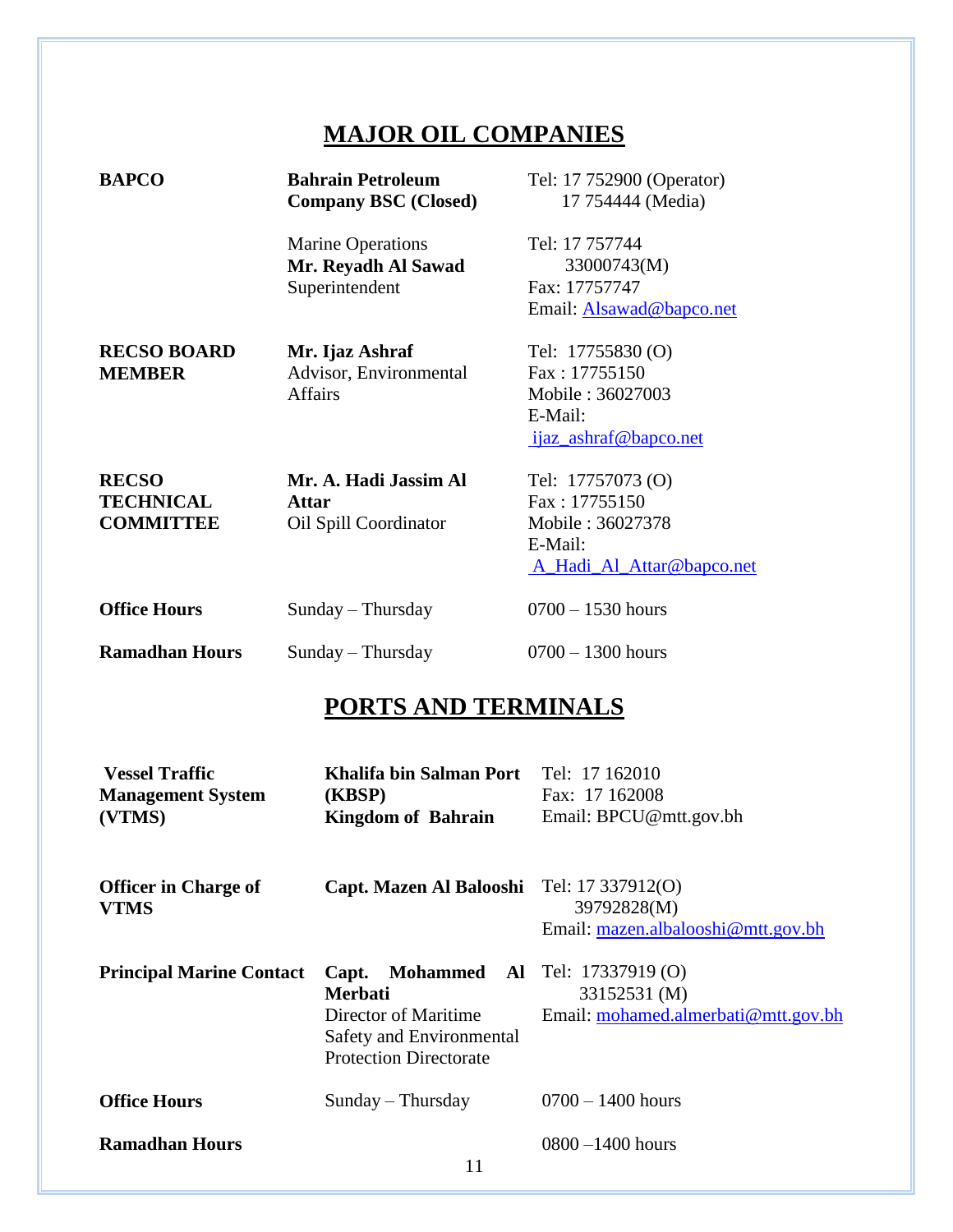# **ISLAMIC REPUBLIC OF IRAN TEL CODE: 0098**

#### <span id="page-12-0"></span>**H.E. Dr. Ali Salajegheh**

Vice President and Director Department of Environment P.O. Box 15875-5181, Tehran **Islamic Republic of Iran**

Tel: 21 88233171 – 88233060 -1 Fax : 21 88233056 E-Mail : [riasat-doe@yahoo.com](mailto:riasat-doe@yahoo.com)

#### **Dr. Mojtaba Zoljoodi**

Deputy for Marine Environment and Wetlands Department of Environment Pardisan Nature Park Hakim Highway, Tehran **Islamic Republic of Iran**

Tel: 21 88233148 / 88233202 (M) Fax: 21 88233149 E-Mail: **:** [m.zoljoodi@yahoo.com](mailto:m.zoljoodi@yahoo.com)

### **OIL SPILL RESPONSE OFFICERS**

#### **Mr. Mohammad Mirnejad**

Head of Marine Environment Protection Office Ports and Maritime Organization Shahidi St, Haghani Exp'way, Vanak Sq, Tehran **Islamic Republic of Iran**

Tel: 21 84932175 - 84932192 9126930049 (M) Fax: 21 84932190 E-Mail: [mmirnejad1393@gmail.com](mailto:mmirnejad1393@gmail.com)

### **Ms. Roya Emam** Sr. Expert of Marine Environment Protection

Ports and Maritime Organization South Didar St, Haghani Exp'way, Vanak Sq, Tehran **Islamic Republic of Iran**

#### **Mr. Reza Hossein Ghobakhloo**

Sr. Expert of Maritime Safety and Environmental Protection Ports and Maritime Organization Shahidi St, Haghani Exp'way, Vanak Sq, Tehran **Islamic Republic of Iran**

Tel: 21 84932179 9122104172 (M) Fax: 21 84932190 EMail: [royamarine@gmail.com](mailto:royamarine@gmail.com)

Tel: 21 84932076 9123260400 (M) Fax: 21 84932190 E-Mail: ghobakhloo.r@gmail.com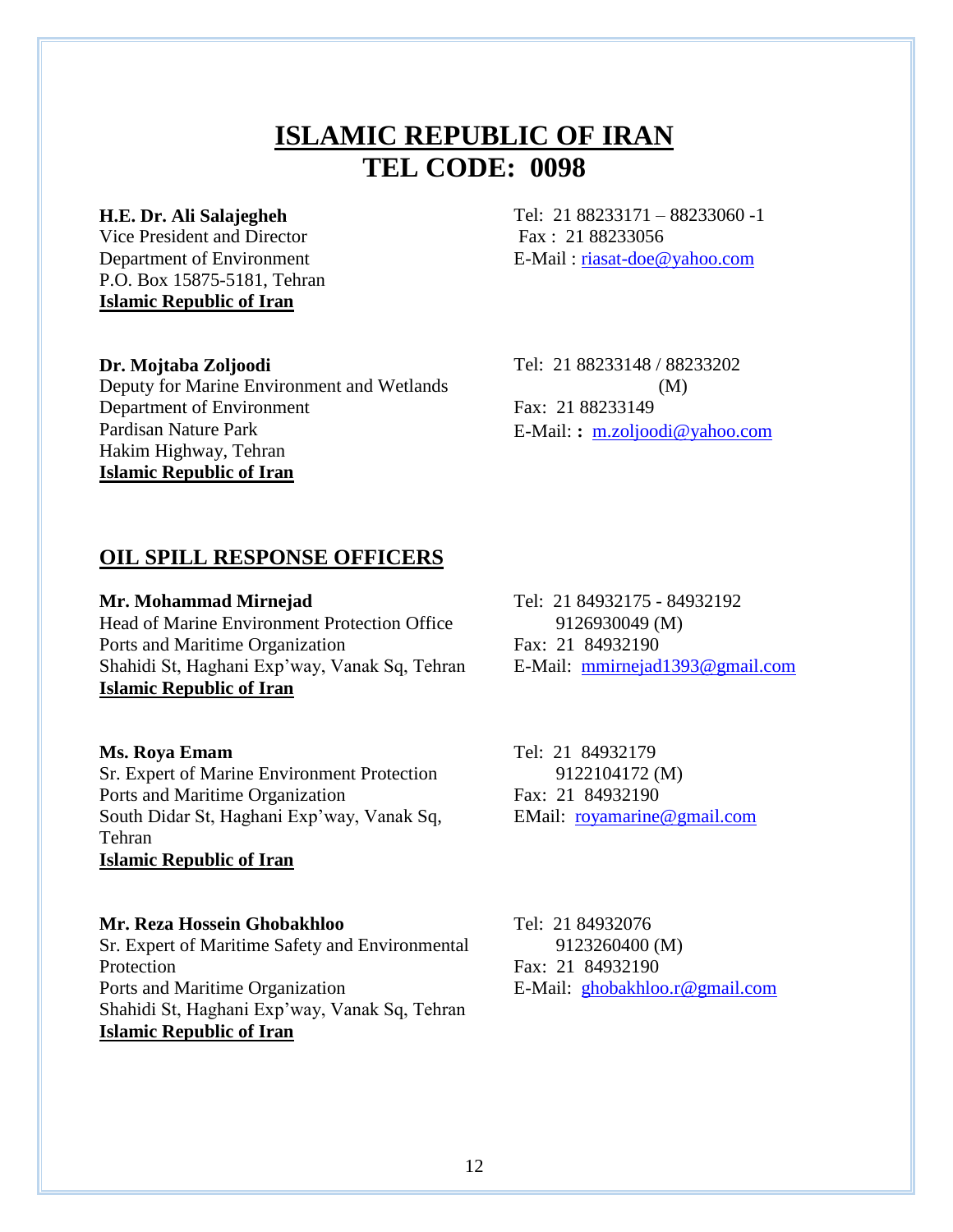### **RADIATION EMERGENCIES RESPONSE OFFICERS**

**Dr. Abbas Rahimi Khoshmakani**

Director General Iran Nuclear Regulatory Authority National Radiation Protection Department **Islamic Republic of Iran**

Tel: (98) 21 88221124 Fax: (98) 21 88221124 E-Mail: nrpd@aeoi.org.ir

**Mr. Ali Attarilar** Environmental Radiological Surveillance and Protection, Section Head Iran Nuclear Regulatory Authority National Radiation Protection Department **Islamic Republic of Iran**

Tel: (98) 21 82066032 Fax: (98) 21 88221125 E-Mail: [aattari@aeoi.org.ir](mailto:aattari@aeoi.org.ir)

# **MAJOR OIL COMPANIES**

| <b>IOOC</b>             | <b>Iranian Offshore Oil</b>        |                            |  |
|-------------------------|------------------------------------|----------------------------|--|
|                         | Company                            |                            |  |
|                         | P.O. Box 5591,                     |                            |  |
|                         | #38, Turaj St, Parkway Cross,      |                            |  |
|                         | Valiasr St Tehran                  |                            |  |
| <b>Principal Marine</b> | Mr. Amir Salari                    | Tel: 21 22664391-2         |  |
| <b>Contact</b>          | <b>Production Affairs Director</b> | Fax: 21 22664382           |  |
|                         |                                    | Email: a.salari@iooc.co.ir |  |

**Office Hours** Saturday – Wednesday 0730 – 1530 hours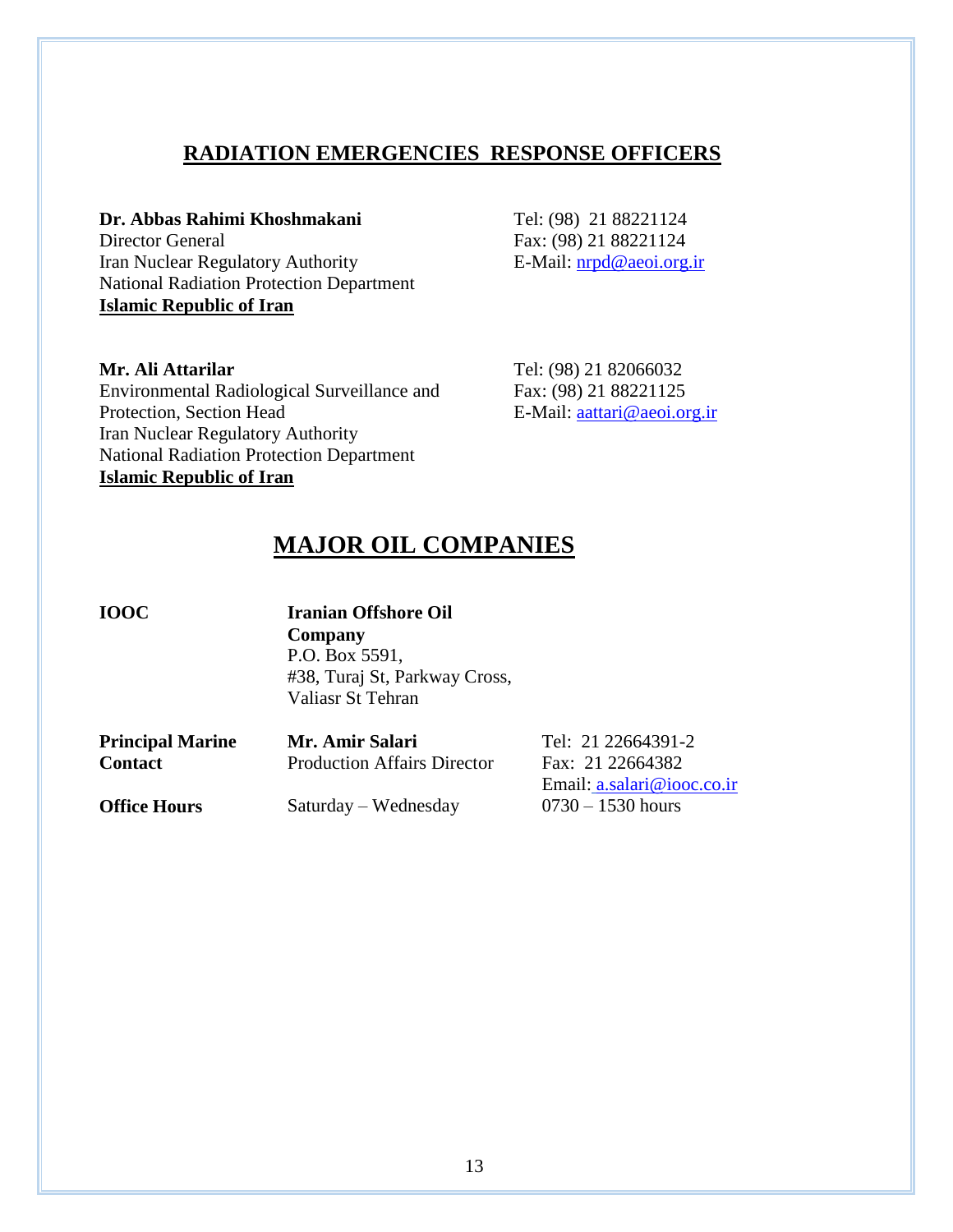# **PORTS & TERMINALS**

| Port                                                             | Ports and Maritime<br>Organisation<br>South Didar St, Haghbani<br>Express Way, Vanak Sq,<br>Tehran                                                                                                        |                                                                                                                                                                                                                            |
|------------------------------------------------------------------|-----------------------------------------------------------------------------------------------------------------------------------------------------------------------------------------------------------|----------------------------------------------------------------------------------------------------------------------------------------------------------------------------------------------------------------------------|
| <b>Principal Marine</b><br><b>Contact</b>                        | Mr. Nader Pasandeh<br>Director General of Maritime<br><b>Safety and Marine</b><br><b>Environment Protection</b><br>Mr. Mohammad Mirnejad<br><b>Head of Marine Environment</b><br><b>Protection Office</b> | Tel:<br>21 84932170 (O)<br>9122790616 (M)<br>21 84932190<br>Fax:<br>E-Mail: <i>npasandeh44@gmail.com</i><br>Tel<br>$: 2184932175$ (R)<br>9126930049 (M)<br>21 84932190<br>$\text{Fax}:$<br>E-mail: mmirnejad1393@gmail.com |
| <b>Office Hours</b>                                              | Saturday – Wednesday                                                                                                                                                                                      | $0800 - 1600$ hours                                                                                                                                                                                                        |
| Port                                                             | <b>Port of Imam Khomeini</b>                                                                                                                                                                              | 652 2522452-3<br>Tel:<br>Fax: 652 2522456                                                                                                                                                                                  |
| <b>Principal Marine</b><br><b>Contact</b><br><b>Office Hours</b> | Mr. Mahdi Hadadi<br>Saturday – Friday                                                                                                                                                                     | E-Mail:<br>Mahdi_hadadi1983@yahoo.com<br>24 hours                                                                                                                                                                          |
| Port                                                             | <b>Port of Bushehr</b>                                                                                                                                                                                    | 7731666549 / 7733330075<br>Tel:<br>7733330077<br>Fax:                                                                                                                                                                      |
| <b>Principal Marine</b><br><b>Contact</b>                        | Mr. Hojjat Khosrabi                                                                                                                                                                                       | E-Mail: hojjatkhosrabi@gmail.com                                                                                                                                                                                           |
| <b>Office Hours</b>                                              | Saturday – Friday                                                                                                                                                                                         | 24 hours                                                                                                                                                                                                                   |
| Port                                                             | <b>Port of Asalooyeh</b><br>14                                                                                                                                                                            | Tel:<br>7731378408                                                                                                                                                                                                         |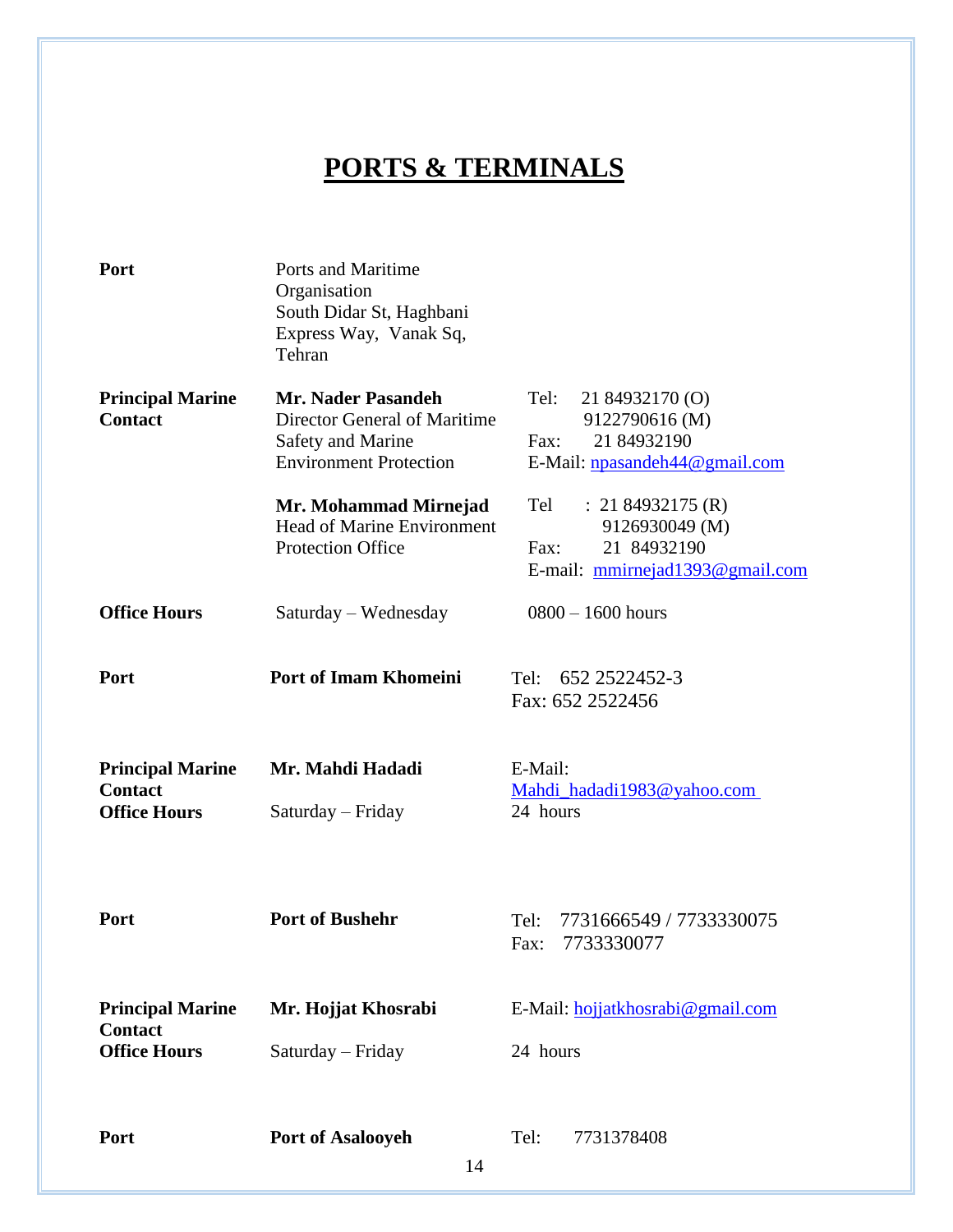|                                           |                             | 7731377670<br>Fax:                                                   |
|-------------------------------------------|-----------------------------|----------------------------------------------------------------------|
| <b>Principal Marine</b><br><b>Contact</b> |                             | Tel: 7731378403<br>Fax: 7731377670<br>E-Mail: asal.control@gmail.com |
| <b>Office Hours</b>                       | Saturday – Friday           | 24 hours                                                             |
| Port                                      | <b>Port of Bandar Abbas</b> | Tel: 761 4514032-3<br>Fax: 761 4514036                               |
| <b>Principal Marine</b>                   | Mr. Jamal Pakravan          | E-Mail: jpakravan2020@gmail.com                                      |
| <b>Contact</b><br><b>Office Hours</b>     | Saturday – Friday           | 24 hours                                                             |
|                                           |                             |                                                                      |
| <b>Port</b>                               | <b>Port of Chabahar</b>     | Tel: 5435321415/5431283230<br>5435321215<br>$\text{Fax}:$            |
|                                           |                             |                                                                      |

| <b>Principal Marine</b> |                   | E-Mail: $\text{amindana}\& \text{gmail.com}$ |
|-------------------------|-------------------|----------------------------------------------|
| <b>Contact</b>          |                   |                                              |
| <b>Office Hours</b>     | Saturday – Friday | 24 hours                                     |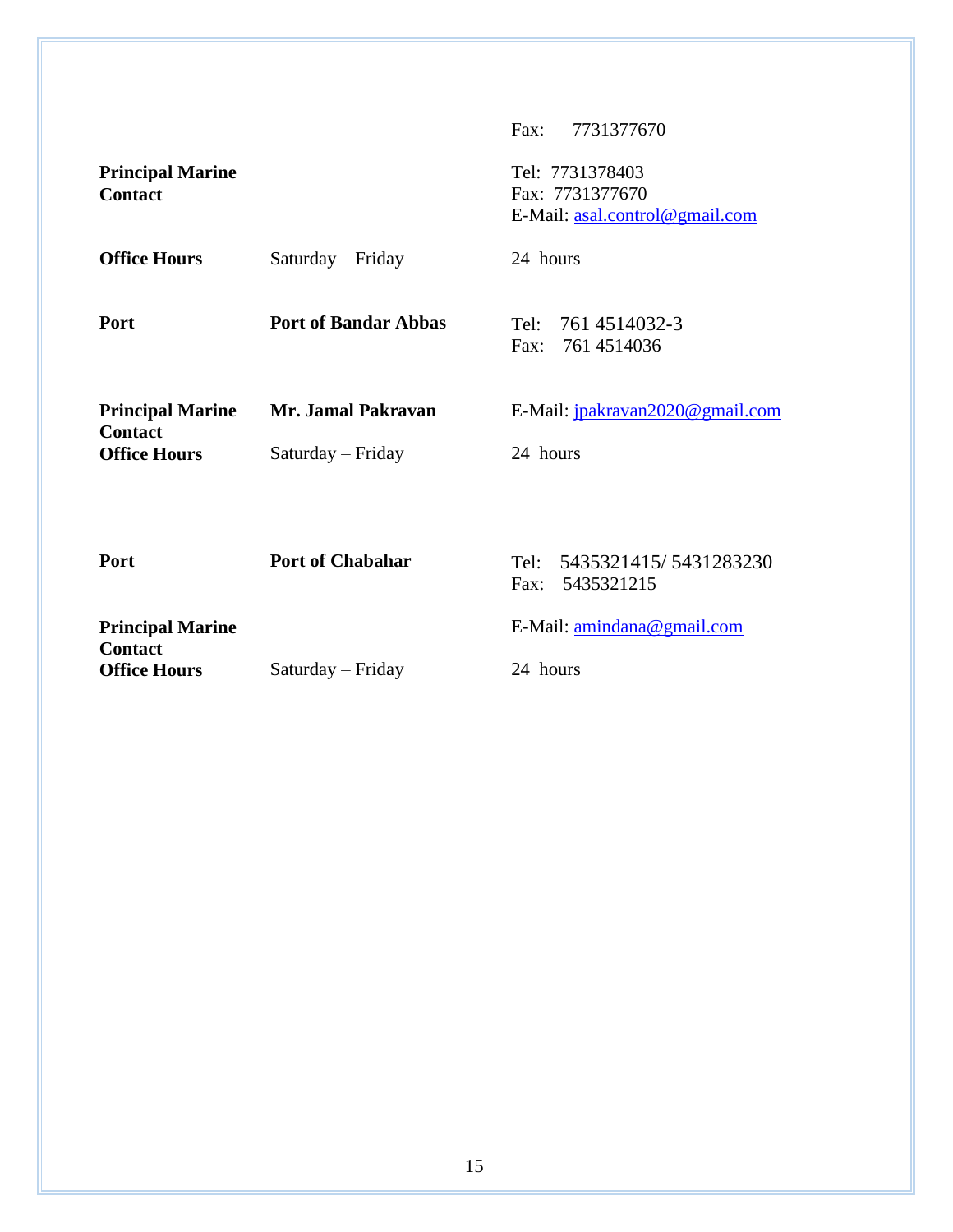# **REPUBLIC OF IRAQ TEL CODE: 00964**

### <span id="page-16-0"></span>**H.E Dr. Jassim Al-Falahy**

Minister of Environment P.O.Box: 10062, Baghdad **Republic of Iraq**

Tel: 7901118860 Fax : 7192071 Email : [moen\\_iraq@yahoo.com](mailto:moen_iraq@yahoo.com) [Dr.Jassimalfalahy@yahoo.com](mailto:Dr.Jassimalfalahy@yahoo.com)

# **OIL SPILL RESPONSE OFFICER**

#### **Dr. Waleed Hameed Ahmed Al-Musawi**

General Director of Environment Protection And Enhancement in the Southern Region and Improvement Office Ministry of Environment **Republic of Iraq**

Tel: 009647801253232 (O)

Email: [Waleedoor@yahoo.com](mailto:Waleedoor@yahoo.com)

Email[:south.enipd@yahoo.co.uk](mailto:south.enipd@yahoo.co.uk)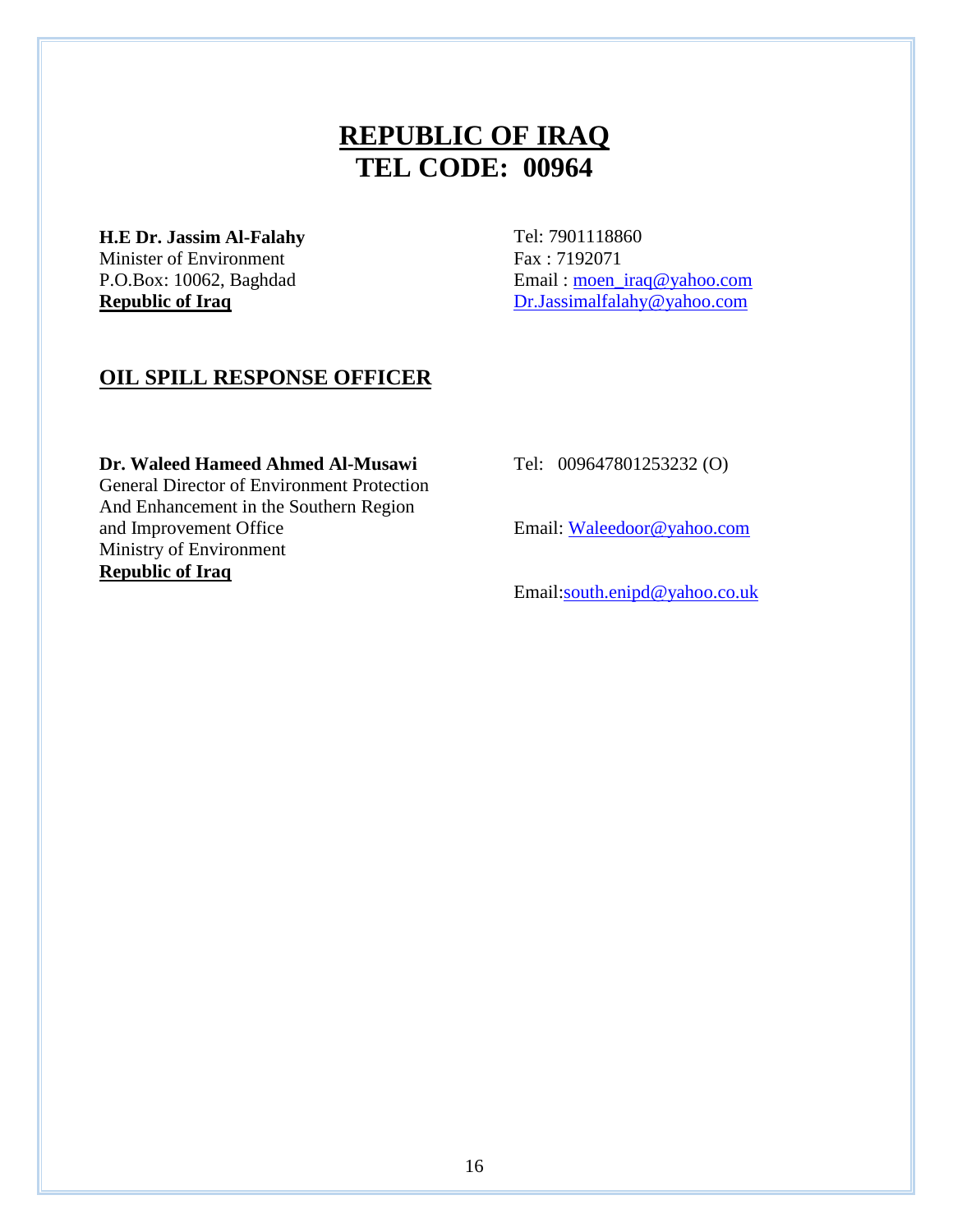### **RADIATION EMERGENCIES RESPONSE OFFICERS**

**Khajak V.Vartanian** Deputy Director General of Radiation Protection Center Ministry of Environment MSc. Radiation Physics **Republic of Iraq**

Tel: 7801141570 (M) Email: [khajakv@yahoo.com](mailto:khajakv@yahoo.com) [khajakvartanian@gmail.com](mailto:khajakvartanian@gmail.com)

### **MINISTRY OF OIL**

**Dheyaa Jaafar Hajam Al-Musawi** Ministry of Oil South Oil Company Director General **Republic of Iraq**

Tel: 7801956001 Email: [diajaffer2006@gmail.com](mailto:diajaffer2006@gmail.com)

### **MINISTRY OF TRANSPORTATION**

**Omran Radhi Thani** Ministry of Transportation General Company for Ports of Iraq Director General **Republic of Iraq**

Tel: 7801435411 Email: [dg@Iraqports.com](mailto:dg@iraqports.com) [c.omranrati@yahoo.com](mailto:c.omranrati@yahoo.com)

#### **Abdulkhalek Jamil Naseer** Ministry of Transportation General Company for Ports of Iraq Manager of Marine Inspection Dept. **Republic of Iraq**

Tel: 7801367258 Email: [marineinspection@yahoo.com](mailto:marineinspection@yahoo.com) [abdulkhalekjamil@yahoo.com](mailto:abdulkhalekjamil@yahoo.com)

# **PORTS & TERMINALS**

**Iraq Ports Representative**

**Captain Ramzi** Tel: +964 7801391888 Fax: E-Mail: [capfly123@gmail.com](mailto:capfly123@gmail.com)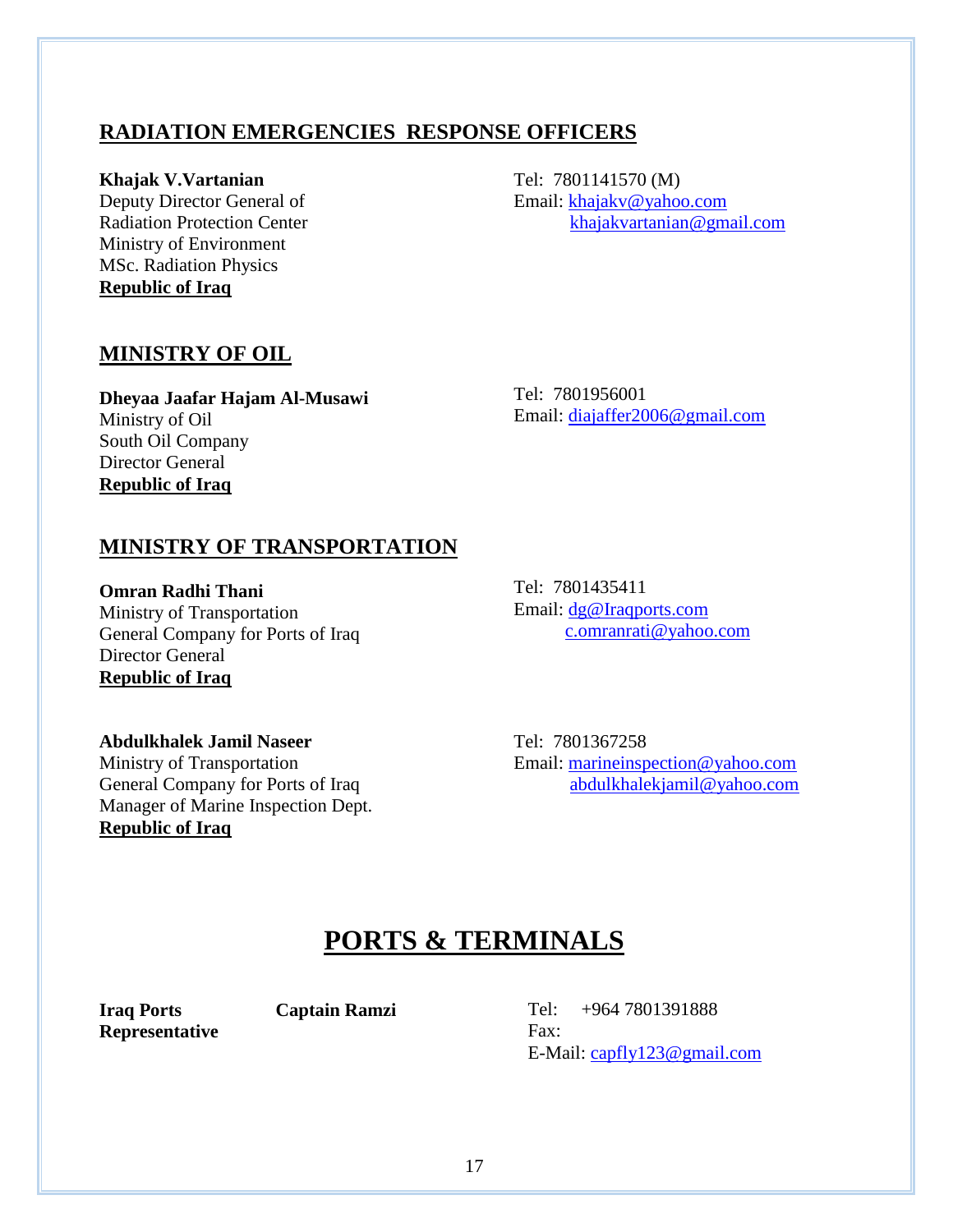# 18

# **STATE OF KUWAIT TEL CODE: 00965**

### <span id="page-18-0"></span>**H.E. Dr. Ali Saleh Al - Omair**

Minister of Oil / Chairman of the Higher Council of the Environment **State of Kuwait**

Assistant Under-Secretary for Economic Affairs Ministry of Finance **State of Kuwait**

Tel: 22450351/22457701 Fax: 22423038

Tel: 22208511 Fax:22208369

#### **Sheikh Abdullah Ahmad Al-Hamoud Al-Sabah**

Chairman of the Board & Director General Environment Public Authority P.O.Box: 24395 Safat 13104

# **OIL SPILL RESPONSE OFFICERS**

### **Dr. Abdullah Al-Zaidan**

Deputy of Technical Affairs Environment Public Authority P.O. Box 24395, 13104 Safat **State of Kuwait**

### **Ms. Farah Ebraheem**

Director of Water Quality Monitoring Dept. Environment Public Authority P.O. Box 24395, 13104 Safat **State of Kuwait**

### **Dr. Lujain J. Alsayegh**

Marine Water Monitoring Section Environment Public Authority P.O. Box 24395, 13104 Safat **State of Kuwait**

**Mr. Eisa Abdulkareem** Marine Water Monitoring Section Environment Public Authority P.O. Box 24395, 13104 Safat **State of Kuwait**

Tel : 98858821 (M) E-Mail: [a.alzaidan@epa.org.kw](mailto:a.alzaidan@epa.org.kw)

Tel:99444990(M) E-Mail: [farah@epa.org.kw](mailto:farah@epa.org.kw)

Tel: 99041272 (M)

E-Mail : l.alsayegh.epa.org.kw l.alsayegh@gmail.com

Tel: 51512454(M) E-Mail: abdulkae@epa.org.kw

Email: [dg.kepa@gmail.com](mailto:dg.kepa@gmail.com)  CC Email: [ir@epa.org.kw](mailto:ir@epa.org.kw)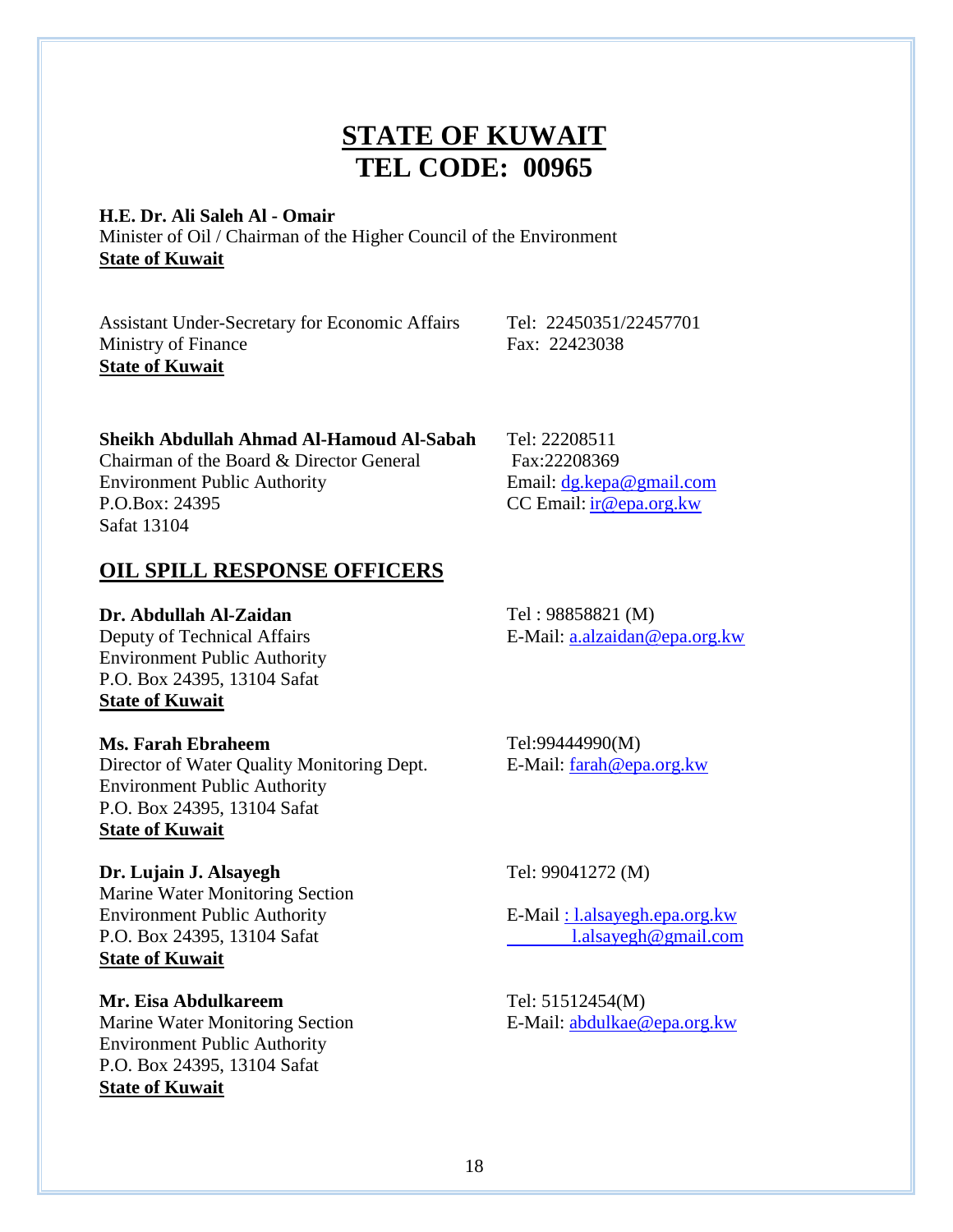**Eng Dalal Eid Al-Sabri** Marine Water Monitoring Section Environment Public Authority P.O. Box 24395, 13104 Safat **State of Kuwait**

Tel: 66953990 (M) E-Mail : d.alsabri@epa.org.kw

### **RADIATION EMERGENCIES OFFICERS**

**Mr. Fadhel Ghuloum** Director of Radiation Protection Department Ministry of Health, Radiation Protection Department **State of Kuwait**

**Dr. Abdullah Al Enezi** Research Scientist Kuwait Institute for Scientific Research **State of Kuwait**

**Dr. Mufreh Al Rashidi** Department Manager Kuwait Institute for Scientific Research **State of Kuwait**

**Dr. Abdulaziz Aba** Kuwait Institute for Scientific Research **State of Kuwait**

Tel: (965) 99743636 Fax: (965) 22439889 E-Mail: [f\\_ghuloum@hotmail.com](mailto:f_ghuloum@hotmail.com)

Tel: (965) 24989274 E-Mail: aenezi@kisr.edu.kw

Tel: (965) 24989241 E-Mail: mrashidi@kisr.edu.kw

Tel: (965) 97304678 E-Mail: aaba@kisr.edu.kw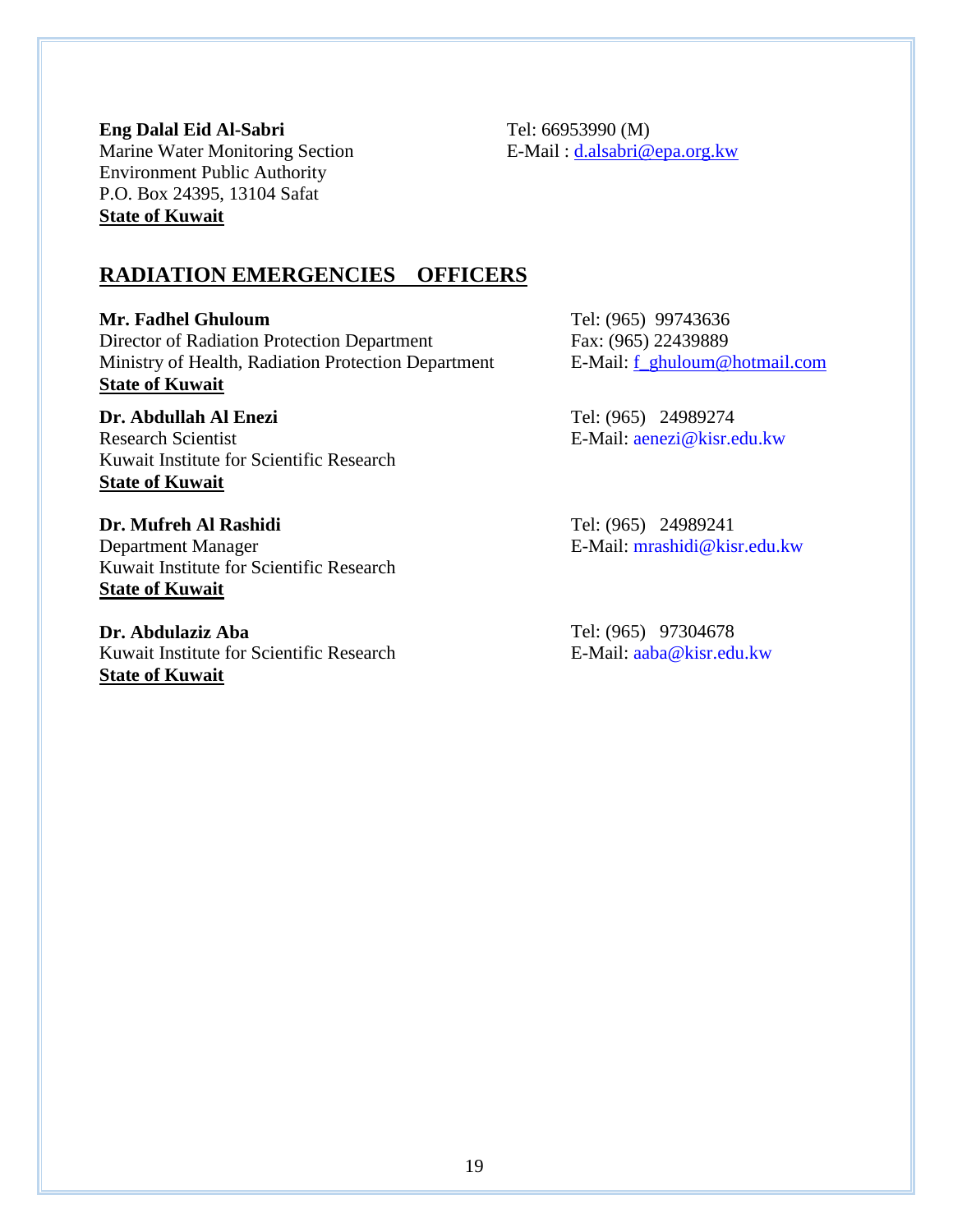# **MAJOR OIL COMPANIES**

| <b>KOC</b>                                           | <b>Kuwait Oil Company</b><br>Export and Marine Operations Group,<br>P.O. Box 9758, Ahmadi 61008 | 23983399/23982221<br>Tel:<br>Fax: 23982233<br>E-Mail: info@kockw.com                            |
|------------------------------------------------------|-------------------------------------------------------------------------------------------------|-------------------------------------------------------------------------------------------------|
|                                                      | Capt. Salah Al Mousawi<br><b>Team Leader Fleet Management</b><br><b>Marine Operations Group</b> | Tel: 23865040/23986301<br>99646356(M)<br>Fax: 23989176<br>E-Mail: smosawi@kockw.com             |
|                                                      | Capt. Lafi Al Murtaji<br><b>Team Leader Port Operations</b><br><b>Marine Operations Group</b>   | Tel: 23865960/23980432<br>: $99667990(M)$<br>Fax: 23980436<br>Email: <i>LMurtaji@</i> kockw.com |
|                                                      | Mr. Ahmed Al Aseeri<br><b>Team Leader Marine Maintenance</b><br><b>Marine Operations Group</b>  | Tel:<br>23865090/23984734<br>94727779(M)<br>Fax: 23984733<br>E-Mail: Aaseeri@kockw.com          |
|                                                      | Mr. Soud Al Otaibi<br><b>Team Leader Marine Tech. Services</b><br>Marine Operations Group       | 23865050/23986787<br>Tel:<br>66222623(M)<br>Fax: 23984376<br>E-Mail:sauotaibi@kockw.com         |
| <b>RECSO BOARD</b><br><b>MEMBER</b>                  | Mr. Sami Al Sawagh<br>Manager<br><b>Marine Operations Group</b>                                 | 23868210/23981476<br>Tel:<br>Fax: 23985189<br>Mobile: 90006050<br>E-Mail: ssawagh@kockw.com     |
|                                                      | Capt. Mohammad Al- Ajmi<br>Team Leader, Marine Oil Spill<br>Management                          | 23865311<br>Tel:<br>Fax: 23988552<br>Mobile: 60730666<br>E-Mail: mshalan@kockw.com              |
| <b>RECSO</b><br><b>TECHNICAL</b><br><b>COMMITTEE</b> | Capt. Ahmad Al- Awadi<br>Section Head (MOS)                                                     | Tel:<br>23865681<br>Mobile: 66669018<br>E-Mail: AMALAwadi@kockw.com                             |
|                                                      | Capt. Mohammed Al-Shammari<br>Section Head (MOS)                                                | 23865218<br>Tel:<br>Mobile: 66777429<br>E-Mail: SMSALShammari@kockw.com                         |
| <b>Office Hours</b>                                  | Sunday – Thursday                                                                               | $0700 - 1500$ hours                                                                             |
| <b>Ramadhan Hours</b>                                | Sunday – Thursday                                                                               | $0830 - 1500$ hours                                                                             |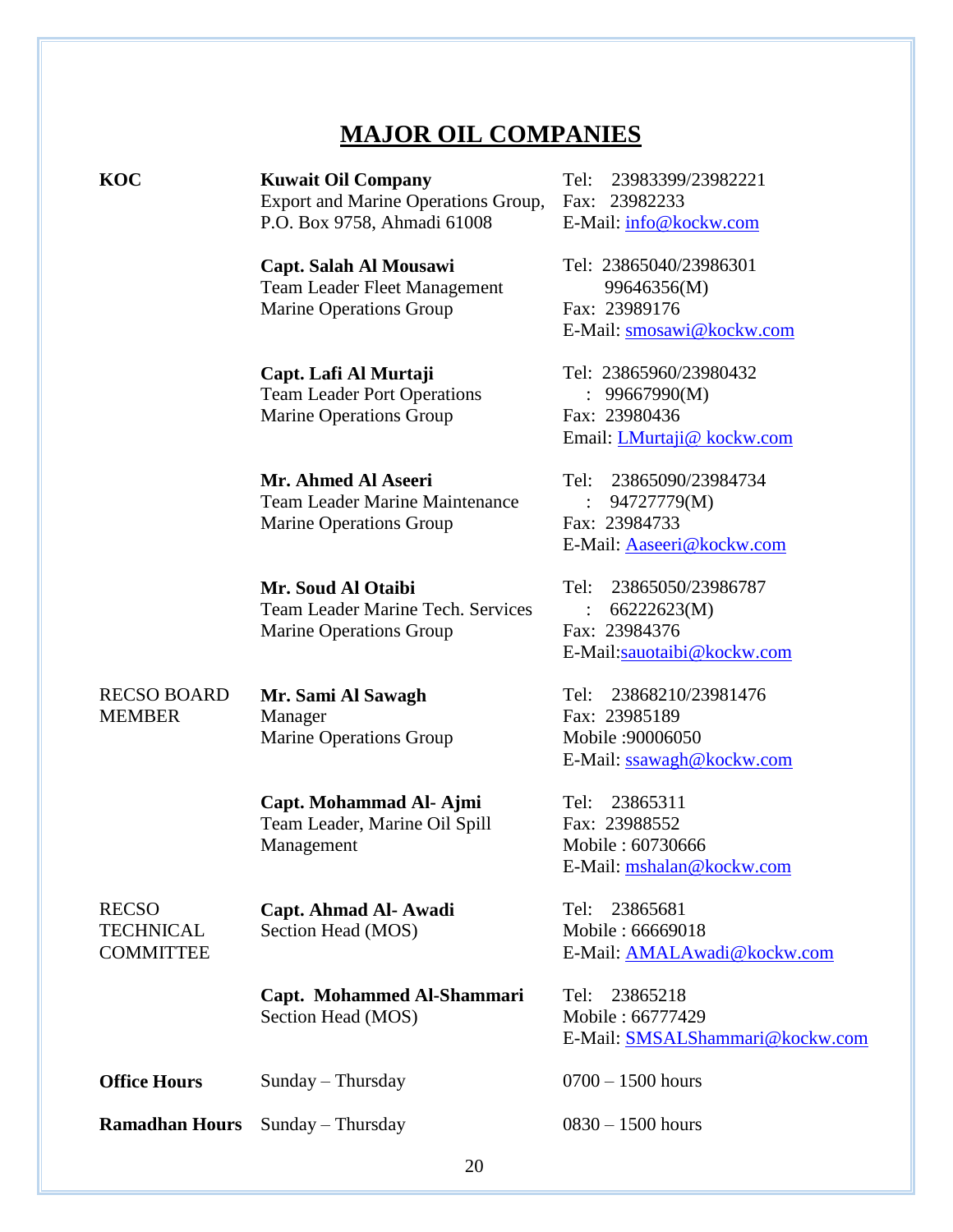# **OTHER OIL COMPANIES**

| <b>SAC</b>                                           | Saudi Arabian Chevron<br>Inc.<br>P.O. Box 6, Mina Al-Zour<br>66051 Al-Zour<br><b>State of Kuwait</b> | Tel: 23950444<br>Fax: 23951022                                                    |
|------------------------------------------------------|------------------------------------------------------------------------------------------------------|-----------------------------------------------------------------------------------|
| <b>RECSO BOARD</b><br><b>MEMBER</b>                  | Mr. Ali Al- Abdullah<br>Vice President, Mina Saud<br>Operation                                       | Tel: 23951172<br>Fax: 23950542<br>Mobile: 66632800<br>E-Mail: abdulaa@chevron.com |
| <b>RECSO</b><br><b>TECHNICAL</b><br><b>COMMITTEE</b> | Capt Naif Al- Dhafeeri<br>Marine Superintendent                                                      | Tel: 23950096<br>Fax: 23950078<br>Mobile: 66388062<br>E-Mail: dhafenj@chevron.com |
| <b>Office Hours</b>                                  | $Sunday - Thursday$                                                                                  | $0700 - 1200$ hours and<br>$1300 - 1600$ hours                                    |
| <b>Ramadhan Hours</b>                                | $Sunday - Thursday$                                                                                  | $0900 - 1500$ hours                                                               |

# **PORTS AND TERMINALS**

| <b>Port</b>                        | <b>Shuwaikh Port</b><br>P.O. Box 3874, Safat 13039<br><b>State of Kuwait</b> |              | Tel: $+965$ 24810446 | 24818478                    |
|------------------------------------|------------------------------------------------------------------------------|--------------|----------------------|-----------------------------|
|                                    | <b>Marine Operations</b>                                                     |              | Tel: $+965$ 24838611 |                             |
|                                    | <b>Shuwaikh Tower</b>                                                        |              |                      | Tel: +965 24838611 Ext: 223 |
|                                    | <b>Shuwaikh Port Operation</b><br>Room                                       |              | Tel: $+965$ 24810930 | 24838611 Ext: 205           |
|                                    | <b>Kuwait Ports Authority</b>                                                |              | Fax: $+965$ 24814196 | Tel: +965 24812712/24812622 |
| <b>Principal</b><br><b>Contact</b> | Marine Capt. Bader Al-Enezi                                                  |              | $M : +965$ 99025918  | Email: Bderanzi67@yahoo.com |
| Port                               | Al-Doha Port                                                                 | $^{\circ}$ 1 | Fax: 24871217        | Tel: 24871414 / 24875507    |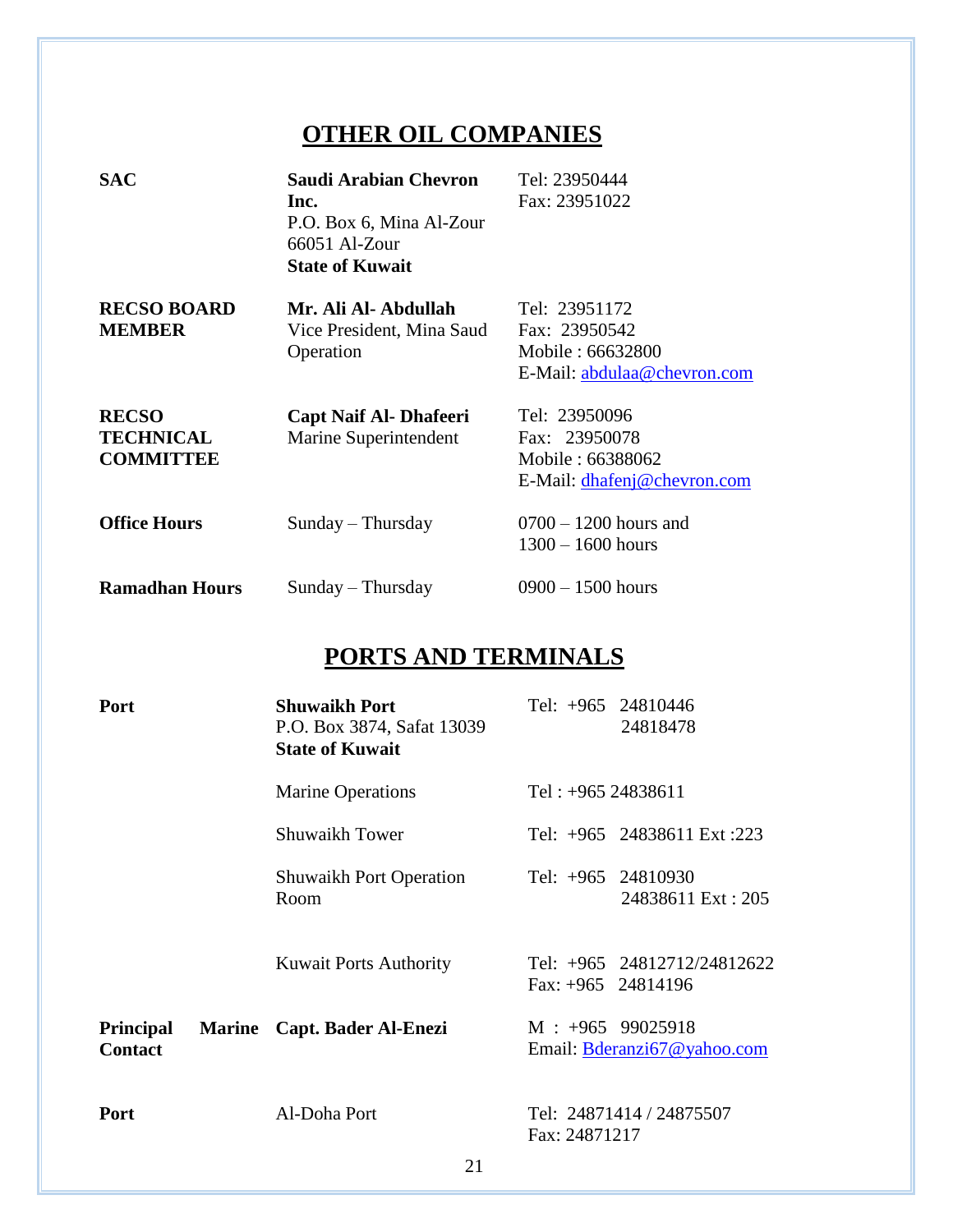| Port                               |               | Al-Ahmadi/<br><b>Mina</b><br><b>Shuaiba</b><br>P.O. Box 9758/61008<br>Ahmadi | <b>MAB</b> / Tel: 23882873/2<br>Fax: 23261329<br>Email: hamster@kockw.com                    |
|------------------------------------|---------------|------------------------------------------------------------------------------|----------------------------------------------------------------------------------------------|
|                                    |               | Ahmadi Harbour Master                                                        |                                                                                              |
| Principal<br><b>Contact</b>        | <b>Marine</b> | <b>Manager Marine</b><br><b>Operations Group</b>                             | Tel: 23882872/3<br>Fax: 23261329                                                             |
|                                    |               | Captain Lafi Al Murtaji<br><b>Team Leader</b><br><b>Port Operations</b>      | Tel: 23980432<br>Ext: (65690 or 65691)<br>Fax: 23980436<br>Email: <i>LMurtaji@</i> kockw.com |
| Port                               |               | <b>Mina Abdullah</b><br>P.O. Box: 9758 / Ahmadi<br>61008                     | Tel: 23882873/2<br>Fax: 23261329                                                             |
| <b>Principal</b><br><b>Contact</b> |               | Marine Ahmadi Harbour Master                                                 |                                                                                              |
| Port                               |               | <b>Mina Shuaiba</b><br><b>Marine Operations</b>                              | Tel: 23263278 / 23262307<br>Fax: 23260114                                                    |
|                                    |               | <b>Shuaiba Control</b>                                                       | Tel: 23260038<br>Fax: 23262943                                                               |
| <b>Principal</b><br><b>Contact</b> | <b>Marine</b> | <b>Capt. Shuaib Al-Ali</b>                                                   |                                                                                              |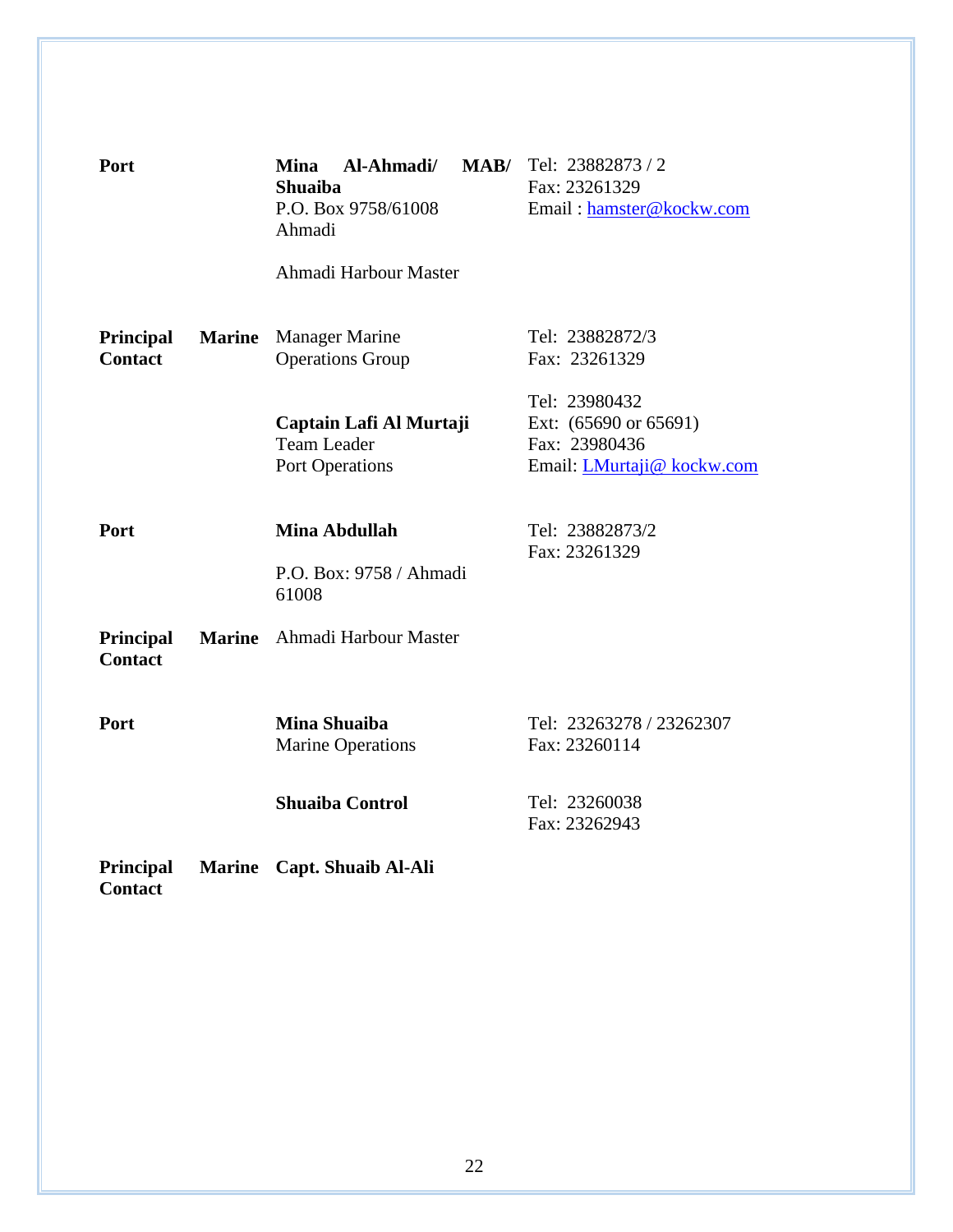# **SULTANATE OF OMAN TEL CODE: 00968**

#### <span id="page-23-0"></span>**H.E. Dr. Abdulla bin Ali Al-Amri**

Chairman of Environment Authority P.O. Box: 323 Muscat, Post Code 100 Muscat **Sultanate of Oman**

Tel : 24404500 Fax: 24404581 Email : icd@ea.gov.om

**Mr. Younis Said Al-Hajri** Director of International Co-operation Department Environment Authority P.O. Box 323, Postal Code 100, Muscat **Sultanate of Oman**

Tel: 24404817 95310020 (M) Fax: 24691232 E-mail: icd@ea.gov.om

### **OIL SPILL RESPONSE OFFICERS**

#### **Mr. Mamdouh Salim Al-Marhoon**

Director of the Environmental Emergency **Centre** Environment Authority P.O. Box 323, Postal Code 100 **Sultanate of Oman**

#### **Mr. Abdulhakim bin Ahmed Al-Harthi**

Pollution Operations Monitoring Center Environment Authority P.O. Box 323, Postal Code 100 **Sultanate of Oman**

#### **Eng. Mouza Moosa Obaid Al Salami Pollution Operations Monitoring Center**

Environment Authority P.O. Box 323, Postal Code 100 Muscat **Sultanate of Oman**

**Mr. Abdullah Said Al Busafi** Pollution Operations Monitoring Center Environment Authority P.O. Box 323, Muscat, Postal Code 100 **Sultanate of Oman**

Tel: 24404786 95656839 (M) Fax: 24691232 E-Mail: Mamdouh.almarhoon@ea.gov.om

Tel : 24404786/ 24693666 (O) 99632164 (M) E-Mail: [hakak@yahoo.com](mailto:hakak@yahoo.com)  abdulhakim.alharthi@ea.gov.om

Tel : 24404846 / 24693666 (O) E-Mail: muzan23@hotmail.com mouza[.alsalami@ea.gov.om](mailto:alsalami@ea.gov.om)

Tel : 24404841/ 24693666(O) 99219429 (M) Fax: (968) 24691082 E-Mail: abdullah.a[lbusafi@ea.gov.om](mailto:busafi@ea.gov.om)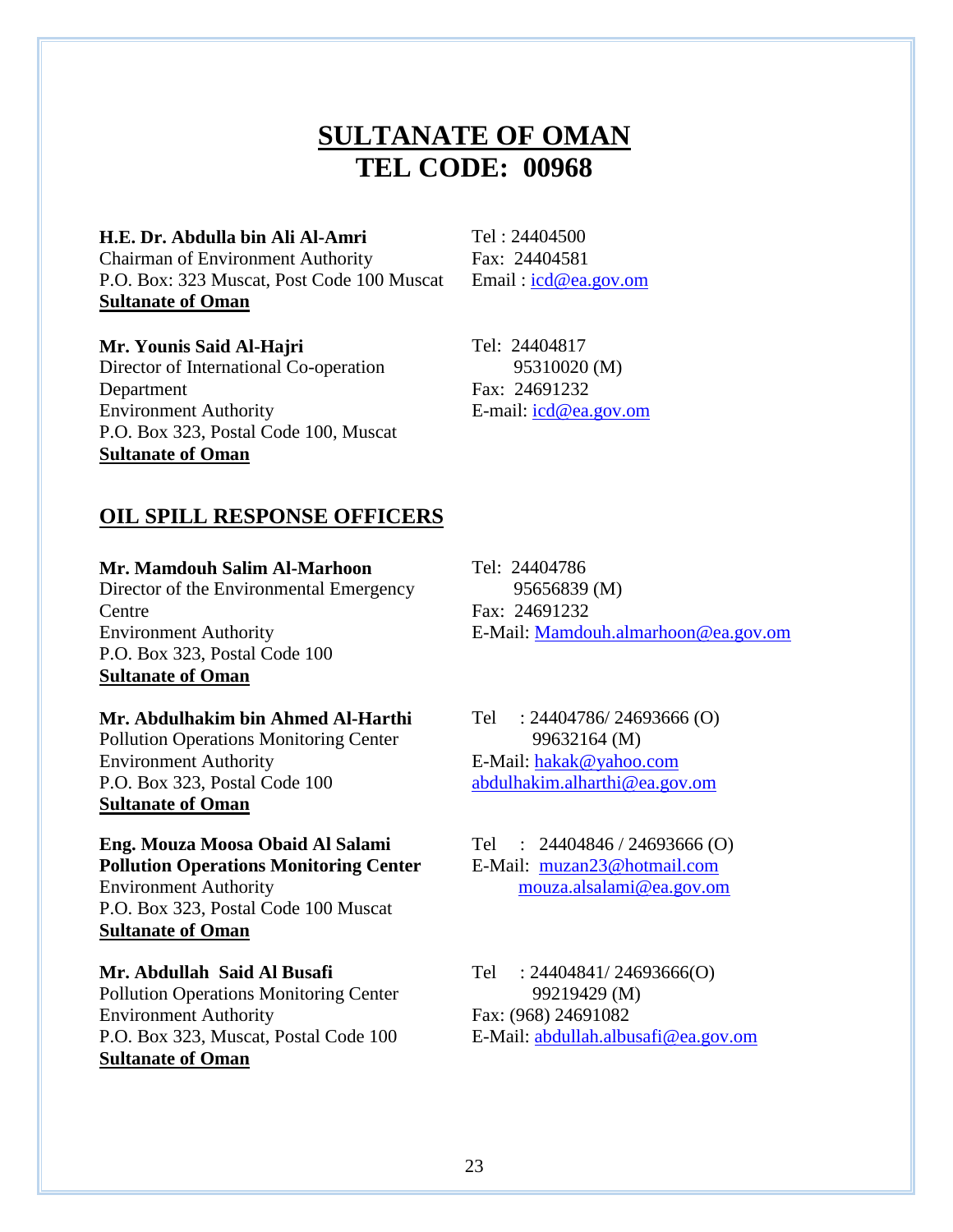# **RADIATION EMERGENCIES RESPONSE OFFICER**

**Mr. Saif bin Mohammed Alflaiti**  Head of Radioactive Control Substance Section Environment Authority Muscat **Sultanate of Oman**

Tel: 24404732 /99367595(M) Fax: 24404899 E-Mail: [rps7816@yahoo.com](mailto:rps7816@yahoo.com)

### **MINISTRY OF TRANSPORT & COMMUNICATIONS**

| Mr. Rashed Mohammed AlKiyumi                     | Tel: 24685980 |
|--------------------------------------------------|---------------|
| Director General of the Environment and Maritime | Fax: 24685984 |
| <b>Affairs Muscat</b>                            |               |
| <b>Sultanate of Oman</b>                         |               |

# **MAJOR OIL COMPANIES**

| <b>PDO</b>                                 | <b>Petroleum Development Oman</b><br>P.O. Box 81, Muscat<br>Postal Code 113             | Tel: 24 675555<br>Fax: 24 678483 / 24677106                                                     |
|--------------------------------------------|-----------------------------------------------------------------------------------------|-------------------------------------------------------------------------------------------------|
|                                            | Mr. Sulaiman Fraish Al Obaidani<br>Corporate Emergency<br><b>Management Coordinator</b> | Tel: $24\,678999\,(O)$<br>99600600 (M)<br>Fax: 24 677745<br>E-Mail: Suleiman.F.Fraish@pdo.co.om |
| <b>RECSO BOARD</b><br><b>MEMBER</b>        | Mr. Hamid Al Haddabi<br>Delivery Team Leader                                            | Tel: $24675016$ (O)<br>Fax: 24675150<br>Mobile: 99661560<br>E-Mail: Hamed.haddabi@pdo.co.om     |
| <b>RECSO TECHNICAL</b><br><b>COMMITTEE</b> | Capt. Moosa Al Abri<br>Marine Superintendent Operation                                  | Tel: 24673237 (O)<br>Fax: 24675150<br>Mobile: 96179959<br>E-Mail: Moosa.a.abri@pdo.co.om        |
| <b>Office Hours</b>                        | Sunday – Thursday                                                                       | $0700 - 1600$ hours                                                                             |
| <b>Ramadhan Hours</b>                      | Sunday – Thursday                                                                       | $0700 - 1300$ hours and<br>$1400 - 1600$ hours                                                  |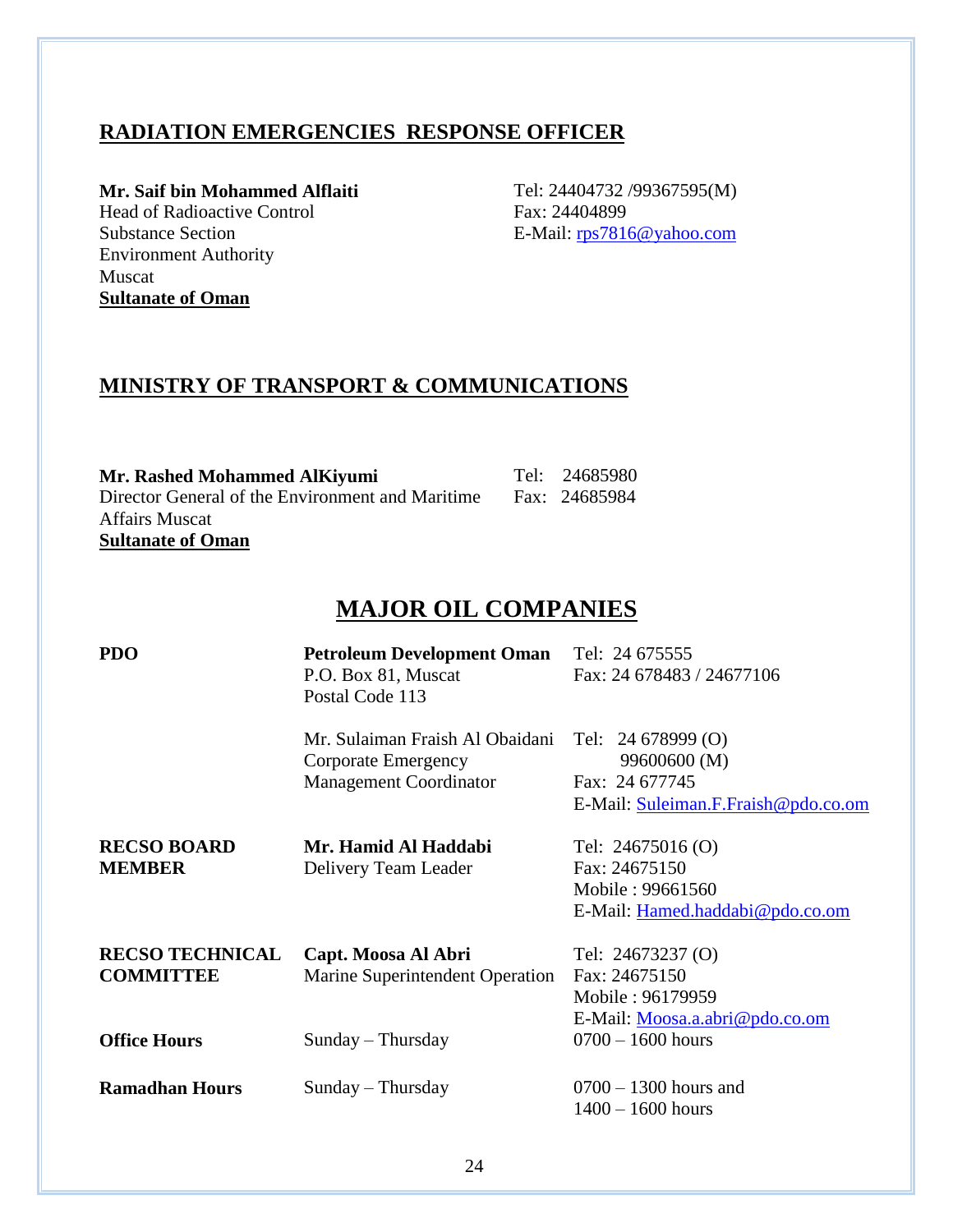# **PORTS AND TERMINALS**

| <b>Ministry of</b><br><b>Transport &amp;</b><br><b>Communications</b> | Director of Marine Affairs Tel: $24\,693530\,(O)$<br><b>Department</b>                                                                                                                    | 99428103 (M)<br>Fax: 24 604224                                                                                                 |
|-----------------------------------------------------------------------|-------------------------------------------------------------------------------------------------------------------------------------------------------------------------------------------|--------------------------------------------------------------------------------------------------------------------------------|
| Port                                                                  | <b>Port Sultan Qaboos</b><br>P.O. Box 133, P.C. 113,<br>Muscat<br><b>Control Room</b>                                                                                                     | Tel: 24714870 / 99218284<br>Fax: 24712196<br>E-Mail: pfsi@pscoman.com<br>Tel: 24 714870                                        |
| <b>Port</b>                                                           | Salalah Port Services Co.<br>(S.A.O.G)                                                                                                                                                    | Fax: 24 712196<br>Tel: 23219500 Ext. 420<br>23219053/23219052<br>Fax: 23219520/23219253                                        |
|                                                                       | <b>Capt. Ahmed Abdullah</b><br><b>Ba'Omar</b><br><b>General Manager</b><br>Harbor and Maritime Affairs<br>P.O. Box 369, P.C. 211,<br>Salalah<br>Port Control Room                         | Tel: 23 219500 Ext. 420<br>GSM: 99492845 (M)<br>Fax: 23219253<br>E-Mail: ahmed.baoma@salalahport.com<br>Telex 7640 PORT SLL ON |
| Principal<br><b>Contact</b>                                           | <b>Marine</b> Harbour Master                                                                                                                                                              | Tel: 23219500 Ext. 420<br>99492845 (M)<br>Fax: 23219253                                                                        |
| <b>Office Hours</b>                                                   |                                                                                                                                                                                           | $0800 - 1800$ hours                                                                                                            |
| <b>Ramadhan Hours</b>                                                 |                                                                                                                                                                                           | $0800 - 1400$ hours                                                                                                            |
| Port                                                                  | <b>Sohar Industrial Port</b><br>Company<br><b>Eng. Suwaid Bin Saied Bin</b><br><b>Suwaid AlShmaisi</b><br>P.O. Box 9, P.C. 327,<br>Sohar<br><b>Sultanate of Oman</b><br>Port Control Room | GSM: 99432827<br>Tel: 26852728<br>Fax: 26852701<br>Tel: 99432827 (M)<br>Fax: 26852701                                          |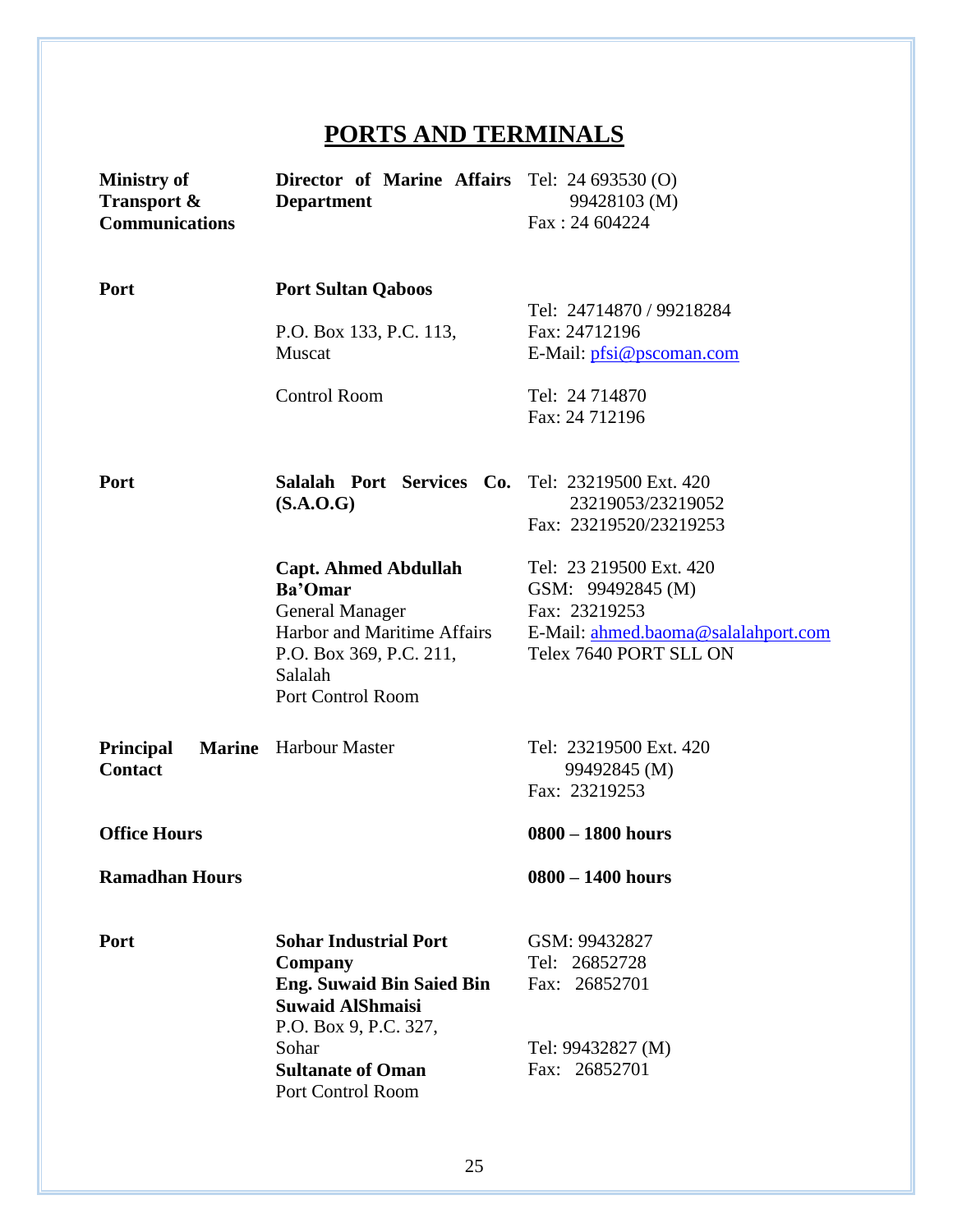# **STATE OF QATAR TEL CODE: 00974**

<span id="page-26-0"></span>**H.E Sheikh Dr. Faleh Bin Nasser Bin Ahmed Al Thani**

The Minister of Environment and Climate Change

Tel : 44263422 Fax : 44263427 E-mail : [FNAlthani@mme.gov.qa](mailto:FNAlthani@mme.gov.qa)

#### **Mrs. Sarah Mohammed Al-Maliki**

Director of International Co-operation Department Ministry of Environment and Climate change (MOECC) **STATE OF QATAR**

Tel: 44266844 (O)

E-Mail: smalmalki@mme.gov.qa

### **OIL SPILL RESPONSE OFFICERS**

**Eng. Ahmed A. Belal Al Tamimi** Asst. Director of Environmental Operations Management Ministry of Environment and Climate change (MOECC) **STATE OF QATAR**

Tel: 44263139 55080818 (M) Fax: 44263461 E-Mail: [aabelal@mme.gov.qa](mailto:aabelal@mme.gov.qa)

**Mr. Mohammed Ayed Al- Shamari** Directorate of Inspection and Industrial Pollution Control Department Ministry of Environment and Climate change (MOECC) **STATE OF QATAR**

Tel: 44263337 55853337(M) Fax: 44263466 E-Mail: [mashamari@mme.gov.qa](mailto:mashamari@mme.gov.qa)

**Mr. Saed Ali Al-Ghamdi** Assistant Director of Inspection and Industrial Pollution Control Department Ministry of Environment and Climate change (MOECC) **STATE OF QATAR**

**Mr. Ahmad Malallah Al-Malki** Head of Section, Pollution Control Department Ministry of Environment and Climate change (MOECC) **STATE OF QATAR**

Tel: 44263144 66013131(M) Fax: 44263466 E-Mail: [saghamdi@mme.gov.qa](mailto:saghamdi@mme.gov.qa)

Tel: 44261250 55185851(M) Fax: E-Mail: ammaki@mme.gov.qa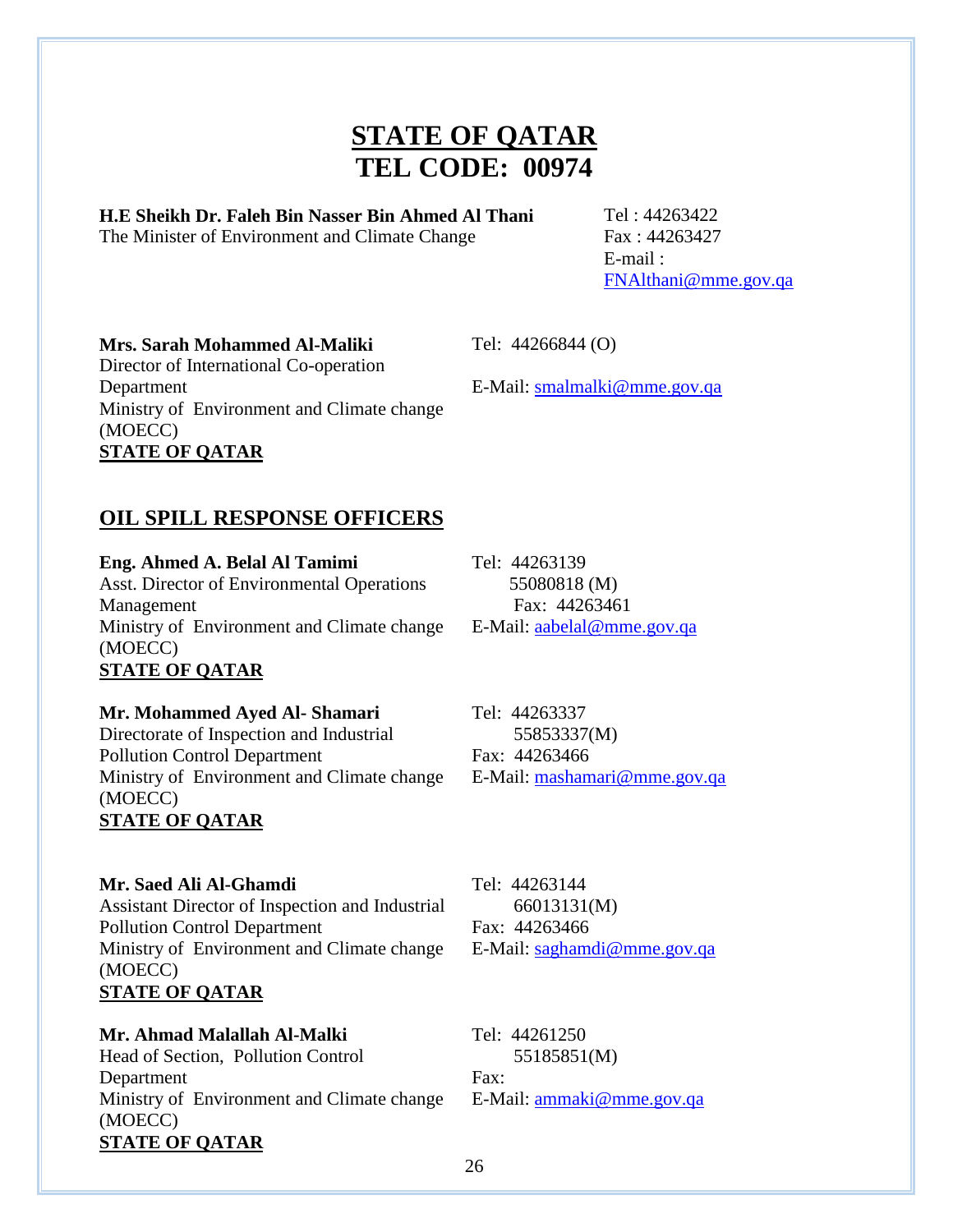**Eng. Abdulla Eisa Alyaqoub** Industrial Engineering Ministry of Environment and Climate change (MOECC) **STATE OF QATAR**

Tel: 44266171 50099660 (M) Fax: E-Mail: aealyaqoub@mme.gov.qa

**Emergency Call Centre** Tel: 00974 44263700

**Emergency Qatar Petroleum** Tel: 00974 40133999 (Emergency) Tel: 00974 40134888(Emergency) Tel: 00974 40134899 (Emergency) Fax: 00974 40139155 E-mail: [rroom@qp.com.qa](mailto:rroom@qp.com.qa)

# **RADIATION EMERGENCIES RESPONSE OFFICERS**

| Eng. Ahmed A. Belal Al Tamimi<br>Asst. Director of Environmental Operations Management<br>Ministry of Environment and Climate change (MOECC) | Tel: 44263139<br>55080818 (M)<br>Fax: 44263461<br>E-Mail: aabelal@mme.gov.qa |
|----------------------------------------------------------------------------------------------------------------------------------------------|------------------------------------------------------------------------------|
| <b>Eng. Hamad Salah Ibrahim</b>                                                                                                              | Tel: 44263672                                                                |
| Nuclear Engineer                                                                                                                             | 55454140(M)                                                                  |
| Ministry of Environment and Climate change (MOECC)                                                                                           | E-Mail: hsibrahim@mme.gov.qa                                                 |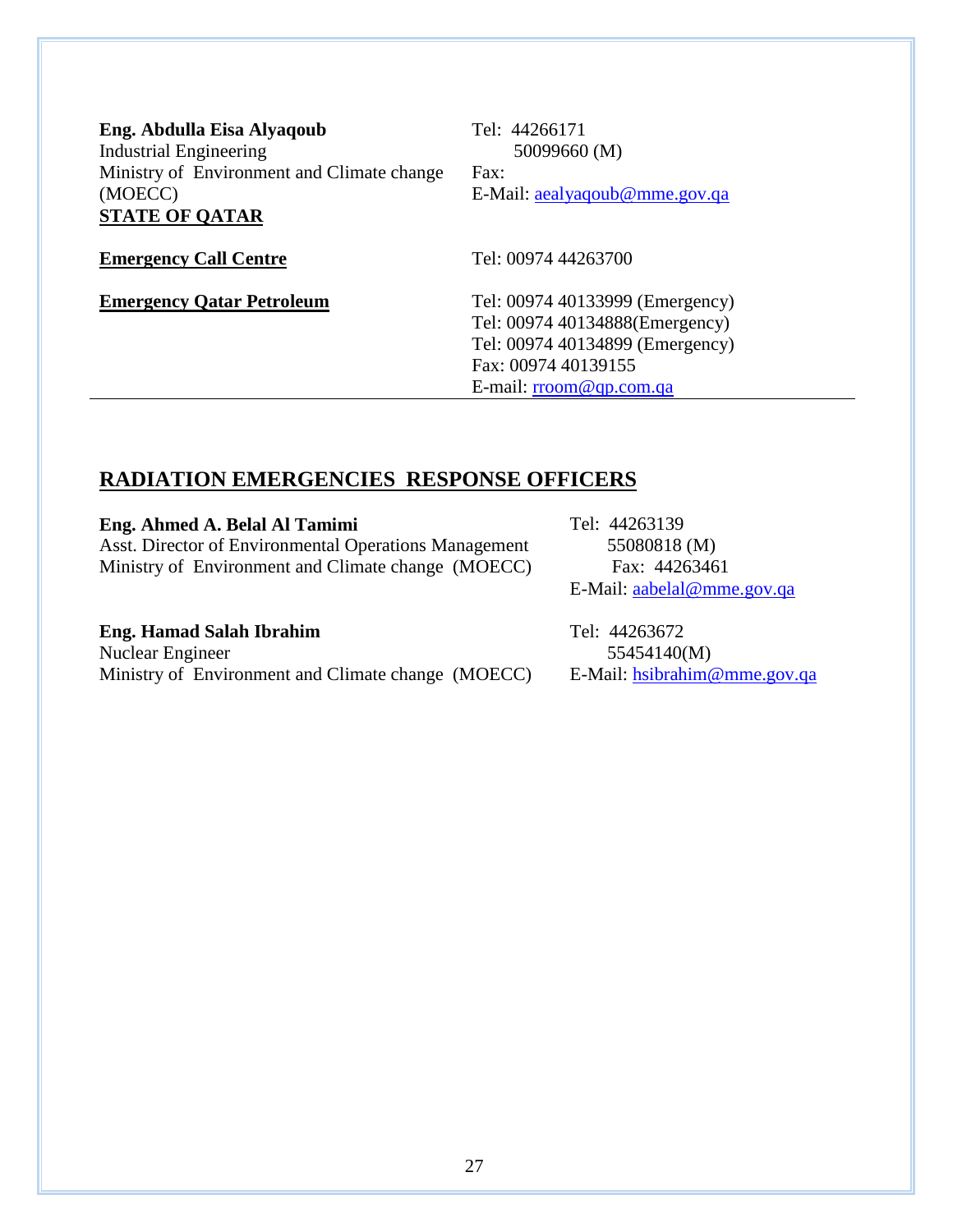# **MAJOR OIL COMPANIES**

| <b>QP</b>                                    | <b>Qatar Petroleum</b><br>P.O. Box 50070, Doha                                                                     | Tel: 40133999/40134888<br>Fax: 40139155                                                |
|----------------------------------------------|--------------------------------------------------------------------------------------------------------------------|----------------------------------------------------------------------------------------|
| <b>Focal Point for</b><br><b>Emergencies</b> | Mr. Mohammed Fahad Al-<br>Qahtani<br><b>Operations Manager</b><br>(Offshore Fields)                                | Tel: 40134555<br>Fax: 40139666<br>Mob: 55857902<br>E-Mail: m_alqahtani@qp.com.qa       |
|                                              | Mr. Khalid Ibrahim Al-<br>Qattan<br>Manager, Marine                                                                | Tel: 40134666<br>55885994(M)<br>Fax: 40139569<br>E-Mail: algattan@qp.com.qa            |
|                                              | Mr. Hamad M. Al-Khater<br>Assistant, Manager Oil Spill<br>and Emergency Response.                                  | Tel: 40134497<br>Fax: 40133449<br>Mob: 55044994<br>E-Mail:hm_alkhater@qp.com.qa        |
| <b>RECSO</b><br>Representative               | Mr. Khalid Ibrahim Al-<br><b>Qattan</b><br>Manager, Marine                                                         | Tel: 40134666<br>55885994(M)<br>Fax: 40139569<br>E-Mail: algattan@qp.com.qa            |
| <b>Emergency Co-</b><br>ordination Centre    | SSB 2370 KHZ (Single Side)<br><b>Band Frequency</b> )<br>Ch. 16 (International Marine<br><b>Emergency Channel)</b> | Tel:<br>40133999<br>40134888<br>40134899<br>40139155<br>Fax:<br>E-mail: room@qp.com.qa |
| <b>Office Hours</b>                          | Sunday – Thursday                                                                                                  | $0630 - 1430$ hours                                                                    |
| <b>Ramadhan Hours</b>                        | Sunday – Thursday                                                                                                  | $0800 - 1300$ hours                                                                    |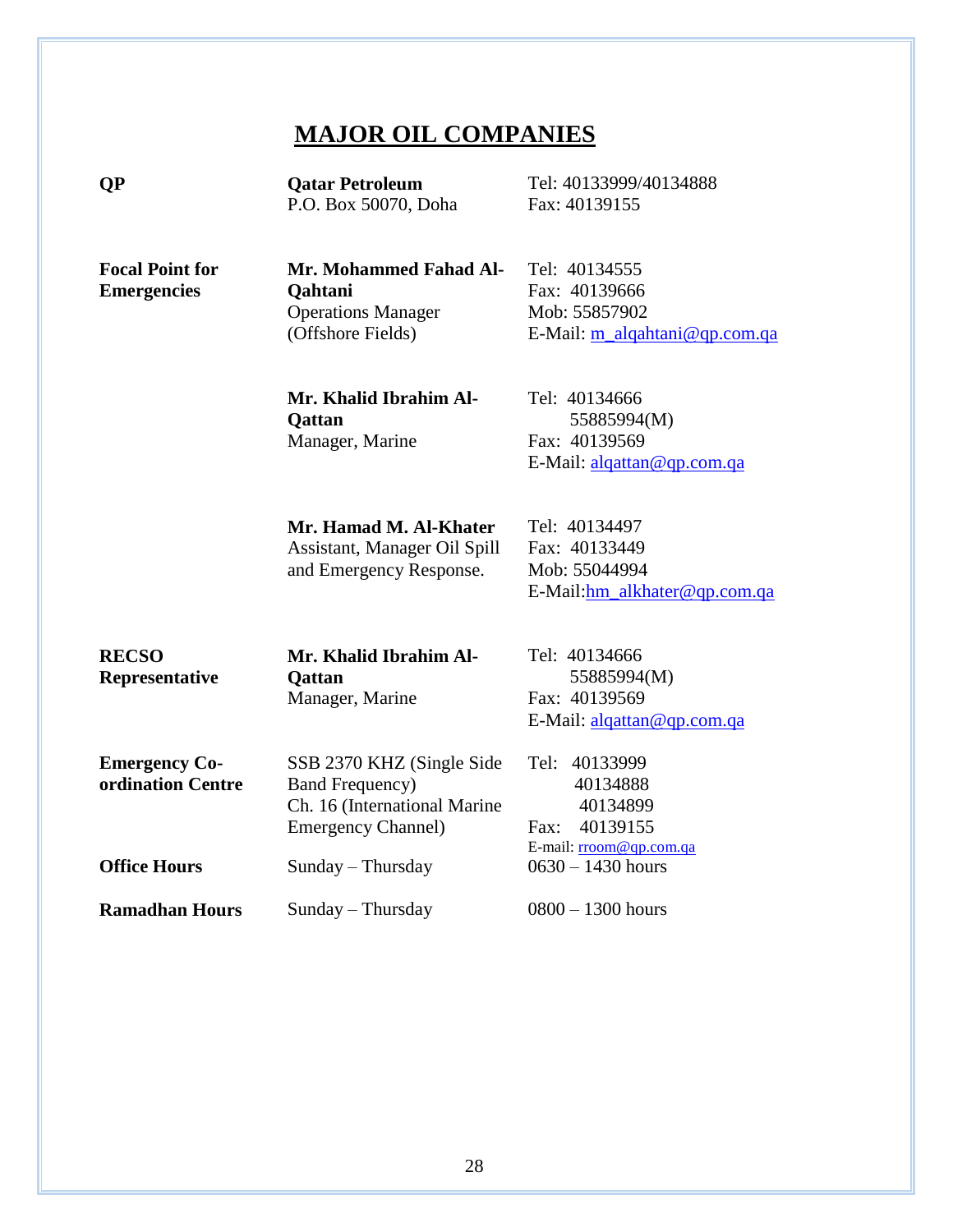# **OTHER OIL COMPANIES**

| <b>ANADARKO</b>                       | <b>ANADARKO Qatar</b><br>P.O. Box 22777, Doha      | Tel: 44839350<br>Fax: 44931901                                                                           |
|---------------------------------------|----------------------------------------------------|----------------------------------------------------------------------------------------------------------|
| <b>Principal Contact</b>              | Mr. Stanley Igbenabor<br>EH& S Manager             | Tel: 44839350 Ext. 2062(O)<br>55879170 (M)<br>Fax: 44931901<br>E-Mail:<br>stanley_igbenabor@anadarko.com |
|                                       | Duty Response Officer<br>Mr. Stanley Igbenabor     | Tel: 55548574 (M)                                                                                        |
| <b>Office Hours</b>                   | Sunday – Thursday                                  | $0700 - 1500$ hours                                                                                      |
| <b>Ramadhan Hours</b>                 | Sunday – Thursday                                  | $0700 - 1500$ hours                                                                                      |
| <b>MOQ</b>                            | <b>Maersk Oil Qatar AS</b><br>P.O. Box 22050, Doha | Tel: 44493493<br>Fax: 44493403                                                                           |
| <b>RECSO</b><br><b>REPRESENTATIVE</b> | Mr. Niels W. Borson<br>Legal Advisor               | Tel: 44493840<br>55501832 (M)<br>44665185 (R)<br>E-Mail: <u>nwb@moq.com.qa</u>                           |
|                                       | <b>Mr.Henrik Holten Moller</b><br>Marine Manager   | Tel: $44493666$ (O)<br>55865034 (M)<br>44678033 (R)<br>E-Mail: <b>HHM</b> @moq.com.qa                    |
| <b>Office Hours</b>                   | Sunday – Thursday                                  | $0700 - 1530$ hours                                                                                      |
| <b>Ramadhan Hours</b>                 | Sunday - Thursday                                  | $0700 - 1530$ hours                                                                                      |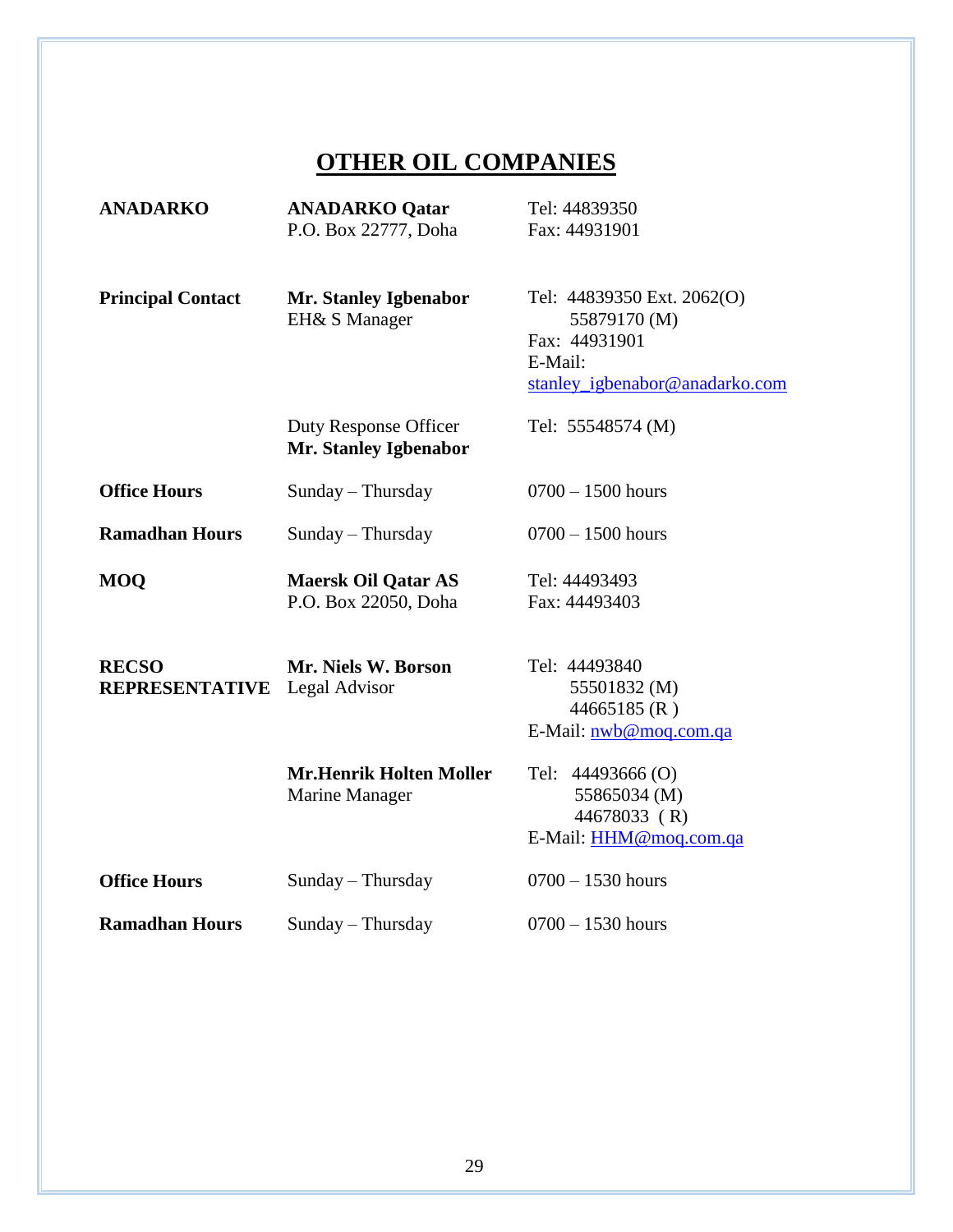| <b>PENNZOIL</b>                    | <b>Pennzoil Qatar Inc.</b><br>P.O. Box 22179, Doha | Tel: 44321044<br>Fax: 44321169 |
|------------------------------------|----------------------------------------------------|--------------------------------|
| <b>PRINCIPAL</b><br><b>CONTACT</b> | Mr. Bruce Farmer<br><b>Acting General Manager</b>  |                                |
| <b>Office Hours</b>                | $Sunday - Thursday$                                | $0800 - 1700$ hours            |
| Ramadhan Hours                     | $Sunday - Thursday$                                | $0800 - 1700$ hours            |

# **PORTS AND TERMINALS**

| Port                               | <b>Management</b><br><b>Qatar</b> Ports<br>(MWANI<br>Company<br><b>QATAR</b> )<br>P.O. Box 313, Doha | Tel: 44993333                                                                                         |
|------------------------------------|------------------------------------------------------------------------------------------------------|-------------------------------------------------------------------------------------------------------|
| <b>Principal</b><br><b>Contact</b> | <b>Marine</b> Control Room (24 hours)                                                                | Tel:<br>44457294 / 44434377<br>/ 44042723<br>44457295<br>Fax:<br>E-Mail: Marine.Services@mwani.com.qa |
| <b>MWANI</b> Qatar                 | Mr. Talal Nasser Al Thamna<br><b>CEO Office Manager</b>                                              | Tel:<br>44993301<br>E-Mail: t.al-thamna@mwani.com.qa                                                  |
|                                    | <b>Hussien</b><br><b>Ahmed</b><br>Al<br>Mr.<br><b>Maqeef</b><br>Doha & Ruwais Port Director          | 44042724<br>Tel:<br>E-Mail: h.a.almaqeef@mwani.com.qa                                                 |
|                                    | Mr. Abdulaziz Nasser H J<br><b>Alkaldi</b><br><b>Hamad Port Director</b>                             | Tel:<br>44990455<br>E-Mail: a.alkaldi@mwani.com.qa                                                    |
|                                    | Mr. Hamad Ali F. Al-Ansari<br><b>PR</b><br>$\&$<br>Manager                                           | Tel:<br>44993399<br>Communication E-Mail: h.al-ansari@mwani.com.qa                                    |
|                                    | Mr. Omar Elkhayat<br><b>Port Operation Manager</b>                                                   | 44990466<br>Tel:<br>E-Mail: o.elkhayat@mwani.com.qa                                                   |
| <b>Office Hours</b>                | Sunday – Thursday                                                                                    | $0700 - 1400$ hours                                                                                   |
| <b>Ramadhan Hours</b>              | Sunday – Thursday                                                                                    | $0800 - 1300$ hours                                                                                   |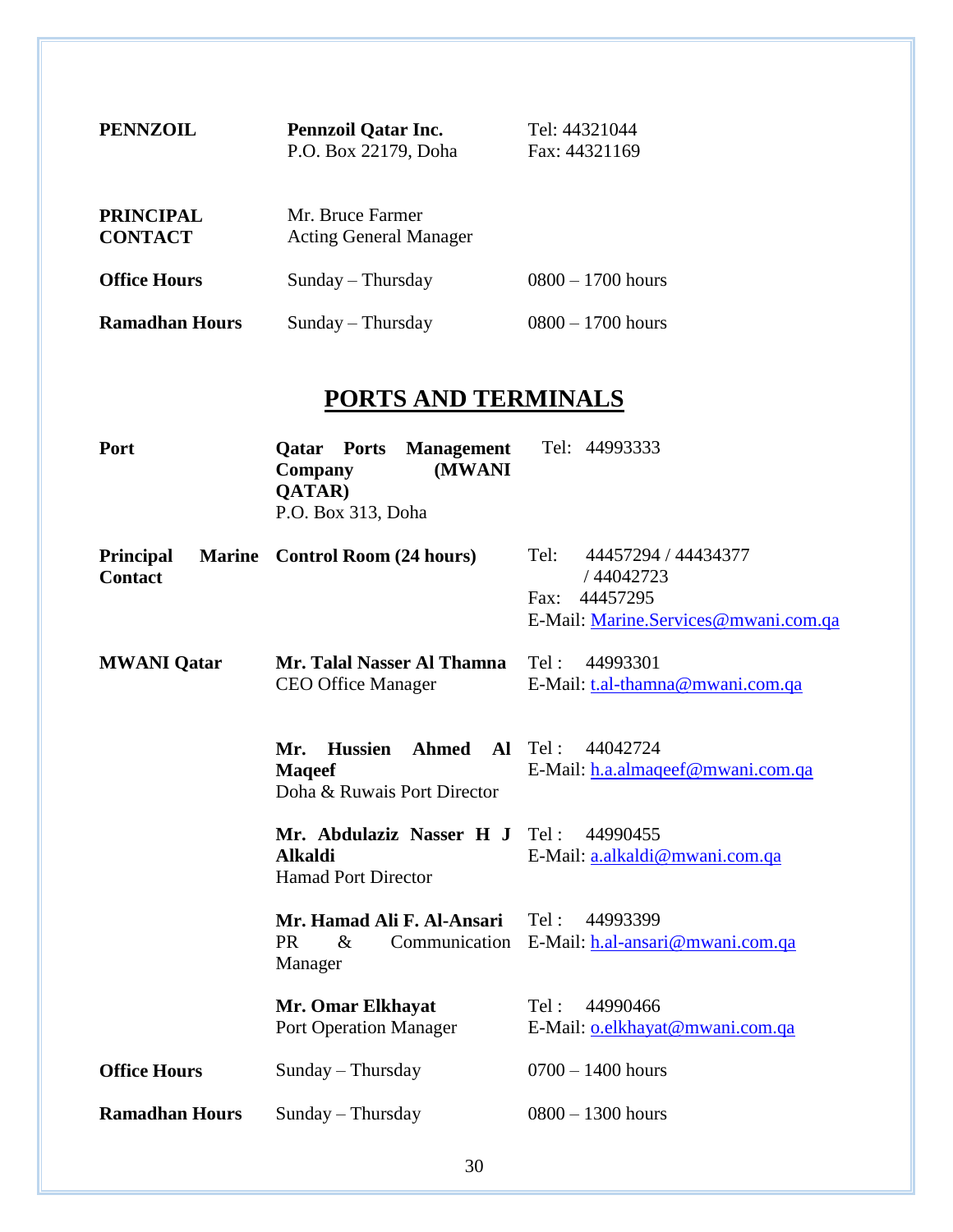| <b>Marine Contacts</b>             |                                                                          |                                                                                        |
|------------------------------------|--------------------------------------------------------------------------|----------------------------------------------------------------------------------------|
|                                    | Capt. Abdulla Al Khanji<br>Director of Marine Services<br>Department     | Tel: 44042721<br>Fax: 44410569<br>E-Mail: capt_alkhanji@hotmail.com                    |
|                                    | <b>Capt. Saleh Amer</b><br>Head of Navigation Affairs<br>Section         | Tel: 44042723<br>Fax: 44438586<br>E-Mail: <i><u>qcaptw@yahoo.com</u></i>               |
|                                    | <b>Capt. Hussein Al Maqeef</b><br>Head of the Pilotage & Control<br>Unit | Tel: 44042724<br>Fax: 44438586<br>E-Mail: doha_pilot@yahoo.co.uk                       |
| Port                               | <b>Mesaieed Port</b><br>P.O. Box 50070<br>Mesaieed                       | Tel: 44771905<br>Fax: 44770731                                                         |
| <b>Principal</b><br><b>Contact</b> | Marine Mr. Salem A. Al-Wehaibi<br>Manager, Mesaieed Port                 | Tel: 44771905/44636501<br>55548461 (M)<br>Fax: 44770731<br>E-Mail: alwehaibi@qp.com.qa |
| <b>Office Hours</b>                | Sunday – Thursday                                                        | $0700 - 1500$ hours                                                                    |
| <b>Ramadhan Hours</b>              | Sunday - Thursday                                                        | $0700 - 1200$ hours                                                                    |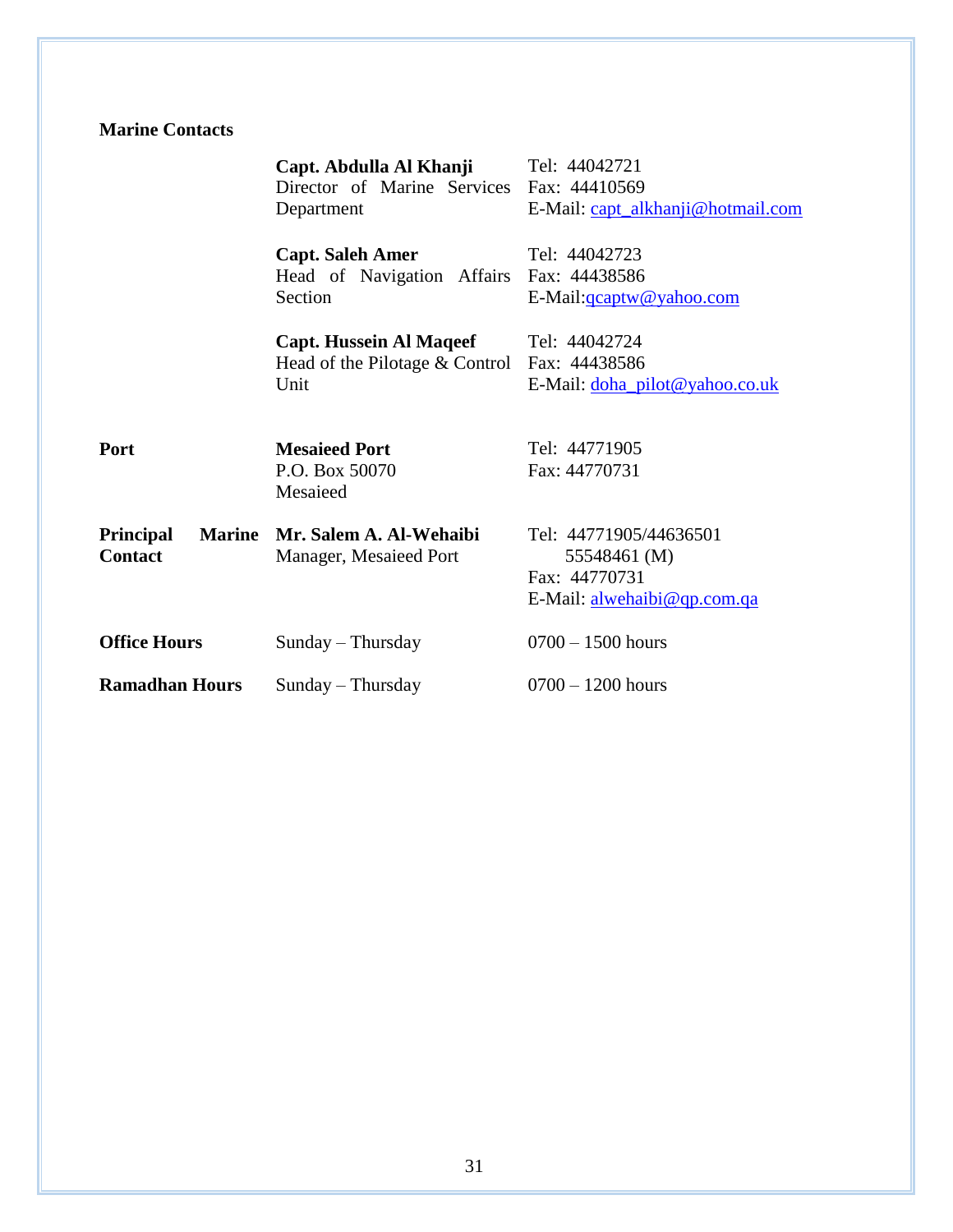# **KINGDOM OF SAUDI ARABIA TEL CODE: 00966**

#### <span id="page-32-0"></span>**HE Dr. Eng. Ali Bin Saeed Alghamdi**

General President National Centre for Environmental Compliance P.O. Box 1358, Jeddah 21431 **Kingdom of Saudi Arabia**

Tel:126518305/126512312 Fax: 126570945/ 126511424 Tlx: 601800 ARSAD SJ

Email: [president@gamep.gov.sa](mailto:president@gamep.gov.sa)

(M)

**Eng. Ahmed Bin Abdulhadi Al-Khaldi** General Director for National Centre for Environmental Compliance – Eastern Province National Centre for Environmental Compliance P O Box 19230, Dhahran 31942 **Kingdom of Saudi Arabia** Tel: +966 555844703 Fax: Email: A.Al-Khaldi@ncec.gov.sa

# **OIL SPILL RESPONSE OFFICERS**

Mr. Nasser M. Al-Qurishah Director of Environmental Response Department National Centre for Environmental Compliance **Kingdom of Saudi Arabia**

Mr. Hussain R. Al-Hatilah Environmental Protection Specialist National Centre for Environmental Compliance **Kingdom of Saudi Arabia**

Mr. Mohammed A. Al-Yami Environmental Protection Specialist National Centre for Environmental Compliance **Kingdom of Saudi Arabia**

Tel: 124238204 (O) 502799611 (M) Fax: 138576752 Email: N.al-quraishah@ncec.gov.sa

Tel: 124238210 (O) 553088228 (M) Fax: 138576752 Email : H.Al-Htalh@ncec.gov.sa

Tel: 124238208 (O) 558487777 (M) Fax: 138576752 Email : M.Al-Yami@ncec.gov.sa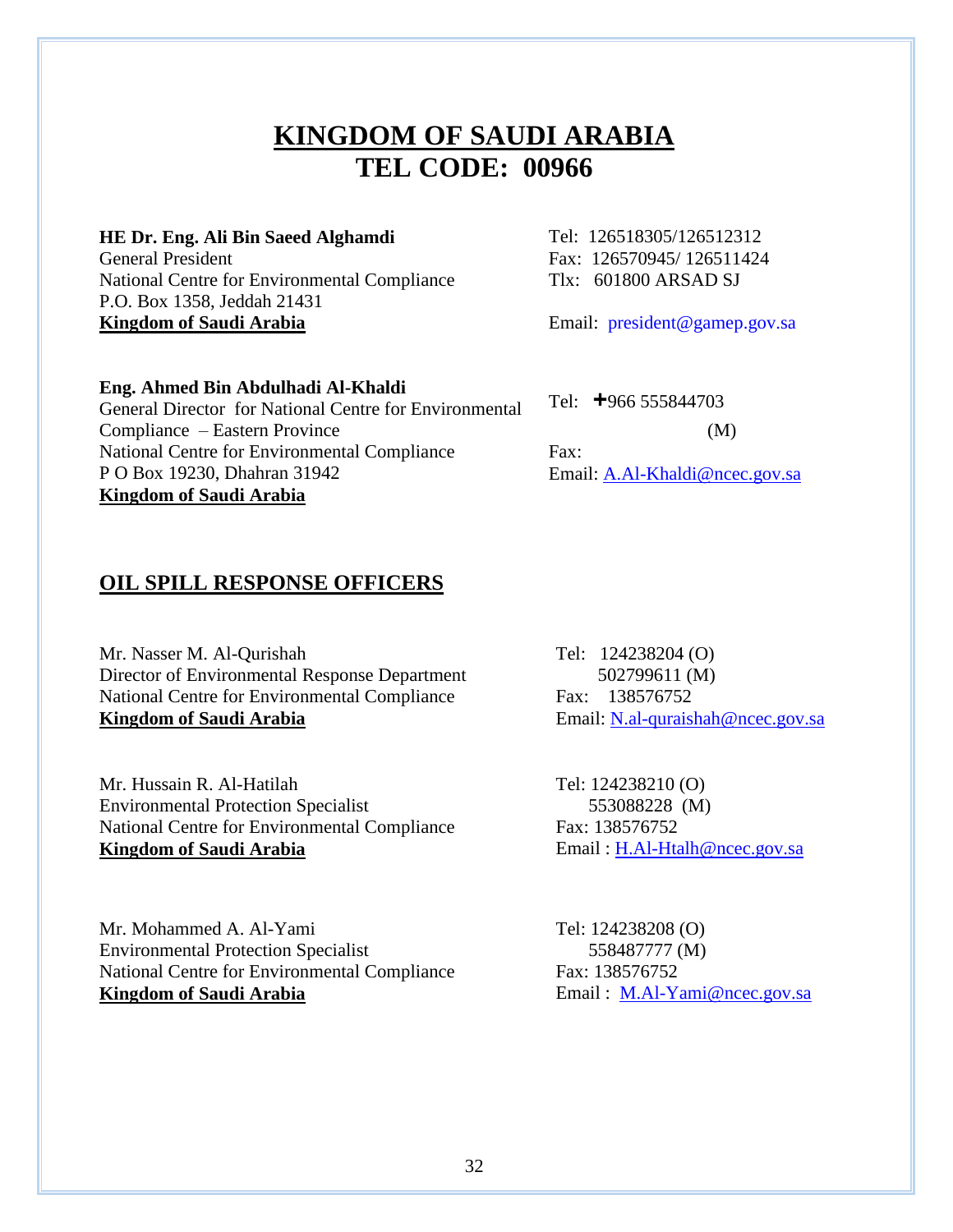Mr. Ahmed A. Al-Bouhliqa Environmental Protection Specialist National Centre for Environmental Compliance P.O. Box 1358, Jeddah 21431 **Kingdom of Saudi Arabia**

Mr. Taleb A. Al-Nasser Nuclear Engineer National Centre for Environmental Compliance **Kingdom of Saudi Arabia**

Mr. Mazen A. Al-Zughaibi Marine Consultant National Centre for Environmental Compliance **Kingdom of Saudi Arabia**

Mr. Fares M. Al-Qithami Environmental Emergency Specialist National Centre for Environmental Compliance **Kingdom of Saudi Arabia**

Tel: 124238205 (O) 569950476 (M) Fax: 138576752 Email : A.Albouhliqa@ncec.gov.sa

Tel: 124238208 (O) 569761017 (M) Fax: 138576752 Email : T.Nasser@ncec.gov.sa

Tel: 124238601 (O) 566631666 (M) Fax: 138576752 Email : M.abdullh@ncec.gov.sa

Tel: 124238607 (O) 566008405 (M) Fax: 138576752 Email : F.al-otaibi@ncec.gov.sa

# **RADIATION EMERGENCIES RESPONSE OFFICER**

**Dr. Khalid Al-Otaibi**

General Manager and Consultant of Nuclear Security at Presidency of Meteorology and Environment Jeddah **Kingdom of Saudi Arabia**

Tel : 12-6536182 (O) 567999991(M) Fax: 12-6536440 E-Mail: [Alotaibi12@gmail.com](mailto:Alotaibi12@gmail.com)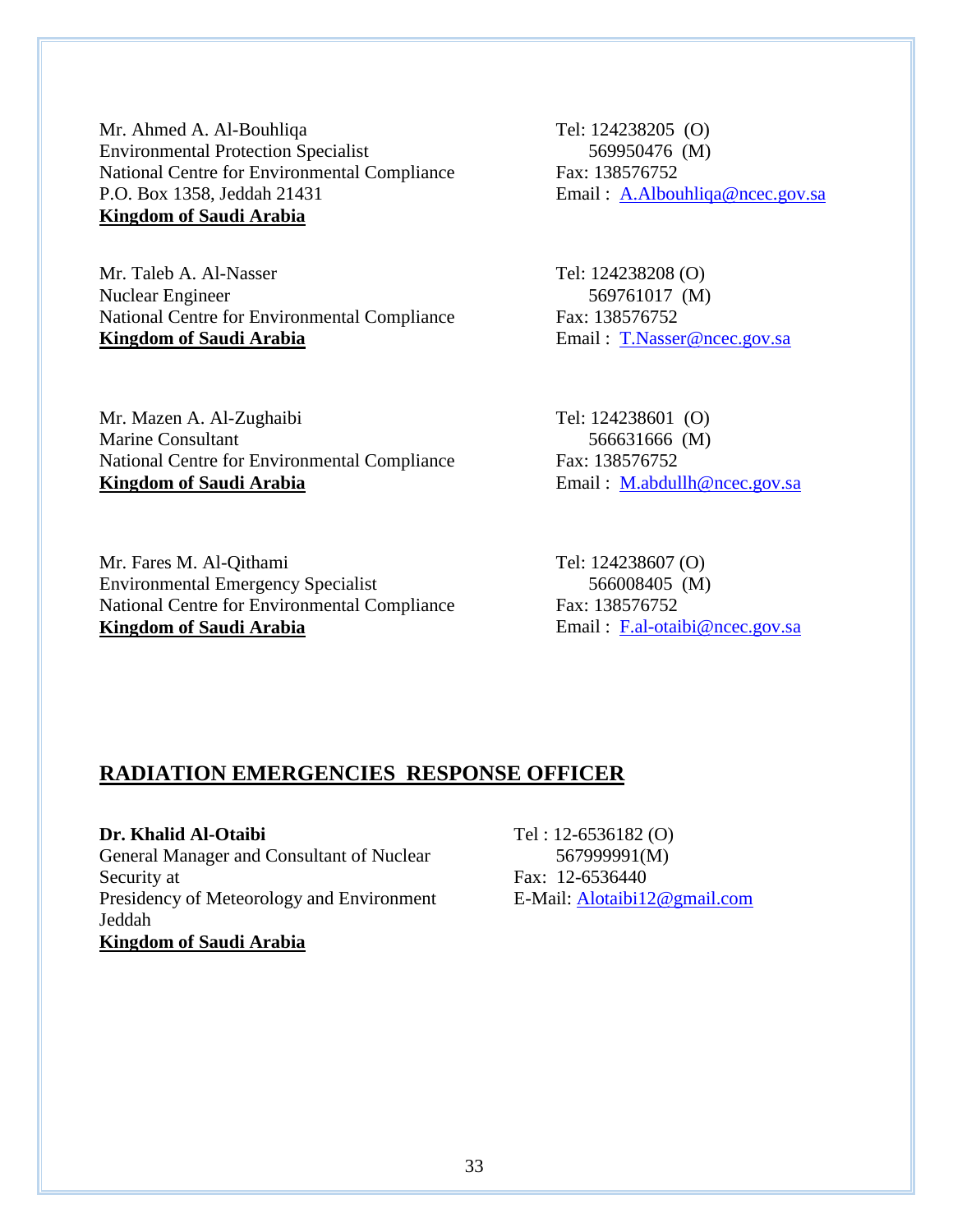# **MAJOR OIL COMPANIES**

| <b>SAUDI ARAMCO</b>                                  | Saudi Aramco<br>P.O. Box: 09565<br>Rm. 221, Admn. Bldg.<br>West Pier, Ras Tanura 31311<br><b>Kingdom of Saudi Arabia</b> | Tel: 13 6781475/1405 (24 hrs)<br>Fax: 13 6781779                                                      |
|------------------------------------------------------|--------------------------------------------------------------------------------------------------------------------------|-------------------------------------------------------------------------------------------------------|
|                                                      | <b>Eng. Muhammad A. Saber</b><br>Regional Co-ordinator of Oil<br>Spill Combating in the Red<br>Sea                       | Tel: 12 4273999<br>504990436<br>Fax: 124278181<br>Email: muhammad.saber@aramco.com                    |
|                                                      | Mr. Shafiq Al Mubarak<br>Director, Global Oil Spill<br>Response                                                          | Tel<br>: 136781111<br>505620732<br>E-Mail: shafiq.mubarak@aramco.com                                  |
| <b>RECSO BOARD</b><br><b>MEMBER</b>                  | Mr. Mohammed E Al-<br>Ghamdi<br>Regional Oil Spill<br>Coordinator $-A - Gulf$                                            | Tel: 136781700 (O)<br>Fax: 136781791<br>Mobile: 505332638<br>E-Mail:<br>mohammed.ghamdi.57@aramco.com |
| <b>RECSO</b><br><b>TECHNICAL</b><br><b>COMMITTEE</b> | <b>Eng. Majed Basheer Kaki</b><br>Regional Oil Spill<br>Coordinator                                                      | Tel: 12 4275923<br>Mobile: 555218597<br>Email: majed.kaki@aramco.com                                  |
|                                                      | Mr. Majid Khaldi<br>MAR CHF TECH'L OFCR I                                                                                | Tel: 133789545<br>Mobile: 505906349<br>Email: Majed.khaldi.4@aramco.com                               |
|                                                      | Mr. Abdulla Alrouqi<br><b>MAR CHF TECH'L OFCR</b><br>Ш                                                                   | Tel: 13 6781021<br>Fax: 136781791<br>Mobile: 562288828<br>Email: abdullah.alrouqi@aramco.com          |
| <b>Office Hours</b>                                  | Sunday - Thursday                                                                                                        | $0700 - 1130$ hours &<br>$1230 - 1600$ hours                                                          |
| <b>Ramadhan Hours</b>                                | $Sunday - Thursday$                                                                                                      | $0900 - 1500$ hours (Muslims)                                                                         |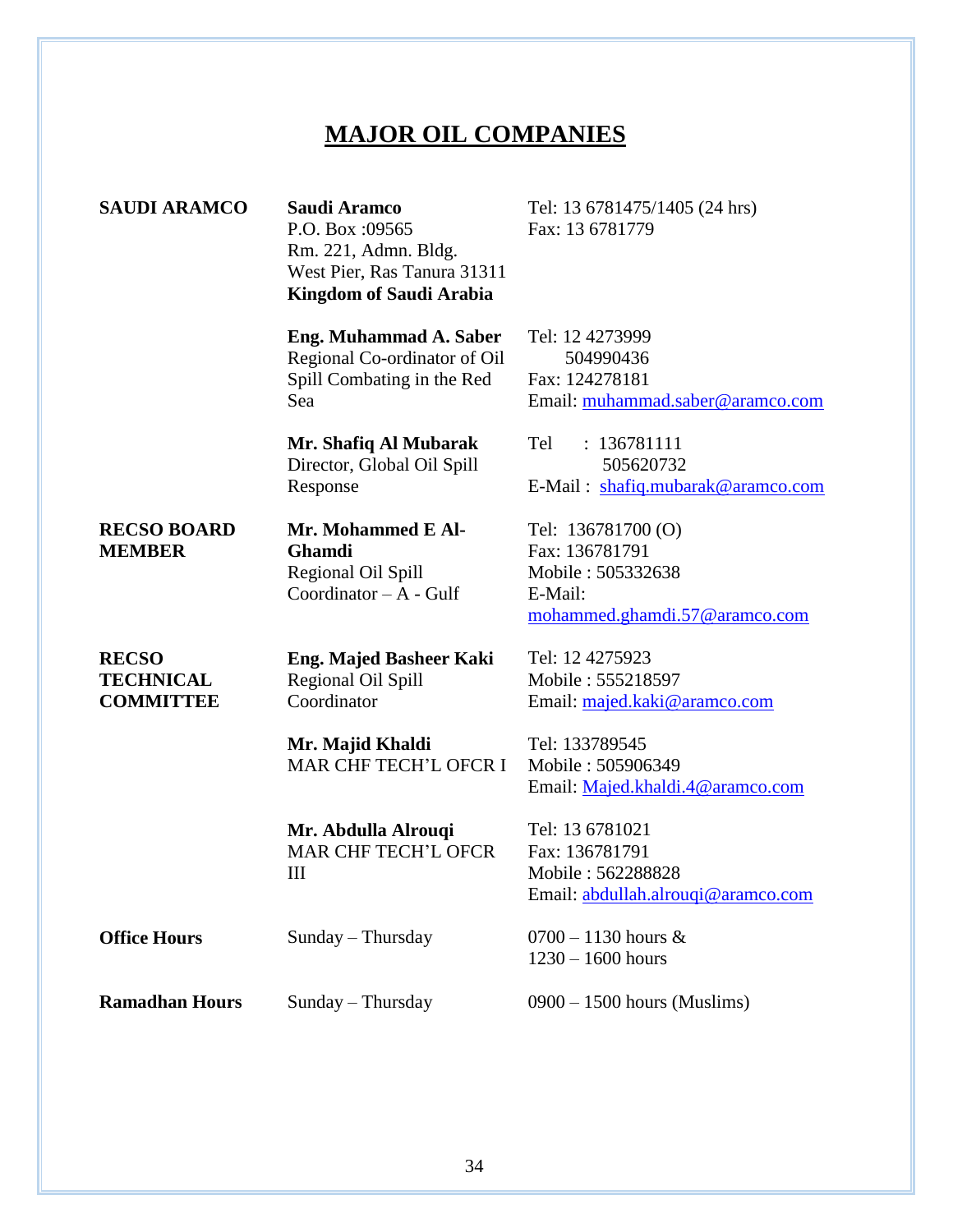# **OTHER OIL COMPANIES**

| <b>KJO</b>                                           | <b>Al-Khafji Joint Operations</b><br>P.O. Box 688, Al-Khafji<br>31971, Eastern Province,<br>Kingdom of Saudi Arabia | Tel: 13 7660555<br>Fax: 13 7662776<br>Tlx:841011 ARBOIL SJ                                  |
|------------------------------------------------------|---------------------------------------------------------------------------------------------------------------------|---------------------------------------------------------------------------------------------|
| <b>RECSO BOARD</b><br><b>MEMBER</b>                  | Mr. Mohsen F. Al-Zobi<br>Manager-Terminal<br><b>Marine Department</b>                                               | Tel: 137655310 (O)<br>Fax: 137655318<br>Mobile: 558883928<br>E-Mail: zobimf@kjo.com.sa      |
| <b>RECSO</b><br><b>TECHNICAL</b><br><b>COMMITTEE</b> | Mr. Abdullatif M. Al-<br><b>Shammari</b><br>Marine & Aviation<br>Superintendent                                     | Tel: 137655615 (O)<br>Fax: 137655824<br>Mobile: 555835305<br>E-Mail: alshammaria@kjo.com.sa |
| <b>Office Hours</b><br><b>Ramadhan Hours</b>         | Sunday - Thursday<br>$Sunday - Thursday$                                                                            | $0700 - 1500$ hours<br>$0900 - 1500$ hours                                                  |

# **PORTS AND TERMINALS**

| <b>Port</b>             | <b>King Fahd Industrial Port</b> | Tel: 13 3578000 Ext. 653          |
|-------------------------|----------------------------------|-----------------------------------|
|                         | P.O. Box 547, Jubail 31951       | Fax: 13 3578011                   |
|                         |                                  |                                   |
| <b>Principal Marine</b> | Capt. Abdullah Al-Shahrani       | Tel: 13 3578000 Ext. 511          |
| <b>Contact</b>          | Deputy Director                  | 13 3578018                        |
|                         |                                  | 555742881                         |
|                         |                                  | Fax: 13 3578048                   |
|                         |                                  | E-Mail: Capt_3bdullah@hotmail.com |
|                         |                                  |                                   |
|                         | <b>Control Room</b>              | Fax: 13 3578011                   |
|                         |                                  | 13 3578022                        |
| <b>Office Hours</b>     | Sunday - Thursday                | $0730 - 1430$ hours               |
| <b>Ramadhan Hours</b>   | Sunday – Thursday                | $1000 - 1500$ hours               |
|                         |                                  |                                   |
| Port                    | Al Khafji Port                   |                                   |
| <b>Principal Marine</b> | Mr. Walees Al-Majid              | Tel: 13 7660998                   |
| <b>Contact</b>          | <b>Marine Operations Manager</b> | Fax: 13 7661016                   |
|                         |                                  |                                   |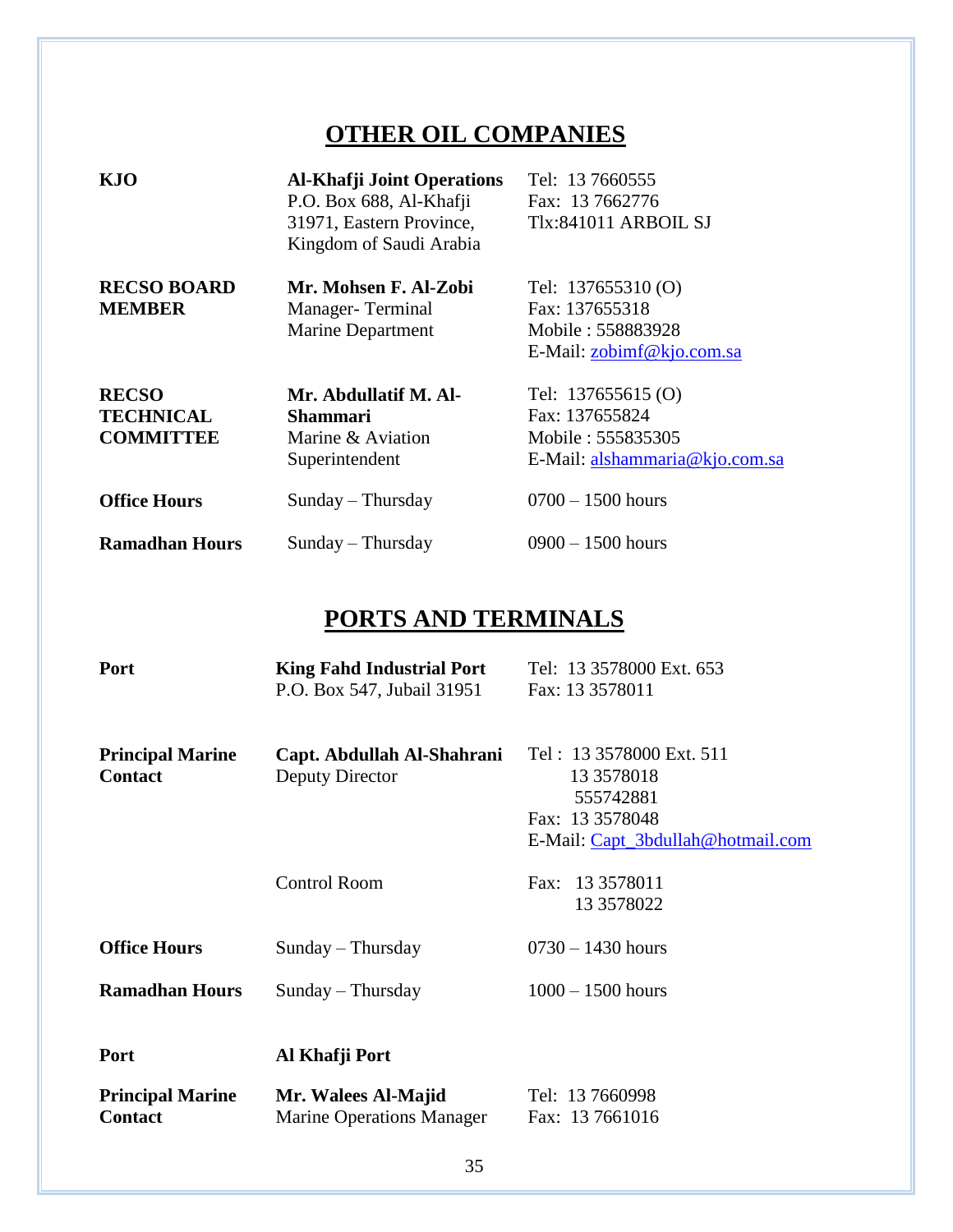| <b>Office Hours</b>                       | $Sunday - Thursday$                                                                                                          | $0630 - 1500$ hours                                     |
|-------------------------------------------|------------------------------------------------------------------------------------------------------------------------------|---------------------------------------------------------|
| Port                                      | K. Abdulaziz Port                                                                                                            | Tel: 13 8583199<br>Fax: 13 8579223                      |
| <b>Principal Marine</b><br><b>Contact</b> | Mr. Abdul Muhsin bin Tel: 13 8583555<br><b>Rashid Al-Babtain</b><br>Director of Marine Affairs and<br>Operations             | 13 8583120<br>505 823356 (M)<br>Fax: 13 8583742         |
|                                           | <b>Mr. Fahad bin Ahmed Al-</b> Tel: 13 8583737 (O)<br>Amer<br>Assistant Director of Marine Fax: 13 8583742<br><b>Affairs</b> | 500664995 (M)                                           |
|                                           | Mr. Mufeed bin Abdulla Al- Tel : $138583331(0)$<br><b>Husain</b><br>Head of Pollution Combating Fax : 13 8583742<br>Division | 505893469 (M)                                           |
|                                           | Mr. Saad bin Abdulla Al- Tel : $138583925$<br><b>Daial</b><br>Director of Marine Equipment Fax : 13 8583607<br>Project       | 505911979 (M)                                           |
|                                           | 24-hour<br>Ship<br>Tower                                                                                                     | Controlling Tel : 13 8083262/8083163                    |
| <b>Office Hours</b>                       | Sunday – Thursday                                                                                                            | $07:30 - 14:30$ hours                                   |
| <b>Ramadhan Hours</b>                     | Sunday – Thursday                                                                                                            | $10:00 - 15:00$ hours                                   |
| Port                                      | <b>Ras Tanura Terminal</b>                                                                                                   |                                                         |
| <b>Principal Marine</b><br><b>Contact</b> | Capt. Khaled M. Al-Dukeer<br>Port Captain                                                                                    | Tel: 13 6786016 (O)<br>55 817118 (M)<br>Fax: 13 6731669 |
| <b>Port</b>                               | <b>Jeddah Port</b>                                                                                                           |                                                         |
|                                           | <b>Eng. Rafat Towfeeq Suleiman</b><br>President of Marine Operation<br><b>Section of Marine Directorate</b>                  | Tel: $12641200(0)$<br>Fax: 12 6475201                   |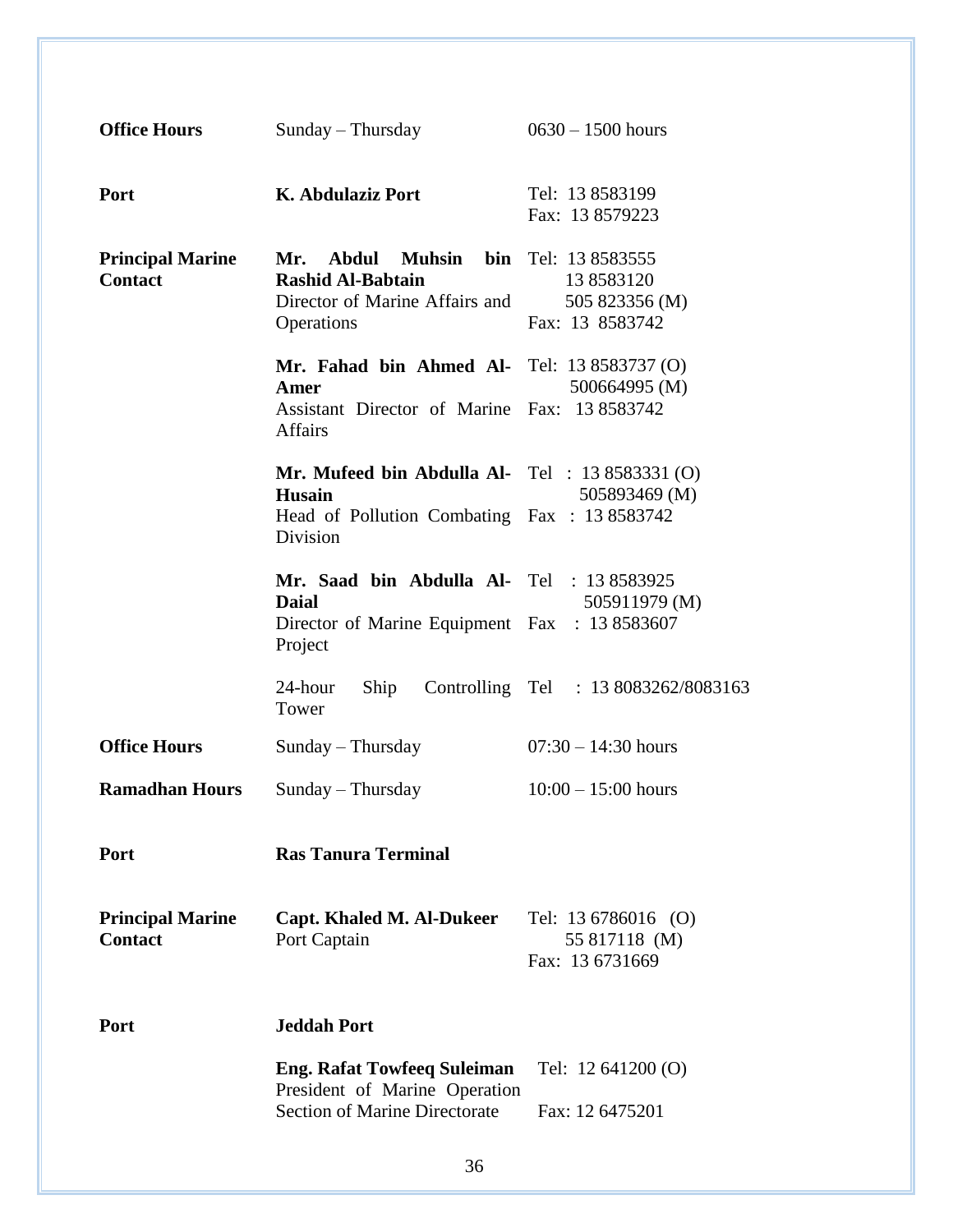#### **DMRCC Dammam Marine Rescue Cooperation Center (DMRCC)**

**Ahmad Bin Osman Al-Osman**  Leader of DMRCC Marine Lieutenant Colonel

Direct Tel. No. : 0138095191 Mobile Phone No. : 0558002966 Private Phone No. : 0555113776 Email: [DMRCC@FG.GOV.SA](mailto:DMRCC@FG.GOV.SA)

DMRCC Numbers: Telephone No. : 00966 138308522 Fax No. : 00966 138090672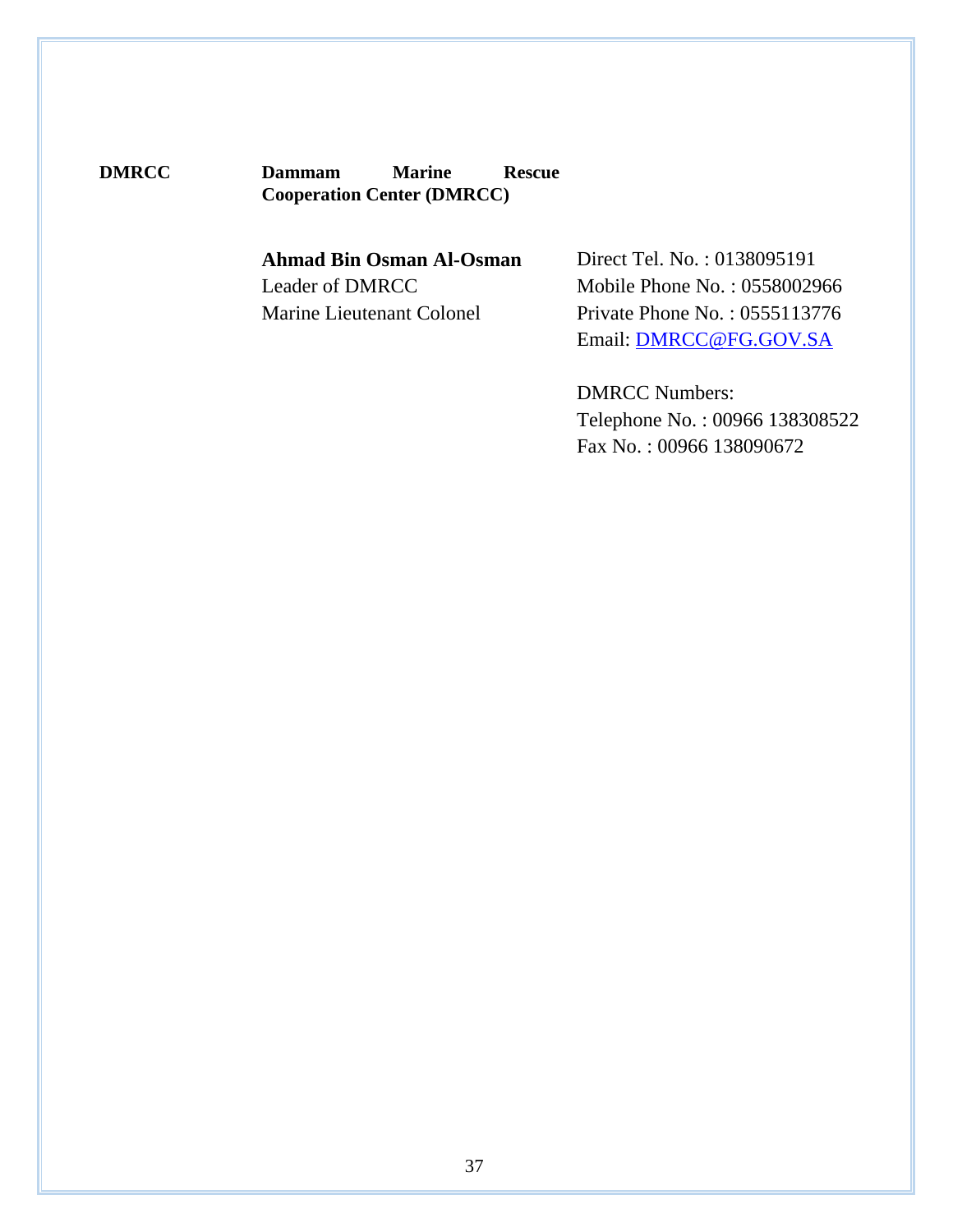# **UNITED ARAB EMIRATES TEL CODE: 00971**

<span id="page-38-0"></span>**H.E. Mariam bint Mohammed Saeed Hareb Almheiri Minister of Climate Change and Environment** P.O. Box: 1509, Dubai **United Arab Emirates Mr. Ahmed Mohammed Alzabi** Director, Fisheries Sustainability Dept. Ministry of Climate Change & Environment Dubai **United Arab Emirates**

Tel:+971 4 2148444 / 4 2148554 Toll Free : 8003050 Fax:+971 4 2655822 Email: [minister\\_office@moccae.gov.ae](mailto:minister_office@moccae.gov.ae)

Tel:+971 42148444 +971 42148534 (Dir)  $+971$  (M) Fax :+971 42655822 E-Mail : [amalzabi@moccae.gov.ae](mailto:saalrayssi@moccae.gov.ae)

### **OIL SPILL RESPONSE OFFICERS**

#### **Ms. Fatima Ghuloum Ahmed Kokhardi**

Biologist, Fisheries Sustainability Development Ministry of Climate Change and Environment Dubai **United Arab Emirates**

#### **Ms. Hamdah Abdulla Mohammad Al Aslai**

Biologist, Fisheries Sustainability Development Ministry of Climate Change & Environment Dubai **United Arab Emirates**

### **Capt. Abdulla Alhayyas**

Acting Director of Marine Transportation Affairs Federal Transport Authority- Land & Maritime **United Arab Emirates**

Tel:+971 42148531  $+971$  (M) Fax :+971 42655822 E-Mail : [mhoalloz@moccae.gov.ae](mailto:mhoalloz@moccae.gov.ae)

Tel:+971 42148347 +971 508485358(M) Fax :+971 42655822 E-Mail : [haalaslai@moccae.gov.ae](mailto:haalaslai@moccae.gov.ae)

Ship Incident Notification Director of Maritime Transport Affair Tel:+971 2 4182322 Fax :+9712 6506028 Email : [abdulla.alhayyas@fta.gov.ae](mailto:abdulla.alhayyas@fta.gov.ae)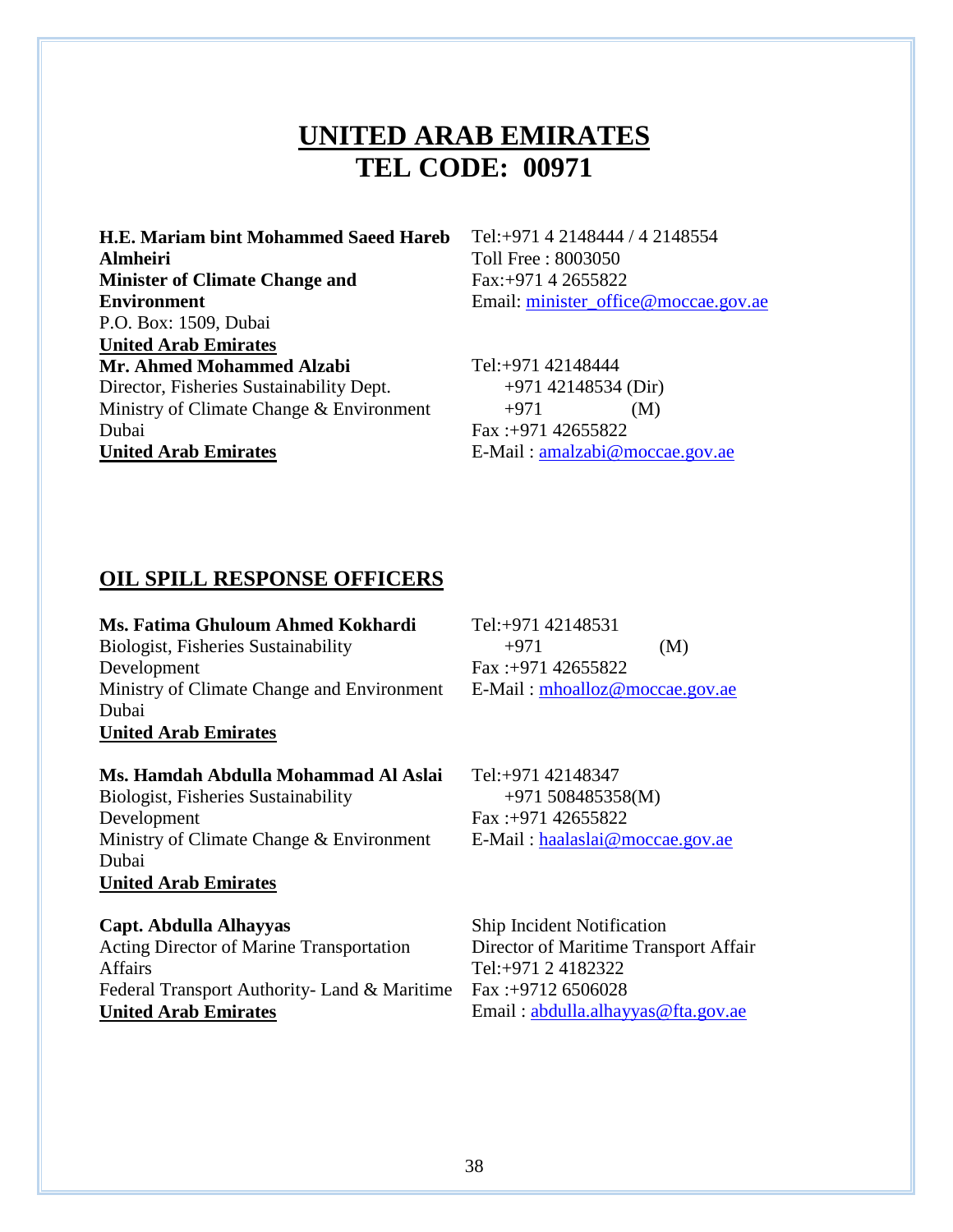### **RADIATION EMERGENCIES RESPONSE OFFICERS**

**Dr. Walid Abdelaziz El Mowafi** Emergency Specialist Federal Authority for Nuclear Regulation **United Arab Emirates**

**Mr. Mohammed Zarouni** Minister's Office Ministry of Environment and Water Marine Resource Research Centre Next to Sea Port Um Al Quwain **United Arab Emirates**

Tel : 2 6516630(O) 50 2729704(M) Fax: 2 6516661 E-Mail: [walid.elmowafi@Fanr.gov.ae](mailto:walid.elmowafi@Fanr.gov.ae)

Tel: 6 7653900 Fax : 6 7655581 E-Mail : maalzarouni@moew.gov.ae

# **MAJOR OIL COMPANIES**

| <b>ADNOC</b>                        | <b>Abu Dhabi National Oil</b><br>Company                     | Tel: 2 6023450<br>Fax: 2 6660106            |
|-------------------------------------|--------------------------------------------------------------|---------------------------------------------|
|                                     | P.O. Box 898, Abu Dhabi                                      | Telex: 22215 EM                             |
| <b>RECSO BOARD</b><br><b>MEMBER</b> | Mr. Khalid Al Beshr                                          | Tel: $2\,7075055$ (O)<br>50 4464642 (M)     |
|                                     | Vice President, HSE Policy<br>& Governance                   | E-Mail: kbeshr@adnoc.ae                     |
| <b>RECSO</b><br><b>TECHNICAL</b>    | <b>Mohammed Al Ameri</b><br>VP, Crisis and Risk              | Tel: $2\,7075010(0)$<br>566875995 (M)       |
| <b>COMMITTEE</b>                    | <b>Management and Business</b><br><b>Continuity Division</b> | E-Mail: mohsalameri@adnoc.ae                |
|                                     | Mr. Ihab El Saftawi<br>Senior Specialist, Oil Spill          | Tel: $2\,7075052(0)$<br>508149193 (M)       |
|                                     | and Hazmat                                                   | E-Mail: <i>isaftawi@adnoc.ae</i>            |
| <b>Control Room</b>                 |                                                              | Tel: 2 7079999                              |
|                                     |                                                              | Fax: 2 7070233<br>E-Mail: isaftawi@adnoc.ae |
|                                     |                                                              |                                             |
| <b>Office Hours</b>                 | Sunday - Thursday                                            | $0700 - 1500$ hours                         |
| <b>Ramadhan Hours</b>               | Sunday - Thursday                                            | $0900 - 1500$ hours                         |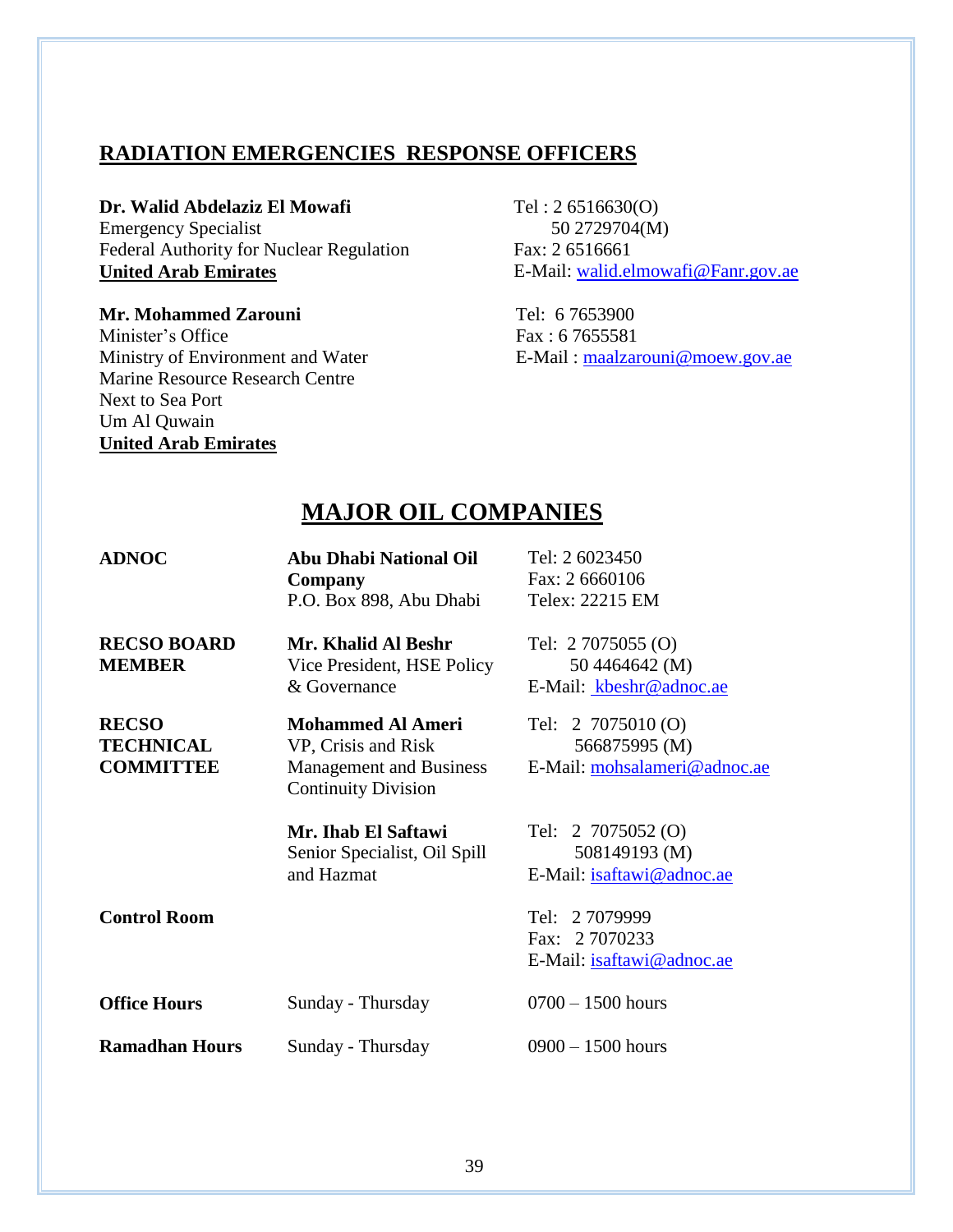# **OTHER OIL COMPANIES**

| <b>Company Name</b>                        | <b>Dubai Petroleum</b><br>P.O. Box 2222- No 33 Bldg,<br>334-309 Al Safa street,<br>Jumeirah, Dubai- UAE | Tel: 4 3012222<br>Fax: 4 3012200                                                                     |
|--------------------------------------------|---------------------------------------------------------------------------------------------------------|------------------------------------------------------------------------------------------------------|
| <b>RECSO BOARD</b><br><b>MEMBER</b>        | <b>Mr. Fabrice Perrono</b><br>Head of HSE                                                               | Tel: 43012369 (O)<br>Fax: 43012200<br>Mobile: 562241266<br>E-Mail: fabrice.perrono@dubaipetroleum.ae |
| <b>RECSO TECHNICAL</b><br><b>COMMITTEE</b> | <b>Mr. Steven Thomson</b><br>HSE Manager- Systems and<br>Compliance                                     | Tel: 43012787 (O)<br>Fax: 43012200<br>Mobile: 549980422<br>E-Mail: steven.thomson@dubaipetroleum.ae  |
| <b>Office Hours</b>                        | Sunday - Thursday                                                                                       | $0700 - 1500$ hours                                                                                  |
| <b>CHEVRON</b>                             | <b>Chevron Alkhalij</b><br><b>ENOC House III</b><br><b>Sheikh Rashid Road</b><br>P.O. Box 2155, Dubai   | Tel: 4 3373220<br>Fax: 4 3379262                                                                     |
| Principal<br>Representative                | <b>Carl Gonsalves</b><br><b>Regional Marine</b><br>Superintendent                                       | Tel: 4 3133904 (O)<br>50 45 65 820<br>Fax: 4 337 5706<br>E-Mail: CGFA@chevron.com                    |
| <b>Office Hours</b>                        | $Sunday - Thursday$                                                                                     | $0730 - 1600$<br>hours                                                                               |
| <b>Ramadan Hours</b>                       | Sunday – Thursday                                                                                       | $0900 - 1500$ hours                                                                                  |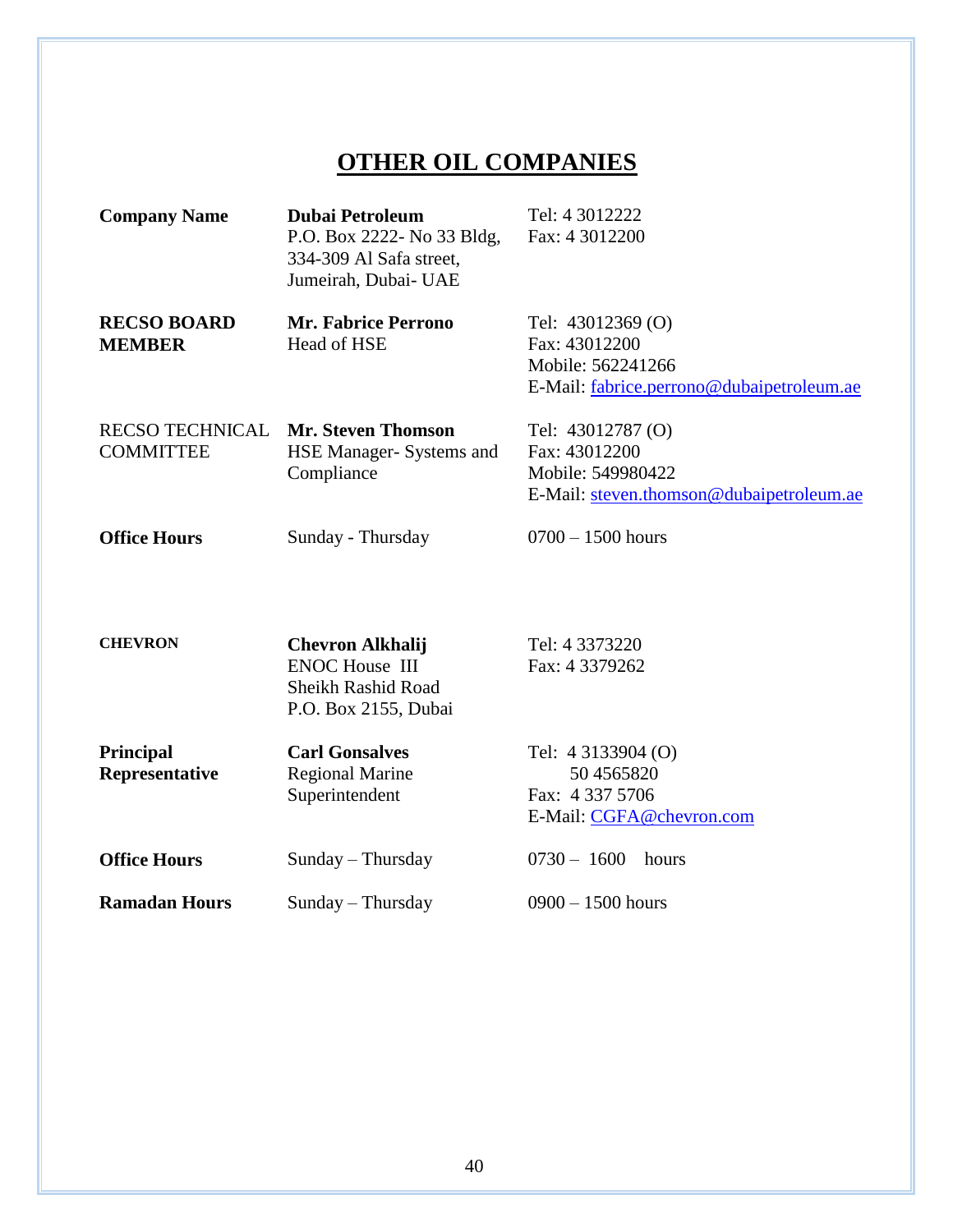# **PORTS AND TERMINALS**

| <b>Ports Customs and</b><br><b>Free Zone</b><br>Corporation | Port Rashid & Port Jebel Ali<br>P.O. Box 17000<br>Jebel Ali, Dubai | Tel: 4 3451545<br>Fax: 4 3454952/<br>48835430                                                                                     |
|-------------------------------------------------------------|--------------------------------------------------------------------|-----------------------------------------------------------------------------------------------------------------------------------|
| <b>Principal Marine</b><br><b>Contact</b>                   | Capt. H. A. Hassan<br><b>Snr. Harbour Master</b>                   | Tel: $48835251(0)$<br>50 6546733 (M)<br>Fax: 48835430<br>48839937<br>E-Mail: h.hassan@dpworld.com<br>Hassan.AlSuwaidi@dpworld.com |
| <b>Principal</b><br><b>Marine</b><br><b>Contact</b>         | <b>Captain Nasser Al Sabt</b><br><b>Harbour Master</b>             | Tel: 4 8835251<br>50 5521675 (M)<br>Fax: 4 8835430/4 8839937<br>E-Mail: CaptNasser.Sabt@dpworld.com                               |
|                                                             | <b>Captain Ahmed Al Basti</b><br><b>Harbour Master</b>             | Tel:<br>4 3 4 5 1 5 4 5<br>4 3 4 5 1 1 1 5<br>50 6598090 (M)<br>Fax: 4 3454952<br>E-Mail: Ahmed.AlBasti@dpworld.com               |
| <b>Office Hours</b>                                         | Sunday – Thursday                                                  | $0730 - 1530$ hours                                                                                                               |
| <b>Ramadhan Hours</b>                                       | Sunday – Thursday                                                  | $0900 - 1430$ hours                                                                                                               |
| <b>Ports Customs and</b><br><b>Free Zone</b><br>Corporation | <b>Dubai Port Authority</b><br>(Management)                        | Tel: 4 8815000<br>Fax: 4 8816093                                                                                                  |
|                                                             | Marine Main Switchboard<br><b>Control Room</b>                     | Tel: 4 8835251<br>Tel: 4 8835326<br>Fax: 4 8835430                                                                                |
| <b>Principal Marine</b><br><b>Contact</b>                   | Capt. Hassan,<br>Senior Harbour Master                             | Tel: 4 8835251<br>50 654 6733<br>Fax: 4 8835430/8839937<br>E-Mail: h.hassan@dpworld.com                                           |
| <b>Office Hours</b>                                         | Sunday – Thursday                                                  | Hassan.AlSuwaidi@dpworld.com<br>$0730 - 1530$ hours                                                                               |
| <b>Ramadhan Hours</b>                                       | Sunday – Thursday                                                  | $0900 - 1430$ hours                                                                                                               |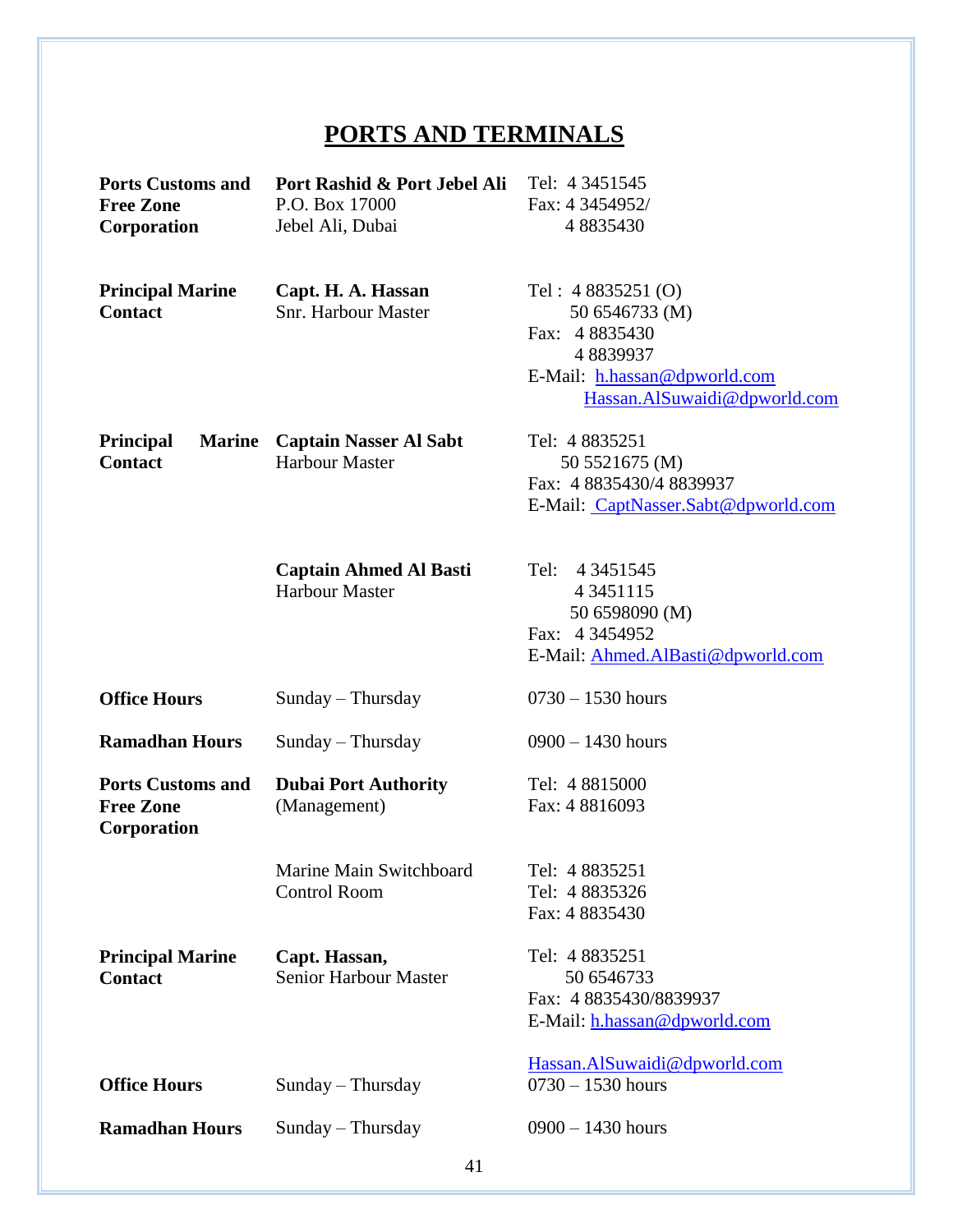| Port                                                | <b>KHORFAKKAN PORT</b><br>P.O. Box 10542<br>Khorfakkan-Sharjah | Tel: 9 2385027/2387324<br>Fax: 9 2371555<br>E-mail: kfmarine@emirates.net.ae             |
|-----------------------------------------------------|----------------------------------------------------------------|------------------------------------------------------------------------------------------|
| <b>Principal Marine</b><br><b>Contact</b>           | Captain Abkar Hasson M.<br><b>Dabla</b>                        | Tel:<br>9 2385027/9 2371555<br>Direct: 09 2387324<br>50 5908109 (M)<br>9 2371555<br>Fax: |
|                                                     | <b>Control Room</b>                                            | Email: abkar@khofakkanport.ae<br>Tel: 9 2385027<br>Fax: 9 2371555                        |
| <b>Office Hours</b>                                 | Sunday - Thursday                                              | $0730 - 1430$ hours                                                                      |
| <b>Ramadhan Hours</b>                               | $Sunday - Thursday$                                            | $0900 - 1400$ hours                                                                      |
| Port                                                | Port of Fujairah                                               | Tel: 9 2228800<br>Fax: 9 2228811                                                         |
| <b>Principal</b><br><b>Marine</b><br><b>Contact</b> | Capt. Moosa Murad<br><b>General Manager</b>                    | Tel: 9 2228844<br>50 6497788 (M)<br>Fax: 9 2228811<br>E-Mail: gms_pof@emirates.net.ae    |
|                                                     | <b>Capt. Tamer Masoud</b><br><b>Harbour Master</b>             | Tel: 9 2228877<br>50 4846778 (M)<br>Fax: 9 2228022<br>E-Mail: hm_pof@fujairahport.ae     |
|                                                     | <b>Control Room</b>                                            | Tel: 9 2228777<br>Fax: 9 2228022                                                         |
|                                                     | <b>Disasters Control Center</b>                                | Tel: 9 2281987 / 2228629<br>Fax: 9 2281439 / 2281429                                     |
|                                                     | <b>Capt. Hesham Fawzy</b><br><b>Pollution Control Officer</b>  | Tel: 50 6906797 (M)<br>E-Mail: sec_pof@fujairahport.ae                                   |
| <b>Office Hours</b>                                 | $Sunday$ – Thursday                                            | $0730 - 1430$ hours                                                                      |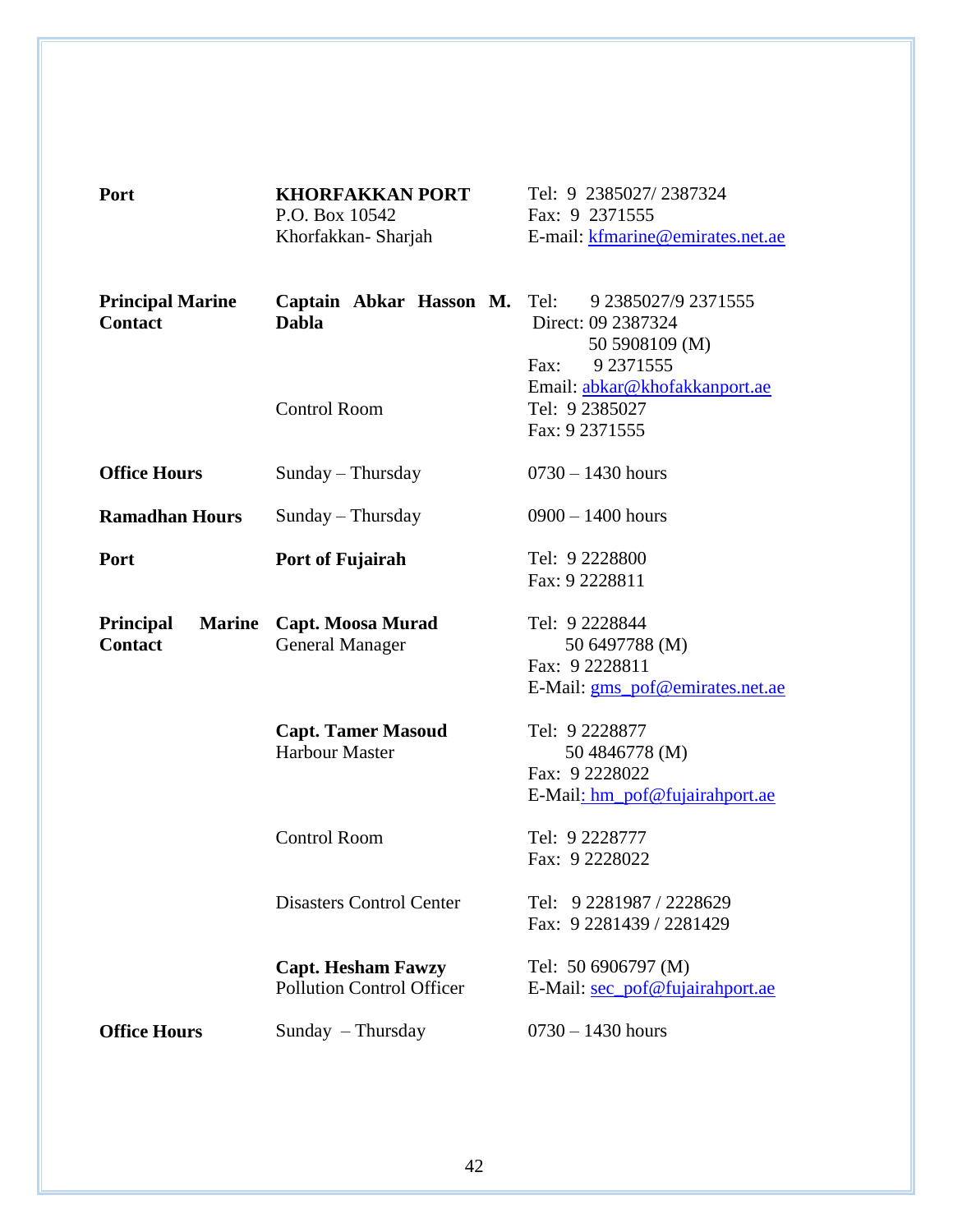| Port                                      | Abu Dhabi Terminals                                                      | Tel: 2 6730600<br>Fax: 2 6731023                                                 |
|-------------------------------------------|--------------------------------------------------------------------------|----------------------------------------------------------------------------------|
| <b>Principal Marine</b><br><b>Contact</b> | <b>Capt. Nageeb Murshed</b><br><b>Marine Director</b>                    | Tel: 2 6975340                                                                   |
|                                           | <b>Capt.</b> Saeed Majid<br><b>Harbour Master</b>                        | Tel: 2 6975375<br>50 6112374                                                     |
|                                           | Port Control                                                             | Tel: $02\,6731892 - 24$ hours<br>Fax: 02 6730090<br>Email: marine@adterminals.ae |
|                                           | <b>Ahmed Ayada</b><br><b>HSE</b> Manager                                 | Tel: 2 6732208<br>50 661 6602                                                    |
|                                           | <b>Taresh Al Romaithi</b><br><b>HSE</b> Officer                          | Tel: 2 6733679<br>50 56 66 952                                                   |
| <b>Office Hours</b>                       | Sunday - Thursday                                                        | $0730 - 1530$ hours                                                              |
| Port                                      | Khalifa Port Harbour Master<br>P.O.Box: 54477<br>Abu Dhabi<br><b>UAE</b> |                                                                                  |
|                                           | <b>Capt. Ashraf Mabrouk</b>                                              | Tel: 2 4925600<br>Fax: 2 4925606<br>Email: ashraf.mabrouk@adpc.ae                |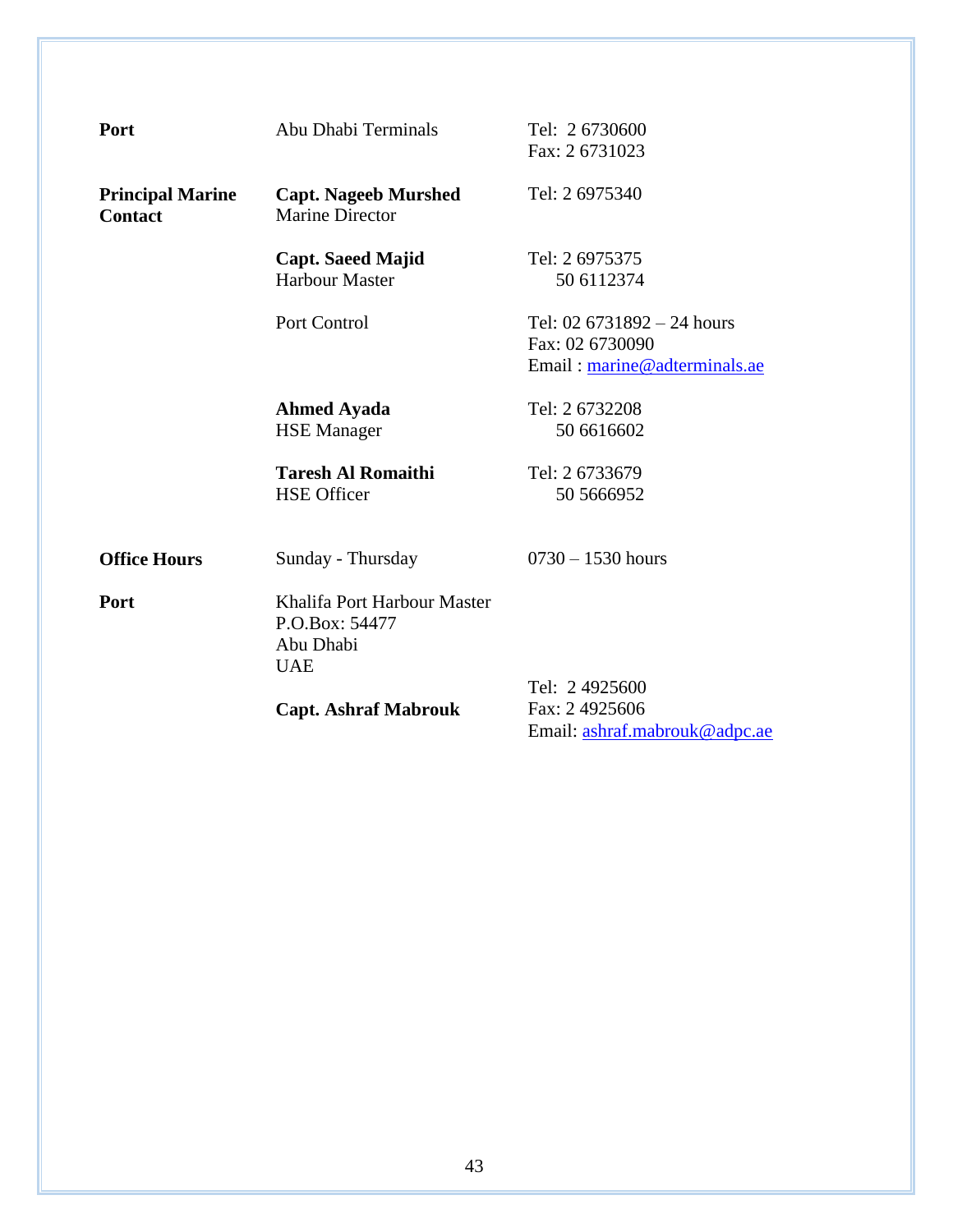# **RADIATION EMERGENCY**

# <span id="page-44-0"></span>**TO REPORT A NUCLEAR OR RADIOLOGICAL INCIDENT OR EMERGENCY**

Primary Telephone number : 0043 1 263 2000

Alternate Telephone number : 0043 1 263 2012

Primary Fax number : 0043 1 2600 7 29000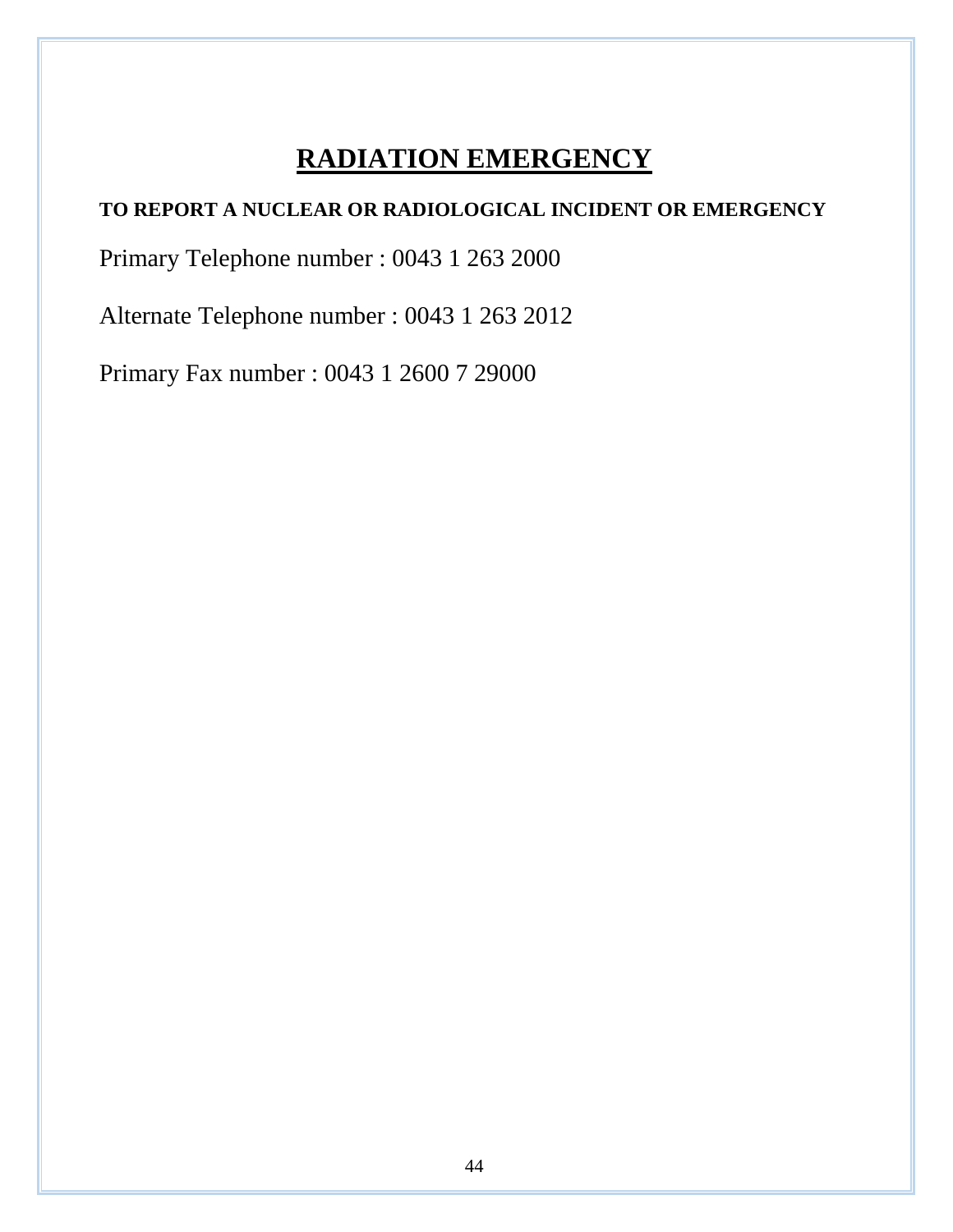### <span id="page-45-0"></span>**COAST GUARDS – contact details**

### **KINGDOM OF BAHRAIN**

#### **Col. A. Rahman Juma**

Coastguard Headquarters Ministry of Interior Kingdom of Bahrain Telephone: +973 17-340575 Mobile : +973 39455778 Fax : +973 17-243827

### **ISLAMIC REPUBLIC OF IRAN**

### **REPUBLIC OF IRAQ**

# **STATE OF KUWAIT**

Brigadier/ Mubarak AL-Amiri (The Director General for the Coast Guards Public Department) Mobile : (965) 66 333315 Tel. (965) 23 908663/23 906124 Fax (965) 23 906375/ 23 908662 The Operations Room (965) 23 906135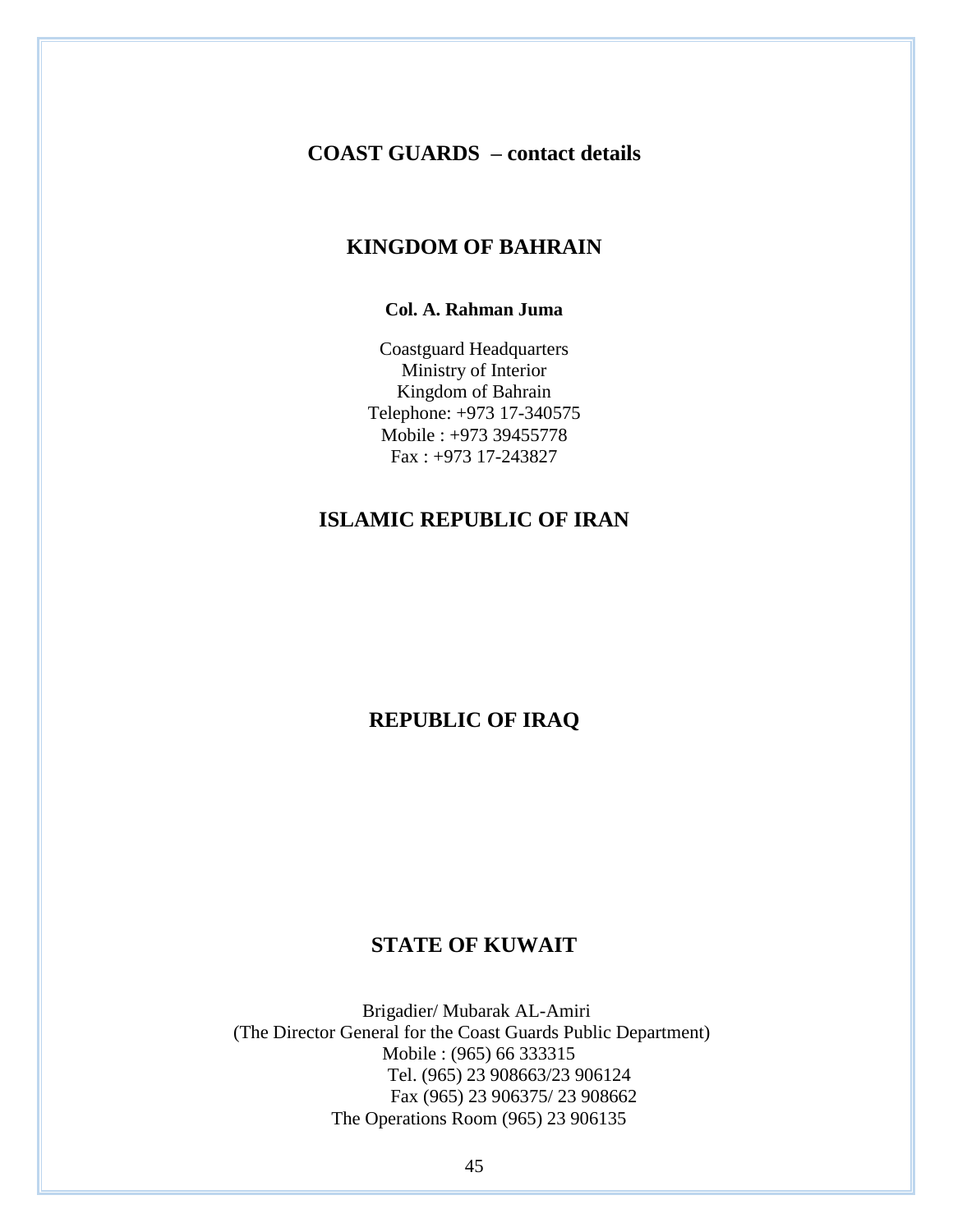### **SULTANATE OF OMAN**

Royal Oman Police Coast Guard HQ P. O. Box 362 Code 114 Muttrah **SULTANATE OF OMAN**

> Tel: (968) 24 714661 Fax: (968) 24 714937

### **STATE OF QATAR**

Qatar Coast Guard : 999

### **KINGDOM OF SAUDI ARABIA**

Mr. Khalid K. AL-ARGOBI Border Guard Command Centre Chief of MRCC Saudi Coast Guard Dammam **KINGDOM OF SAUDI ARABIA**

Tel: .(966) 38092922 M.(966) 505 808606 Fax: (966) 8091952 E-Mail: [Harbi\\_Khalid@hotmail.com](mailto:Harbi_Khalid@hotmail.com)

### **UNITED ARAB EMIRATES**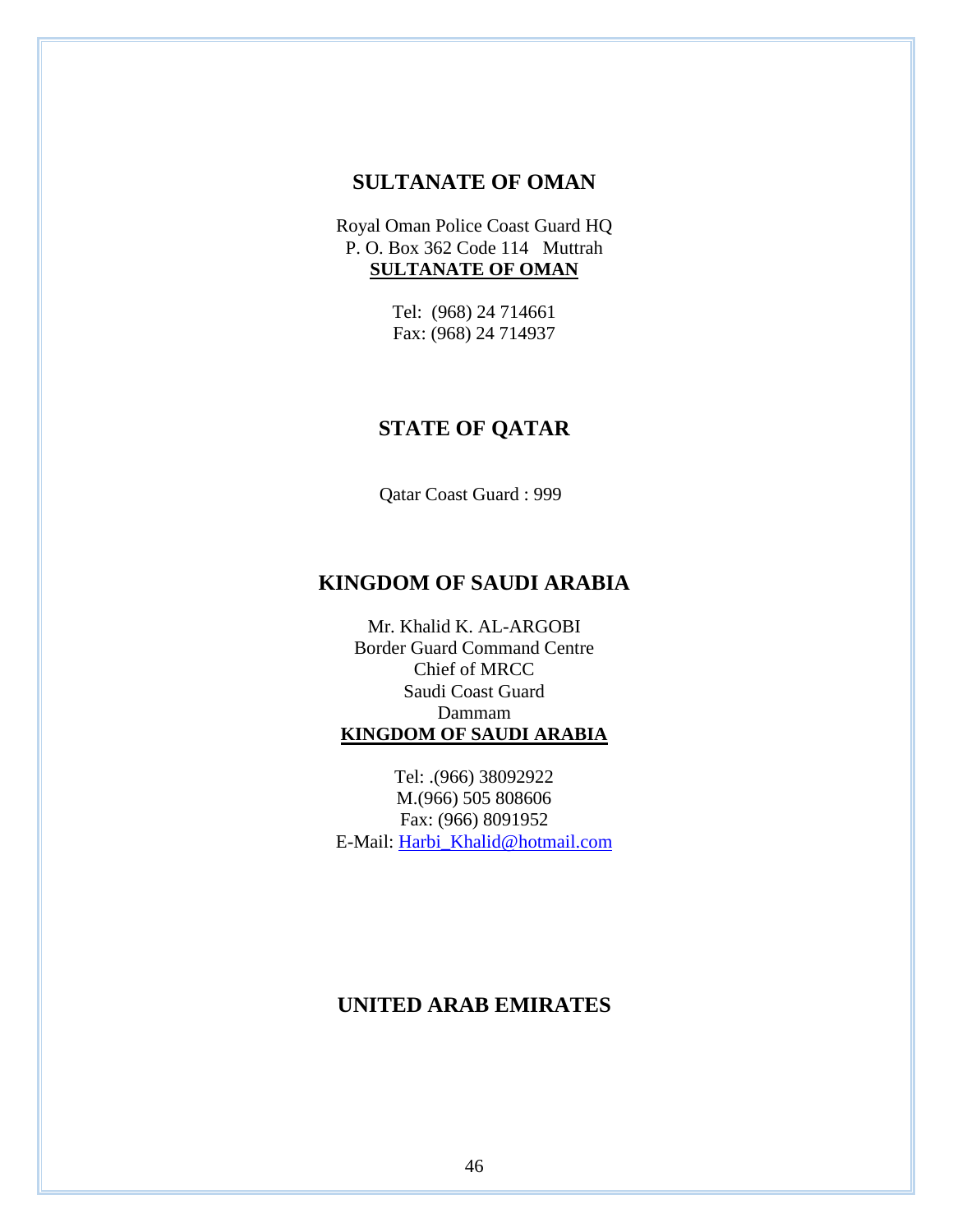### **INTRODUCTION TO MEMAC**

The Marine Emergency Mutual Aid Centre (MEMAC), which is a non-profit making regional intergovernmental organization representing the Kingdom of Bahrain, Islamic Republic of Iran, Republic of Iraq, State of Kuwait, Sultanate of Oman, State of Qatar, Kingdom of Saudi Arabia and the United Arab Emirates, has been established in accordance with Article III of the Protocol to the Kuwait Convention (1978) with the following main objectives:

- to co-operate in taking measures to protect the coastlines and related interests of the Contracting States.
- to maintain and promote Contingency Plans and means of combating marine pollution.

### **MEMAC'S FUNCTIONS:**

- to collect and disseminate information regarding laws, regulations, methods, techniques, researches and experts.
- to assist the Contracting States in the preparation of laws, regulations and marine emergency contingency plans as well as transportation of personnel, equipment and material.

#### **HOW WE DEAL WITH INCIDENTS:**

Upon receiving notification of oil spill incidents from any sources, the following steps are taken:

- to verify the incident.
- to collect complete data about the incident.
- to notify and transmit all data to the Member States.
- to notify local, regional and international private sectors working in the field of combating marine pollution to be on standby in case of necessity.
- to exchange incident data and follow-up.
- to provide the Member States with updated information about the incident.
- to provide the Member States with legal and technical advice.
- to use Oil Spill Trajectory Model for early prediction.
- to liaise with the Member States as well as with other regional and international firms in case any assistance is needed.
- to keep records of the incident for future study and take lessons to avoid similar incidents.